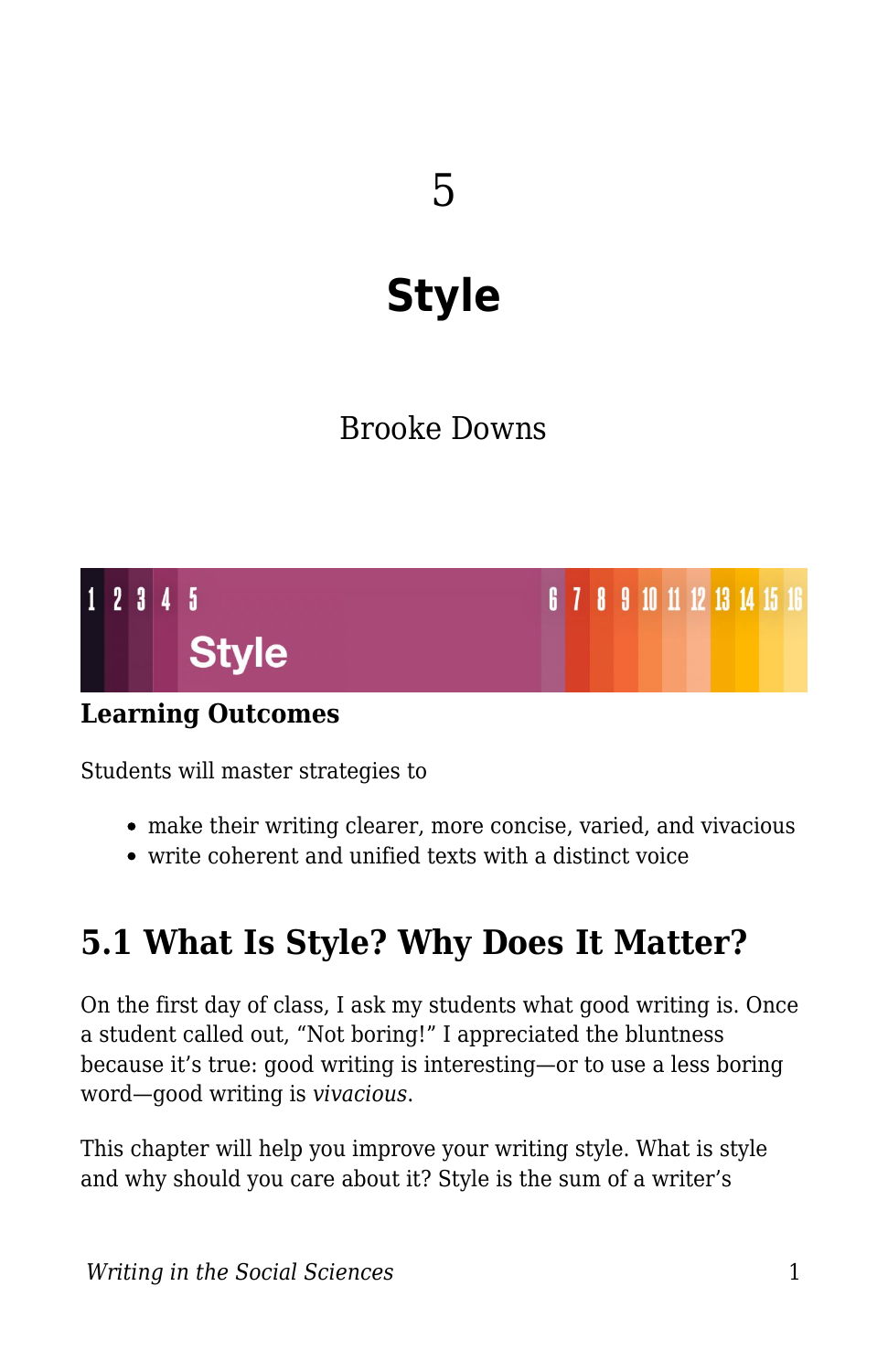choices in vocabulary, sentence length, sentence structure, and more. Developing strong style turns a sufficient writer into a superb one. I love teaching style because most of my students are sufficient writers when I meet them. They already know how to find information and craft an argument (substance), they can organize their thoughts (structure), but the wording itself (style) is often thick and clunky. If you think that sounds like you—no worries! Your writing *should* be thick and clunky—in the first draft, anyway. Style is revision. Just as mastering style comes later in our writing education, it comes later in a paper's progress.

Before we talk about how to apply that high-gloss finish to your masterpiece, here's a bonus reason to love style—I bet you're majoring in the social sciences because you want to help people. In your classes you've studied how to solve problems like preventing teen suicide, improving parenting skills, and reducing athletic injuries. Maybe you've wished these teens, parents, or athletes could learn what you have. Unfortunately though, these people aren't likely to read textbooks or academic journal articles because they're . . . not exactly not boring. How can you get these solutions into the hands of the people who need them? The answer is style. A scientist who can transform stacks of dense research into a concoction as clear as oxygen and as gripping as a mystery novel can change the course of history. My proof? We'll meet her at the end of this chapter.

# **5.2 How to Use This Chapter**

This note is more for your instructor than for you, but reading this chapter in one sitting or covering the material in one class period would be a mistake. First, style is a broad concept that concerns everything you are writing this semester. Second, this chapter requires the mastery of skills, not just knowledge. The exercises ask you to rewrite sentences, and sometimes paragraphs, so budget your time accordingly.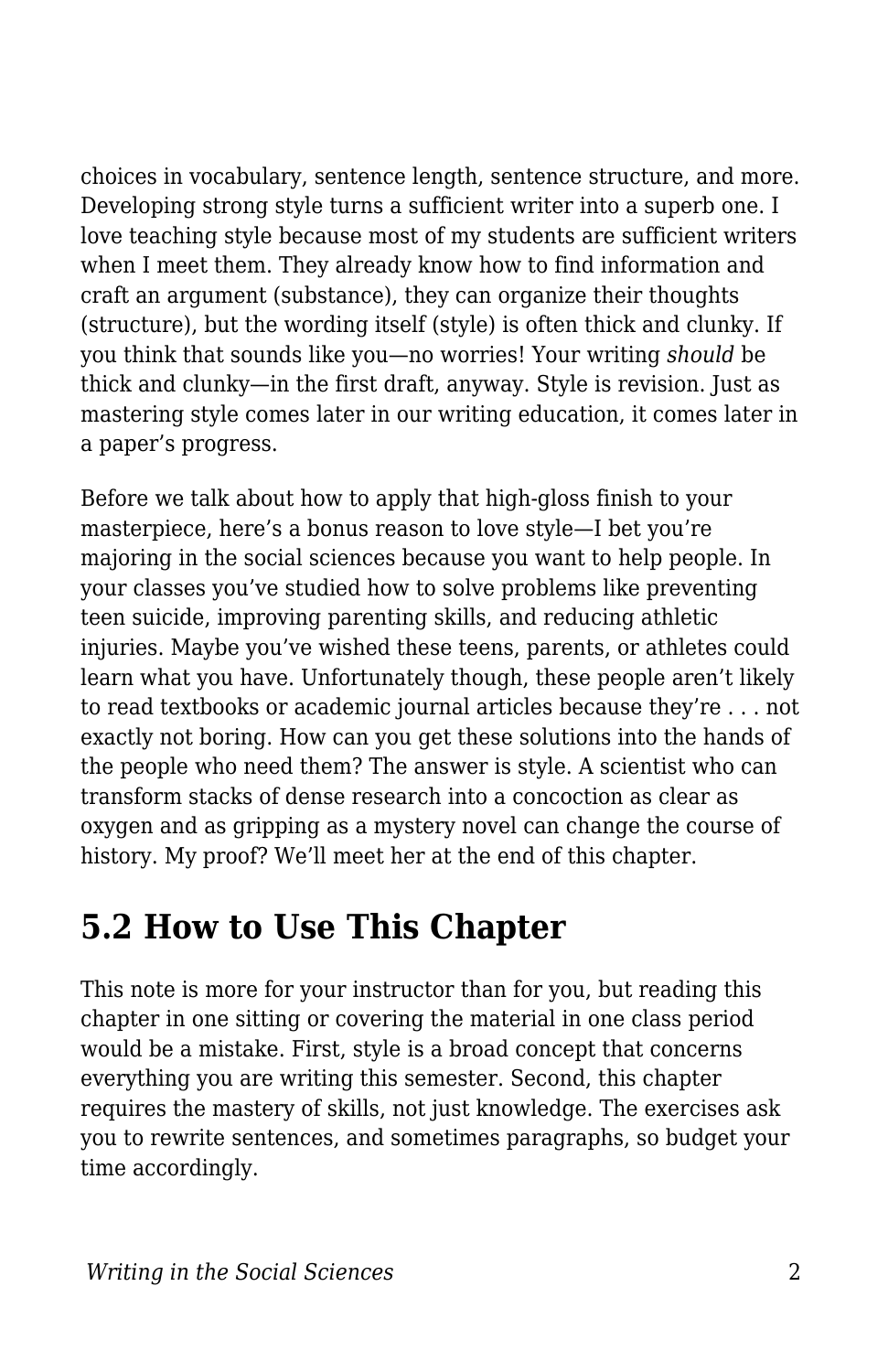This chapter will focus on two principles of style, clarity and vivacity, and several strategies to achieve each. One way to divide the material is to teach clarity early in the semester or during lessons about writing for an academic audience and to teach vivacity later in the semester or during lessons about writing for a general audience.

# **5.3 Clarity**



An old hidden picture puzzle--can you find the silhouettes of the rulers of Europe? [\(Public Domain](https://commons.wikimedia.org/wiki/File:Hidden_silhouettes_of_the_rulers_of_Europe_Met_DP886285.jpg))

Lately I've enjoyed hidden picture puzzles. At first I thought they would be child's play—I mean, I've known what a banana looks like for some time now. But many are challenging (at least for a word nerd with no spatial skills). As I played, I realized the three qualities that make a hidden picture puzzle hard to crack (which is good) also make a piece of writing hard to read (which is bad). A hidden picture disrupts clarity for the amusement of the viewer, but as writers, we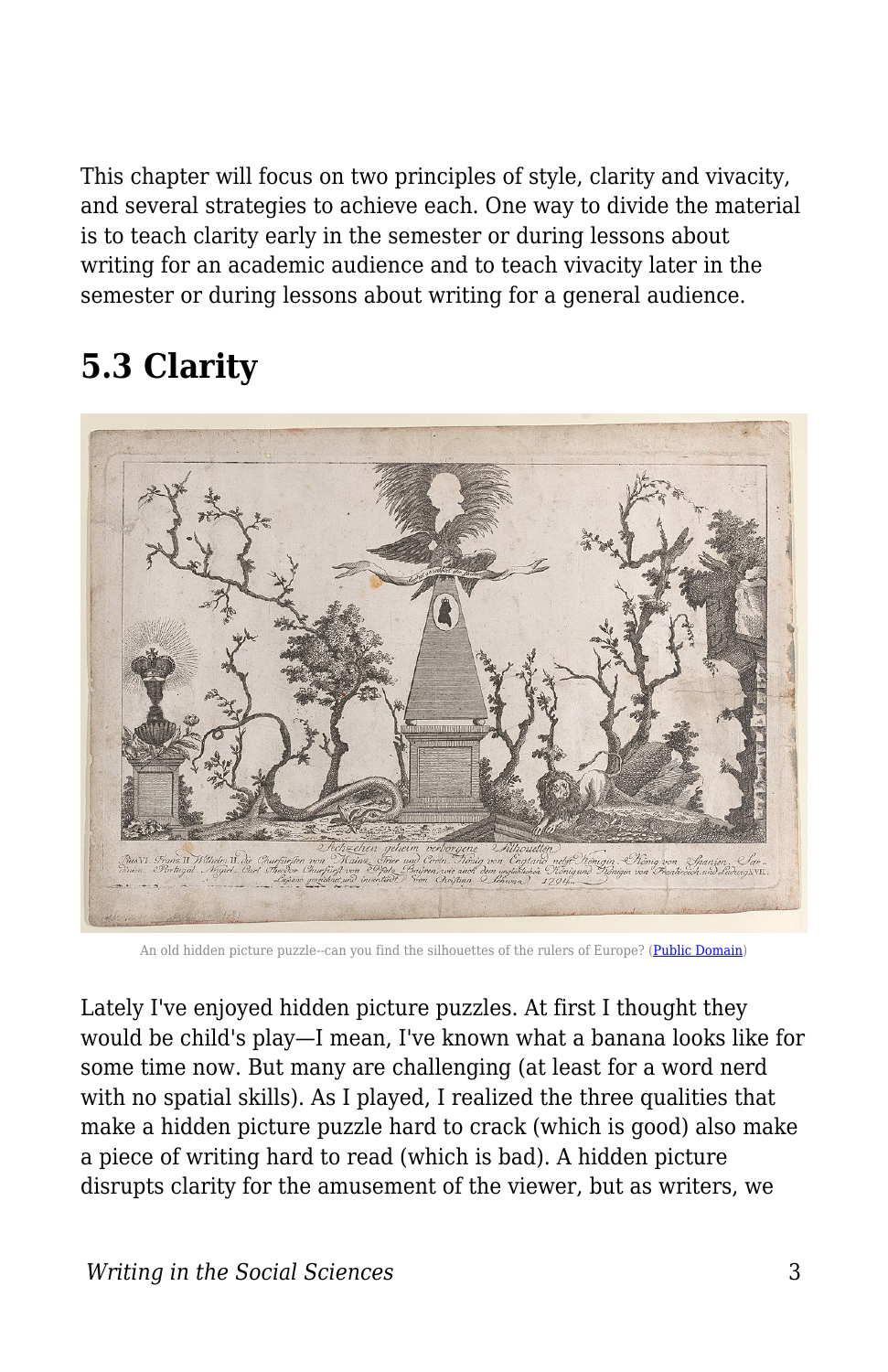don't want our meaning to be hidden. We want to give our readers a clear picture.

### **Concision**

So what ingredients create a tough hidden picture, and conversely, what strategies create clear writing? First, the puzzle requires you to find about ten objects, but the picture is a complete junk heap—it might depict fifty objects or more. All the clutter makes it difficult to spot the object you need. This relates to the first component of clarity: concision. Unlike a hidden picture puzzle, we don't want unneeded or wordy material to confuse, distract, or slow down the reader.

# **Coherence**

Second, the picture puts objects where you don't expect them to be. If I'm looking for a shoe, I may instinctively look at the ground first because that's where my shoes usually are. Of course, the picture is not real life and tricks me by dangling the shoe from a chandelier. Can't say I've ever put my shoes there. By contrast, we want ideas to be where readers expect them. We want coherence, meaning logical order. For example, research articles often use the IMRAD format (Introduction, Methods, Results, and Discussion). I suppose scientists could try a "MARDI" format or describe their studies in rap lyrics, but those genres wouldn't best help us understand their findings. Furthermore, publishers and readers would wonder why the writers don't seem to grasp the expectations of a research article (Are they not intelligent?) and question their credibility. So save any poetic chaos for creative writing class and keep your social science papers shipshape.

### **Cohesion**

Third, hidden picture puzzles blend and camouflage an object, so even if you see it, you don't recognize it. For example, a blonde's ponytail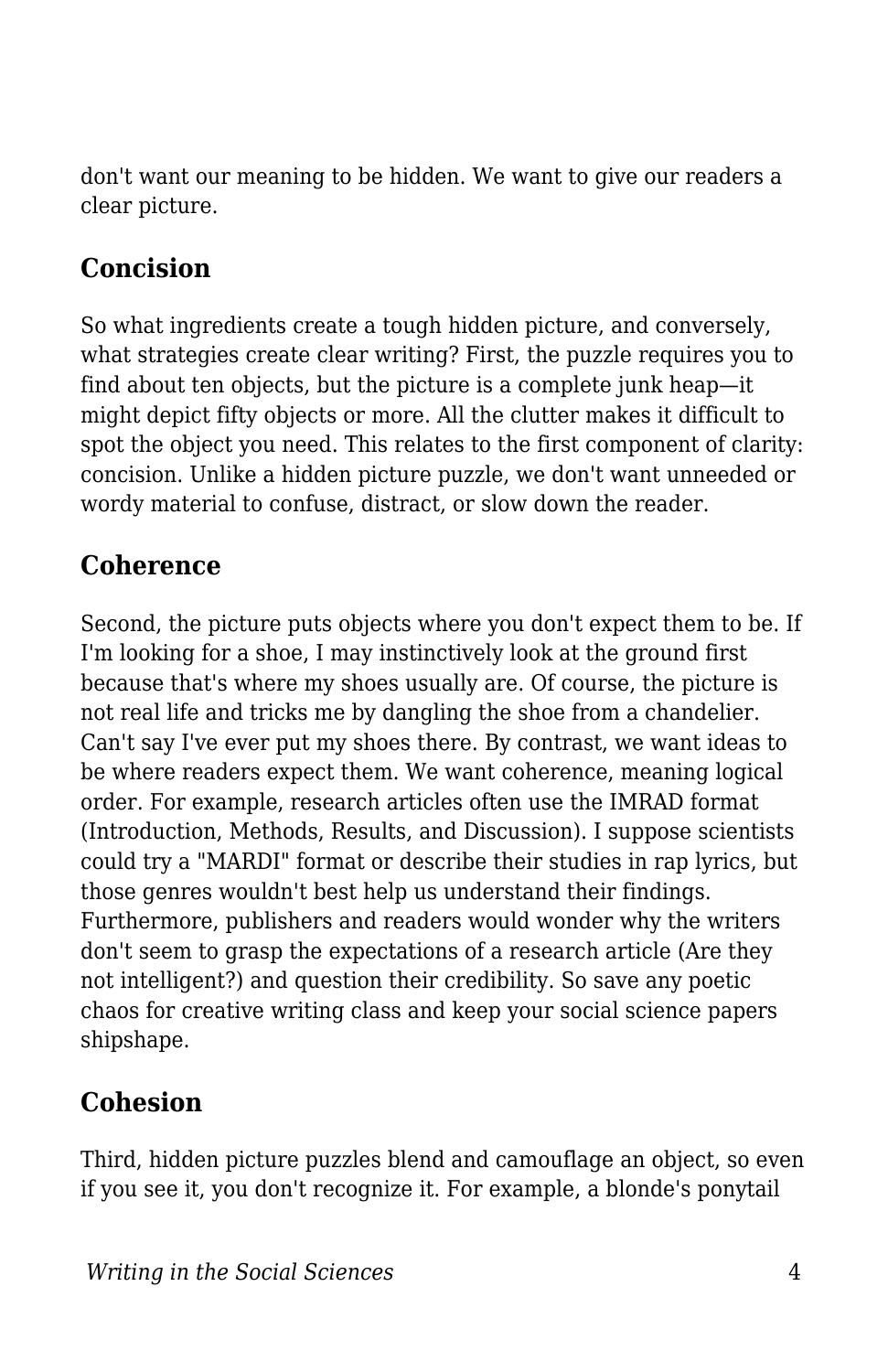can look a lot like a banana. We don't want our ideas to have the blurry haze of a hidden picture. Cohesion is all about forging links: you want to glance backward and forward, showing how your second idea connects to your first idea and how the second will connect to the third. Sometimes we're so happy to be done writing the meat of a paragraph we neglect to cap it with a transition. But it's our job, not the reader's, to put the pieces of our paper together. Make sure your writing comes "no assembly required."

To sum up, clarity consists of concision, coherence, and cohesion. To preview the other half of this chapter, vivacity vies for variety and voice. I'm sorry, but alliteration is alluring—which brings me to my final point about clarity. "Clarity trumps everything" (Harrison, 2012, p. 164). It doesn't matter how beautiful or clever (or alliterative) a sentence sounds if your audience doesn't know what it means. Our chief goal as we revise is to make the phrasing clearer. If we can also make it more interesting, so much the better. Clarity is for the brain; vivacity is for the ear—and the heart.

# **5.4 Concision**

Concision means getting the most power from the fewest words (Harrison, 2012). It *doesn't* mean being brief at all costs or neglecting detail (Strunk, 2004). It means every word must be doing work. Here's a comparison.

Imagine an Apple engineer hands you the latest iphone. You are intrigued because it has not one button but two. "What does this button do?" you ask. "Oh," the engineer mumbles. "It doesn't do anything. We had some plans for it, but they didn't pan out. I guess we should have removed it." You probably feel embarrassed for Apple and use your new iphone to join the internet's mockery of its design flub. The inspiration for this example came from *The Elements of Style*, a writing guide *Time* named one of the best and most influential books. It compares writing to design this way: "A sentence should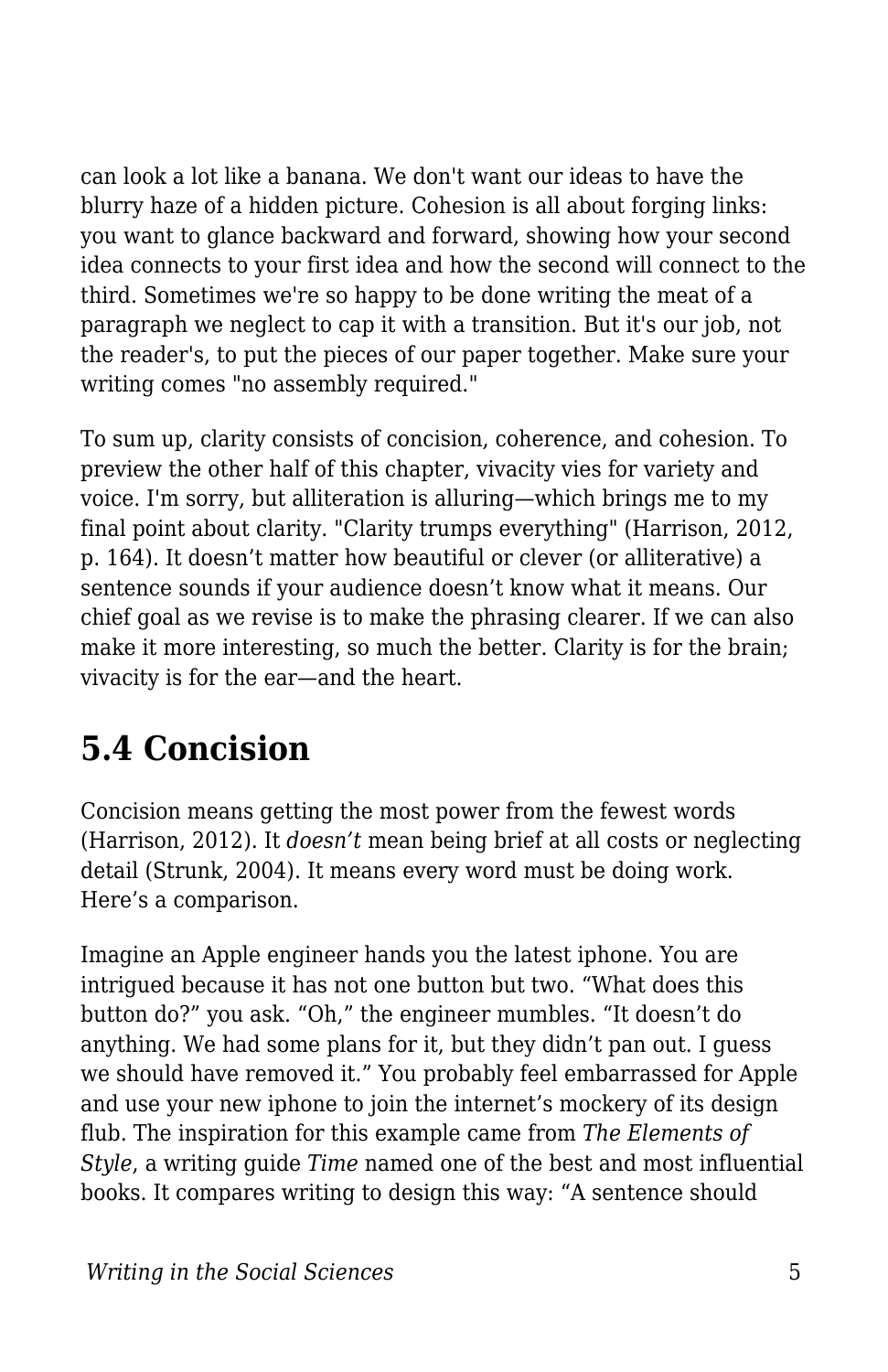contain no unnecessary words, a paragraph no unnecessary sentences, for the same reason that a drawing should have no unnecessary lines and a machine no unnecessary parts" (p. 23). The term *composition* can be a synonym for both *design* and *writing*.

So take pride in your writing—aspire to the same standards of artisanship as when you bake a cake, build a robot, or shoot free throws. Now that we've defined concision, let's address some qualms students may have about writing concisely.

# **Complicated ≠ Intelligent**

Many students believe "the more words we use, or the more elaborate our language, the more intelligent we sound" (Fiske, 2006, p. 43). In fact, the opposite is true, as this [Stanford University study](https://www.businessinsider.com/use-simple-language-to-sound-smarter-2015-9) found. People who understand their topic can communicate it simply. Remember—"clarity trumps everything" (Harrison, 2012, p. 164). So don't let the desire to sound professional (which is good) end up making you sound dull or murky. This became such a problem in government publications that Congress passed the Plain Writing Act in 2010. Our government even maintains a [website](https://plainlanguage.gov/) about good style. Government employees have won the No Gobbledygook Award with fantastic revisions [like this one](https://www.plainlanguage.gov/examples/awards/award-3/) (scroll down to see it). So concision isn't just wise; it's the law.

### **Don't Inhale the Wordiness Surrounding You**

Once a student doubted concision could be so important when his textbooks, he pointed out, were not concise. Unfortunately that's true—many things we read are models of information more than models of writing. And we tend to imitate what we read, so beware of poor models. Always read critically, whether that's questioning information or the presentation of it.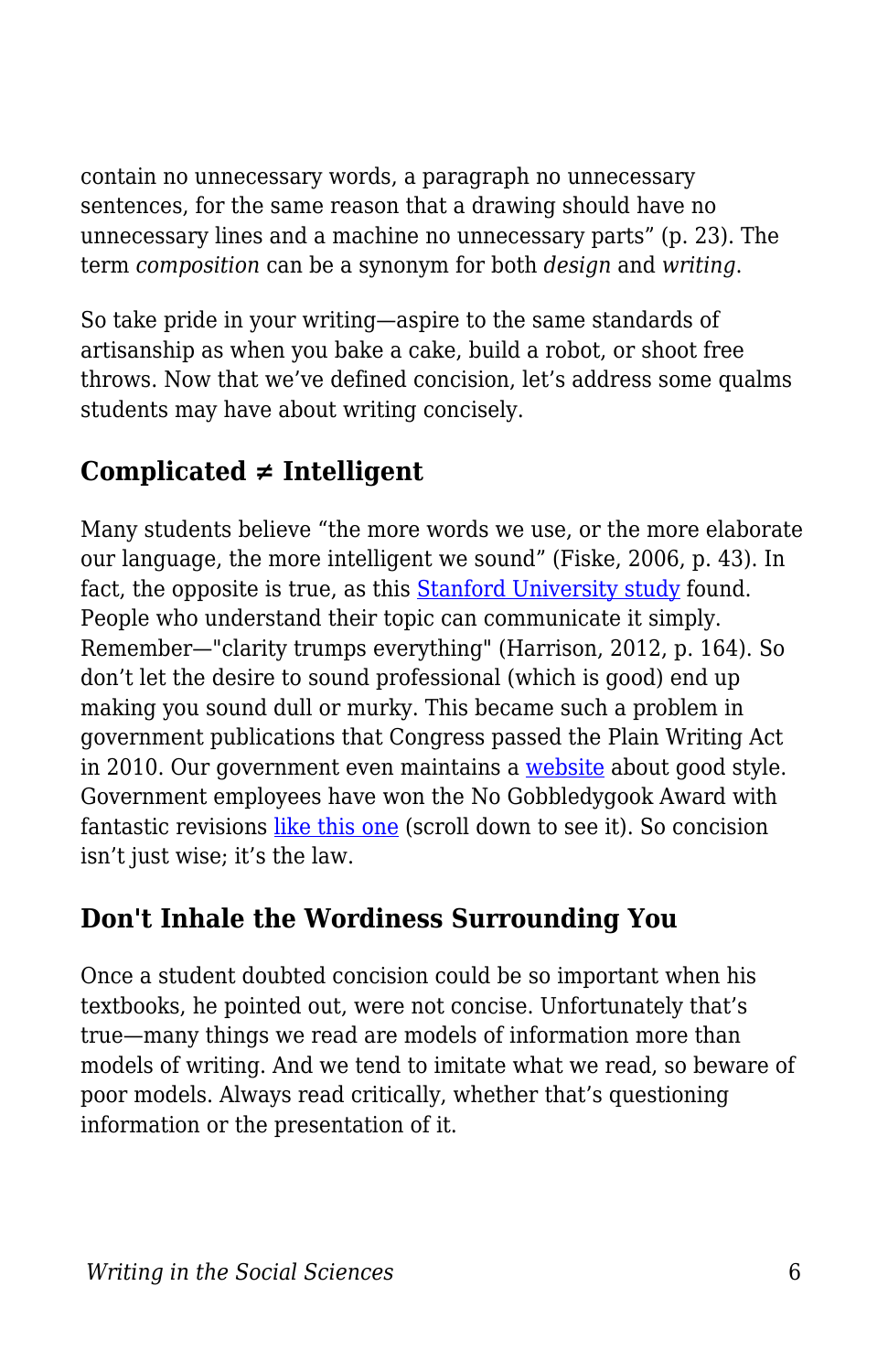# **Thoughts Count, Not Word Counts**

Finally, students may inflate their wording because they're thin on material and need to fill a page count. Unconcise writing "makes a little thought go a long way" (Lanham, 1981, 21:41). Here we can see how higher-level writing skills (like research and process) can influence sentence-level skills like concision. Students who have solid substance don't need to be wordy. Students who plan well have time to revise.

Some students hope the teacher won't notice a little padding here, a little padding there. *I* notice. Your English teacher notices. Your teachers in other disciplines notice too, if only subconsciously. The word *concision* may not enter their minds, but if they breeze through your paper (when they must trudge through so many in their grading pile) their supreme gratitude will likely boost your grade.

Now that we've discussed the value of concision, let's look at some wordy sentence patterns and learn how to fix them.

### **Wordy Sentence Patterns**

#### **Near Synonyms**

The first type (and the one people are most familiar with) is simple redundancy. The writer uses words that are similar or very much the same. See what I did there? I didn't need to say *similar* and *very much the same*. Try revising this sample on your own:

Many of the concepts and principles early psychology taught have not withstood later research and study.

#### [Show Answer](https://edtechbooks.org/)

Your revision may vary, but I hope you caught both pairs of near synonyms. Now, is there a shade of difference between *concepts* and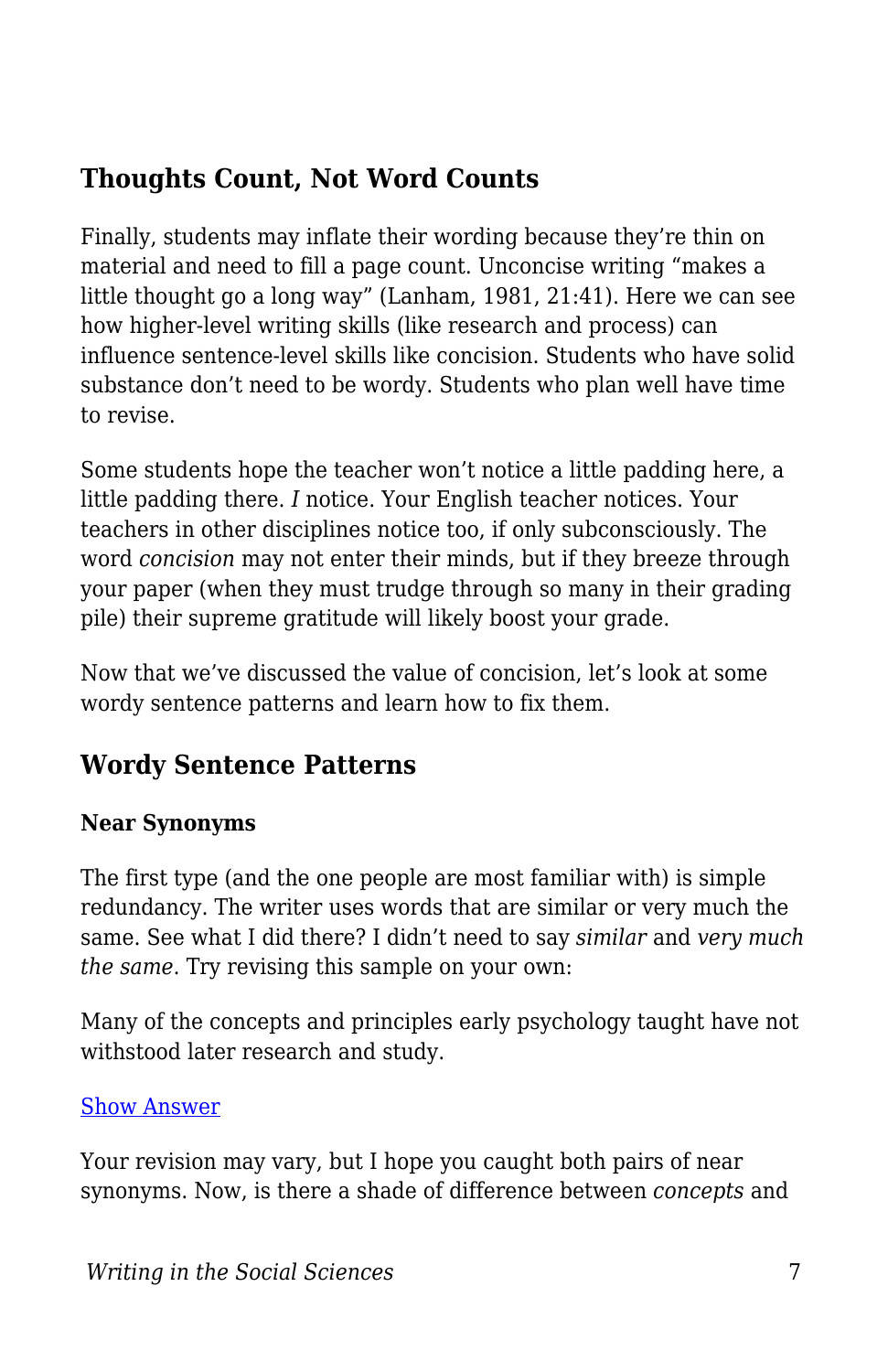*principles*? Yes, *concept* sounds like a pure idea while *principle* sounds more like a guideline or even a moral belief. The question is, are these terms different enough to justify asking the reader to process more words? Will the reader sense something is missing if I don't use one? Often the answer depends on context. As for *research* and *study*, they can be synonyms if I mean consuming information. Perhaps *research* is a subset of *study*: *research* implies*study* but *study* doesn't necessarily imply *research.* If my only meaning is scientific experimentation, I would keep *research* and cut *study*. When faced with near synonyms, pick the one that best fulfills your purpose.

Students often use synonyms to round the sentence out by ear. They're afraid of short sentences. Don't be. You'll have plenty of opportunities to write in a variety of sentence lengths. Some wonder if an extra word or two can truly damage a sentence much. One instance often goes unnoticed; the danger is creating unconcise *habits*. An unneeded word in each sentence will soon bloat a paper drastically.

#### **Circumlocution**

The next type is circumlocution, which means *to talk around*. This is using a phrase for which we already have a word. Often, that phrase defines the word itself. My mind once tripped over this sentence (see if you can find the circumlocution):

The researchers quickly identified the problem and what the desired result of fixing it would be.

Why does that last part sound so funny? *The desired result of fixing a problem* sounds like a *solution* to me. In fact, if we looked up *solution* in a dictionary that's roughly what it would say. Now revise this sentence:

In the event that the foundation does not renew our grant, we will not add any new staff in 2020.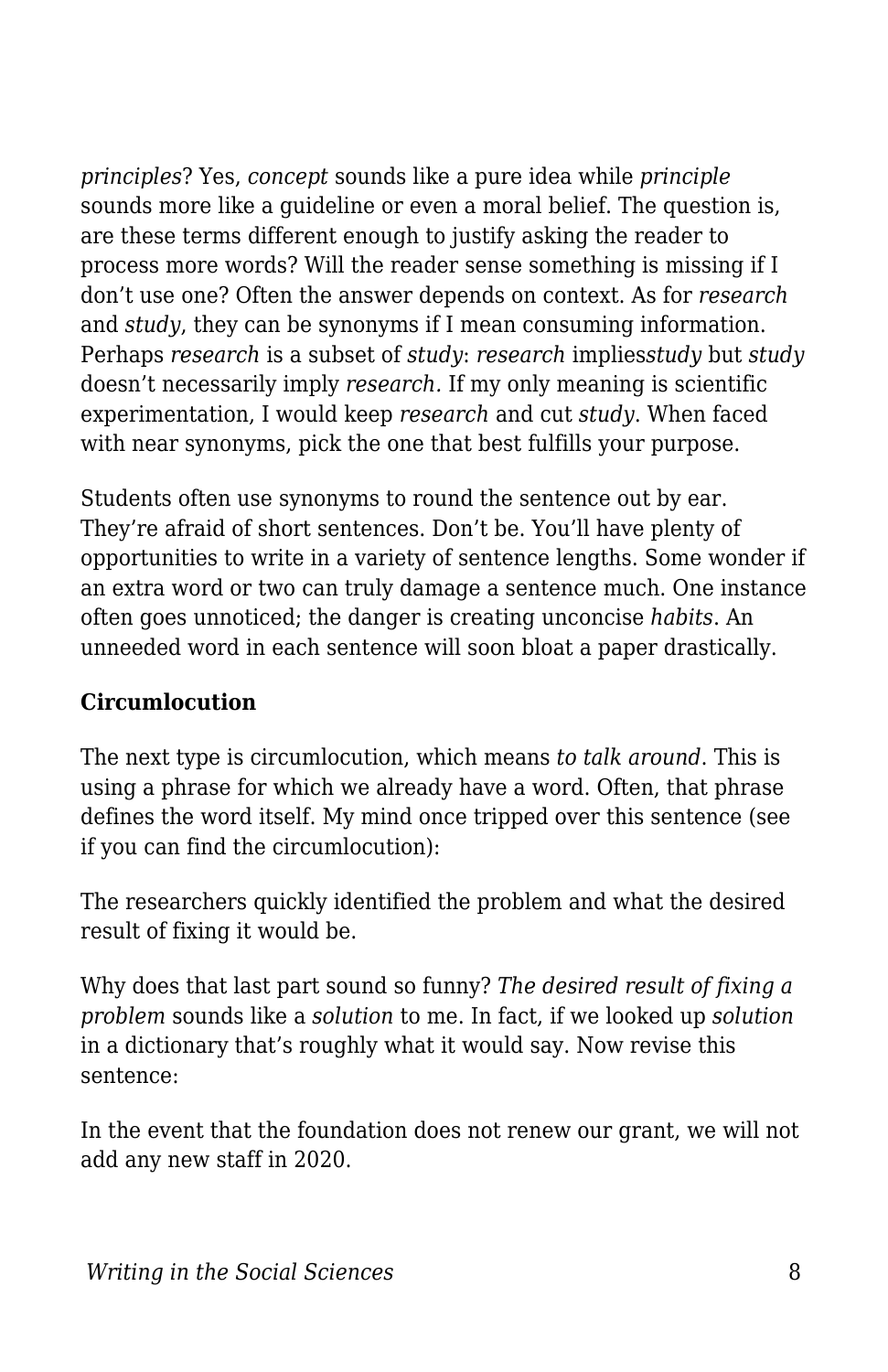#### [Show Answer](https://edtechbooks.org/)

So don't dance around your meaning. Locute; don't circumlocute.

#### **Words Implied by Other Words**

In the case of words implied by other words, the writer has found the right term but tacked on unneeded specifiers. Take a look at this example:

Laurel, one of my fellow classmates, combined the hydrogen peroxide and potassium iodide together (Fiske, 2006, p. 107).

Can we combine the materials separately? No, by definition *combine* means together, so we can cut *together*. We can also use the singular *classmate* to imply *one of*. Is it possible to have an *un*fellow classmate? Well, that sends my sarcastic imagination spiraling in all sorts of directions, but that's probably not the writer's intention. So here's the revision:

My classmate Laurel combined the hydrogen peroxide and potassium iodide (Fiske, 2006, p. 107).

Some students even cut *My classmate*. Again, context should dictate that decision. Does the reader need to know Laurel is a classmate? That will depend on if we're writing a lab report (then probably not) or a blog post to interest parents in trying chemistry experiments with their children (then why not?). Now remove the implied words in this sentence:

My friends and I decided that the Cannon Center is where we would dine on one particular night.

#### [Show Answer](https://edtechbooks.org/)

You may have noticed the original sentence wasn't long or unclear. If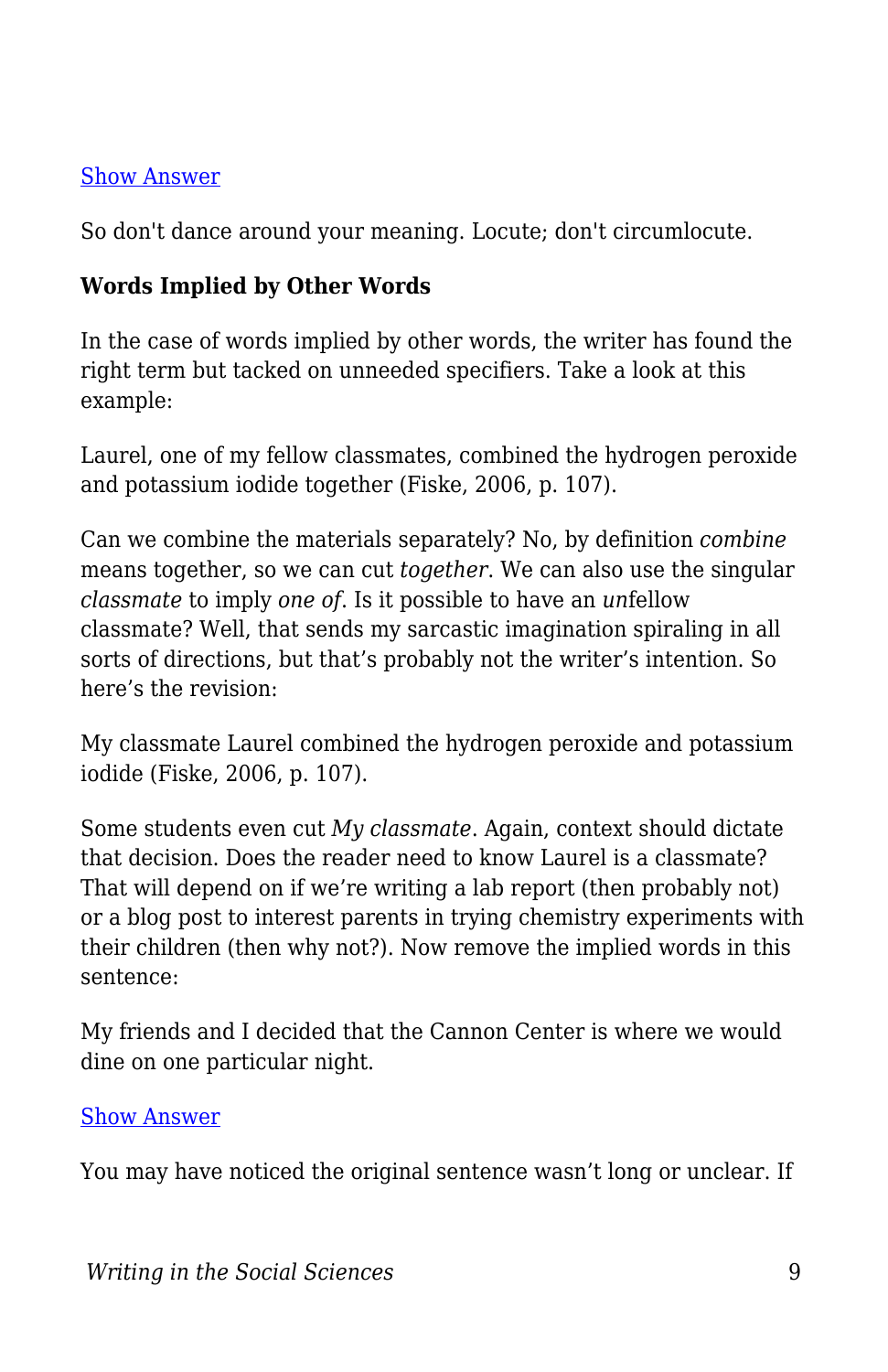spoken, it wouldn't strike you as rambling. Since conversations are impromptu and writing can be revised, the standard of concision in print is much higher.

The first three strategies treated the word level. The next three eliminate weak sentence structures. Doing so will automatically make them more vivacious.

#### **Smothered Verbs**

*Smothered verbs* is a friendlier term for *nominalization*—meaning to turn into a noun. Most words can take several parts of speech:

The crew *completed* the building four days early. (verb) The building was *completely* finished four days early. (adverb) The *completed* building was four days early. (adjective) The building was brought to *completion* four days early. (noun)

Each example stresses a different component. The first highlights the crew's action while the second emphasizes completeness (a nominalization from the adjective *complete*) with the doubled *completely finished*. As is usually the case, our verb form here is probably the best while the noun form is probably the worst. Other considerations being equal, use the verb form.

I see a lot of nominalized verbs in this sentence:

Colleges now have an understanding that yearly tuition increases are impossible because of strong parental resistance to the soaring cost of higher education (Williams, 2010, p. 40).

Smothered verbs get ridiculous quickly. For some reason, we're not allowed to *understand*—we have to *have an understanding*. *Resist* isn't good enough either, but *resistance of* is. It sounds pompous and pointless, not professional. How about this instead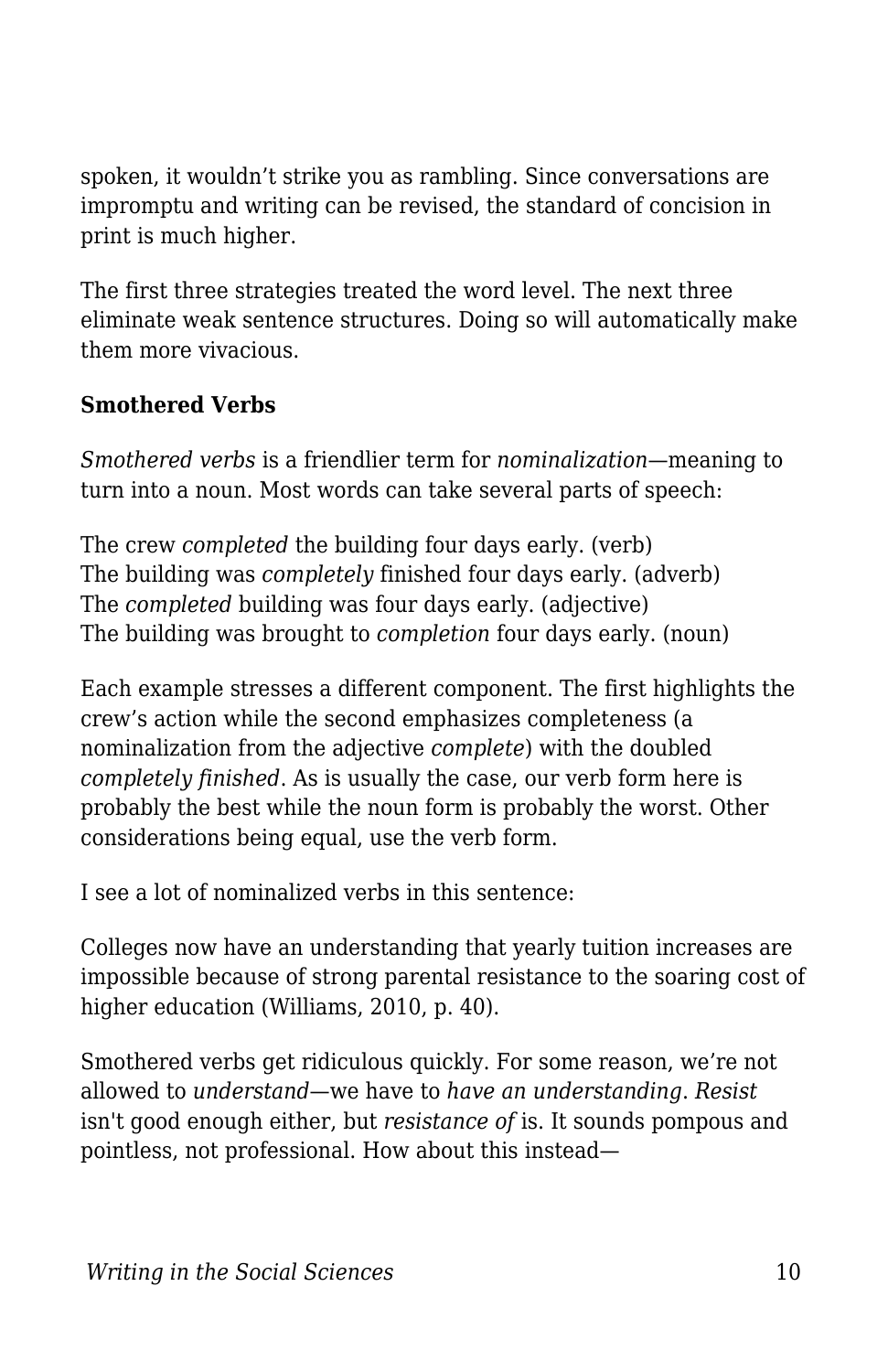Colleges understand they cannot increase tuition yearly because parents resist (Williams, 2010, p. 40).

You can keep *the soaring cost of higher education* if you want, but I resisted it. In this sentence, turn as many nouns as you can into verbs:

With the recent reintroduction of gray wolves to Yellowstone, helpful changes in the ecosystem have occurred, such as a decrease in the elk population, changes in the plant life, and overall the restoration of the natural ecosystem.

#### [Show Answer](https://edtechbooks.org/)

Whoa—that sentence became much shorter and clearer by using verbs (and more specific ones). Beware of generic verbs like *change* and *affect*. *I affected my sister today* sounds wacko. Worse, you could use the nominalization *I had an effect on my sister today*. A normal person would get to the point by saying *I cheered up my sister today* or *I annoyed my sister today*.

The following sentence doesn't sound wacko, but it should:

Excessive media consumption affects language development.

Um, how? Not good, I'm guessing? Understandably, studies often use *affect* because researchers don't yet know how their variables interact. You, however, know the conclusion and can use a dynamic verb. "Plus and minus" verbs work well, such as *increases*/*decreases* or *helps*/*hinders*. We could rephrase to—

Excessive media consumption slows language development.

Without such a verb, we'll need another sentence:

Excessive media consumption affects language development. Children do not progress as quickly.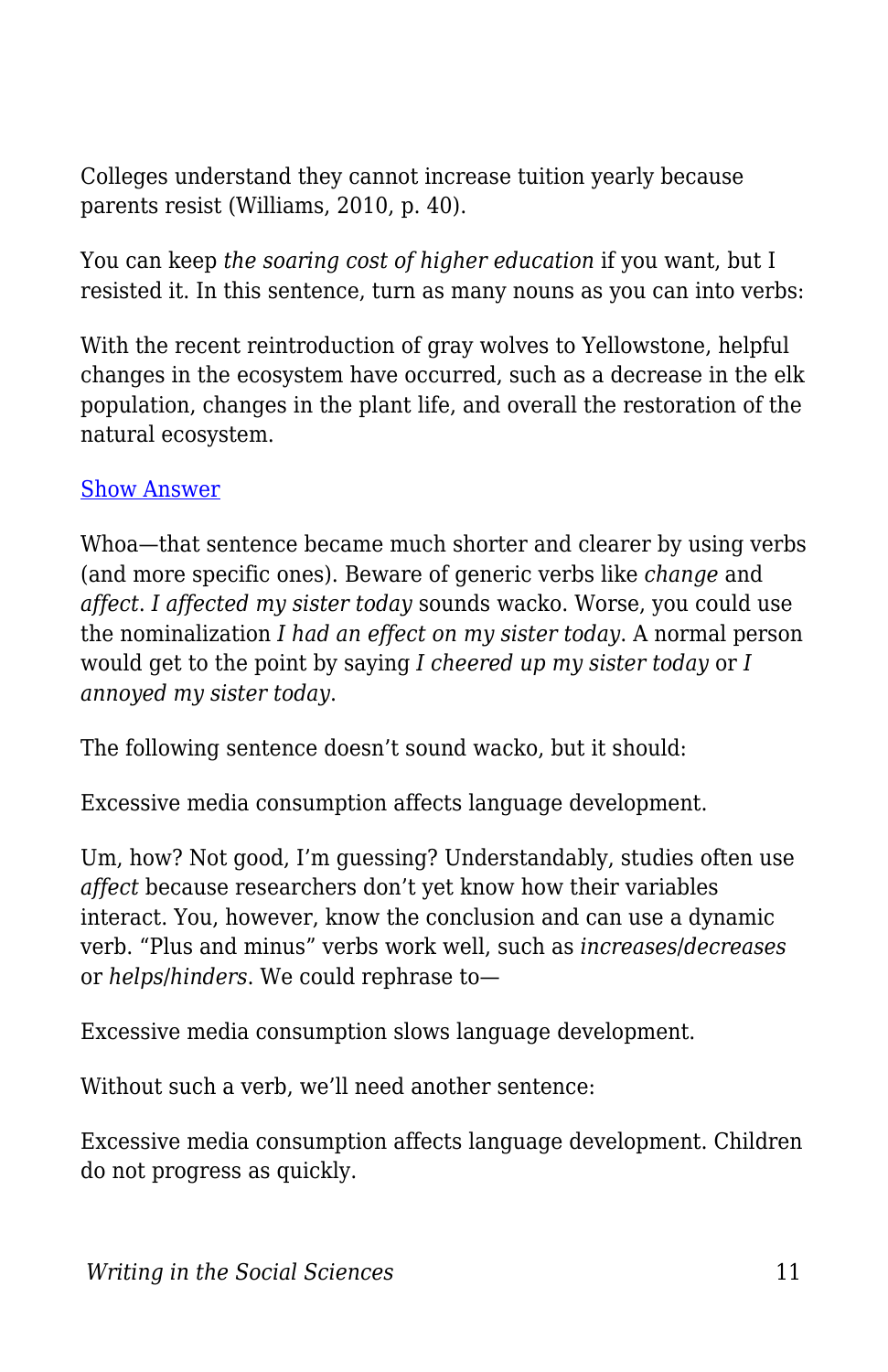Speed up this tentative momentum with precise verbs. Don't smother them. Now watch this video to solidify your anti-smothering skills:

| <b>Grammar Guidelines</b>                     |
|-----------------------------------------------|
| Verb: consider                                |
| Nominalization: consideration                 |
|                                               |
|                                               |
|                                               |
| Watch on YouTube https://edtechbooks.org/-zhk |

https://youtu.be/82MHOBvovmo

#### **Too Many "To Be" Verbs**

First, I need to give props to my colleague Julie Haupt for contributing this section. One trap that can slow the pace of writing or weaken sentences can be the overuse of the pesky "to be" verbs. Though these words have a place in your writing, overusing them can stifle your writing and leave it flat or unclear. To be verbs include any form of the word be. Here's a list of all the to be verbs:

Be Was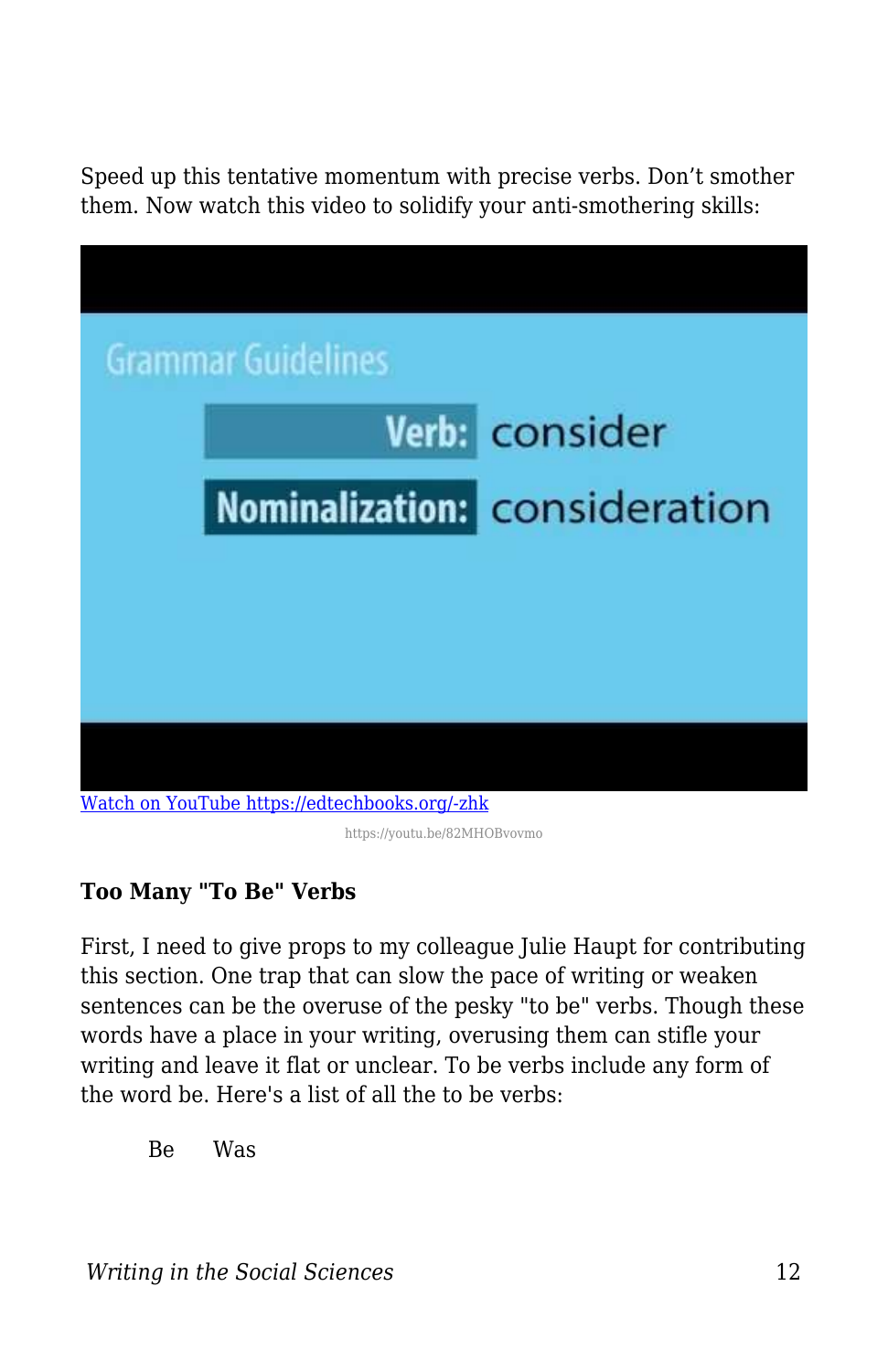| Is  | Were  |
|-----|-------|
| Am  | Been  |
| Are | Being |

Think about it: When you say that your subject "is" something, all you're really telling your audience is that the subject exists. It simply is. That's a pretty obvious and unnecessary statement most of the time. Using be verbs isn't a crime, but replacing be verbs with stronger, more specific verbs will add depth and variety to your writing.

You'll solve half of your to be verb problems by fixing any weak subjects that you have, which we have just discussed. Spotting other to be verbs that you can replace with a more vibrant choice may be harder, but with a little practice, you'll start noticing these to be verbs all over the place!

Let's take a look at an example.

**No:** Budgeting is an important way to be financially responsible.

Now, you've probably already noticed that this sentence doesn't have a weak there or it subject. However, we've still tied our subject to a weak to be verb, "is," that only states a simple, obvious fact. Not only that, but another to be verb, "be," comes later on in the sentence.

We can improve this sentence to make it a little more lively in a few different ways depending on what we want to emphasize. Look at the more descriptive use of the verbs (highlighted in red) in these sentences:

**Yes:** You can become more financially responsible by budgeting.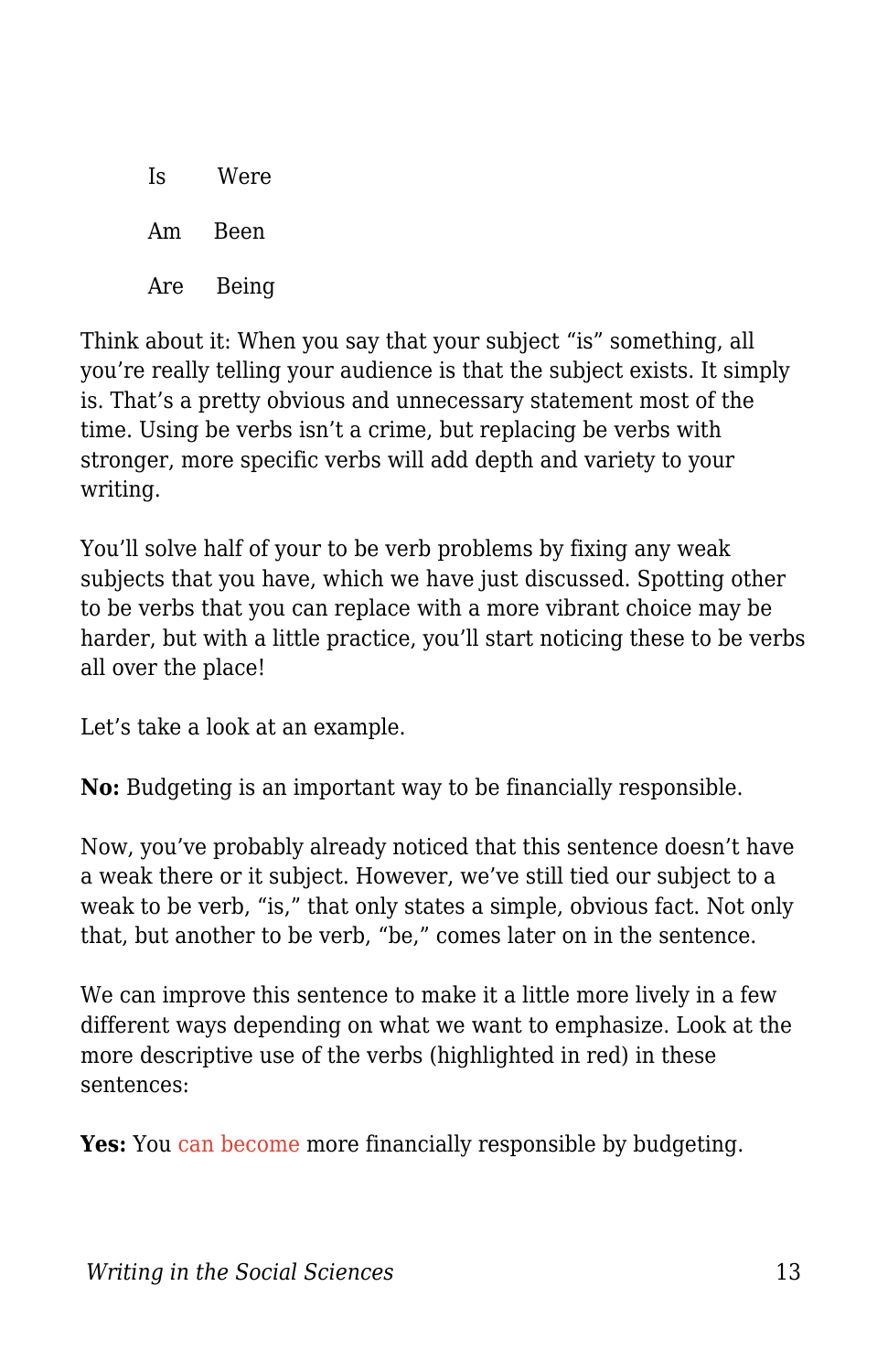**Yes:** Budgeting allows couples and families to remain financially responsible.

**Yes:** When families budget consistently, they learn to take responsibility for their finances.

Each of these solutions has a slightly different emphasis, but they all convey the same general message without using any to be verbs. Notice as well how all of these sentences encourage a deeper thought than the original sentence. Rather than just stating an obvious fact, these three other sentences make a connection between a specific action and a desirable outcome.

Here's another example with some potential solutions:

**No:** Exercising is the best antidepressant, so many health professionals say.

Yes: Many health professionals advocate for exercise as an effective antidepressant.

Yes: Many health professionals agree that exercise can alleviate some depressive symptoms more effectively than some antidepressant medication.

Again, these potential solutions emphasize different parts of the original ideas, but that's the beauty of using strong, vibrant verbs; your meaning can instantly become clearer and gain more depth. You'll find that you start saying a lot more with fewer words as you pair strong subjects with strong verbs. To see some ideas of more vibrant verbs that can better articulate your ideas, check out this [list](https://marriottschool.byu.edu/internships/resumes/action-verbs/) of "action verbs" provided by BYU's Marriott school.

Indoor plumbing is a commodity that many of us take for granted and is still spreading to third-world countries in places like Africa and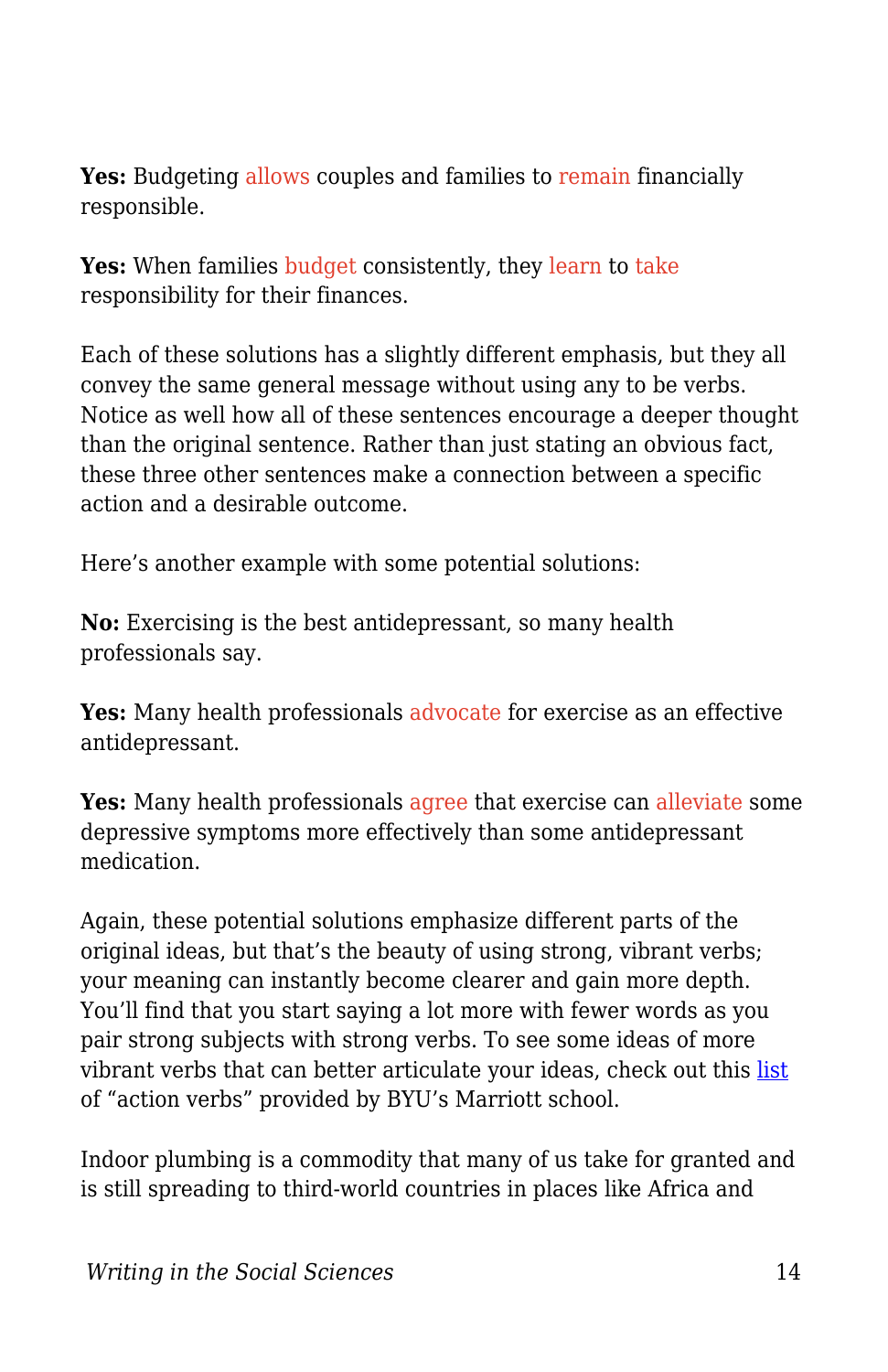Asia.

[Show Answer](https://edtechbooks.org/)

#### **Verbs Too Far From Subjects**

Again, thanks to Julie Haupt for this section. Strong subjects and verbs might not do very much for you if you don't place them where they can work together. Subjects and verbs communicate clearest when they sit close together in a sentence, and leaving interruptions between them can add confusion and introduce clumsy wording.

When possible, avoid letting long phrases interrupt the flow of your sentence by placing them between your main subject and your main verb. These interruptions between your subject and verb usually appear after helping words like if, because, and while. You might remember that these helping words are also known as **subordinate conjunctions**. Here's an example of this kind of an unnecessary interruption in the vicinity of the verb and its subject:

**No:** Some families, because they gather each night for family dinner, grow closer together.

In essence, these interrupting phrases make your readers mentally hold their breath until they finally get to the verb, "grow." Simply moving this detour before or after the subject-verb pairing can help your readers get to the point of your sentence faster as in this revised sentence:

**Yes:** Some families grow closer together because they gather each night for family dinner.

When you rearrange your sentences like this, take extra care that you haven't accidentally created a misplaced modifier (see [chapter 4](https://edtechbooks.org/writing/grammar_mechanics)). You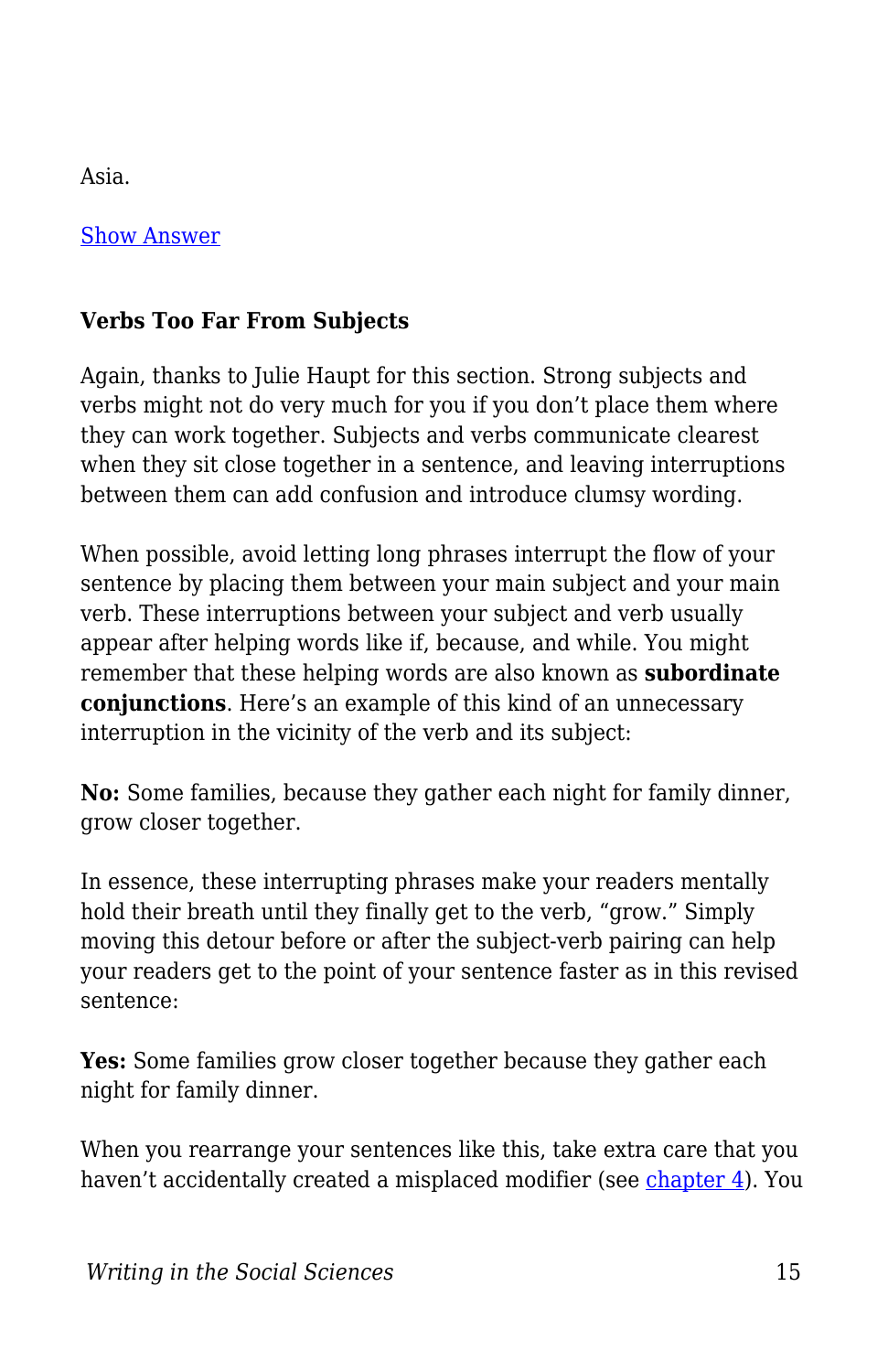may also need to reword a sentence somewhat if you're having trouble moving the interrupter elsewhere in the sentence.

Although keeping your subject and verb close will usually strengthen your writing, it is not a hard and fast rule. In fact, on occasion, you might find that an interruption between your subject and verb is the best way to write your sentence to add some important emphasis. Even then, keep these interruptions as short as possible so your readers can process your sentence easily.

**Yes:** Kind actions, when motivated by charity, bless others lives.

In this example, the interrupting phrase was short and helps to emphasize a key element of the meaning of the sentence. As you might imagine, the principle of keeping subjects and verbs close is particularly important when sentences get long and sometimes complicated. Let's look at a final example.

**No:** Competition, although it can be very motivating and invigorating for many individuals, can also bring contention among even the closest of friends.

Here, we see an interruption that can easily be moved elsewhere in the sentence and will help the reader to process the sentence faster.

Yes: Although competition can be very motivating and invigorating for many individuals, it can also bring contention among even the closest of friends.

**Yes:** Competition can bring contention among even the closest of friends, although it can also be very motivating and invigorating for many individuals.

You can review the principle of keeping subjects and verbs close with this short video: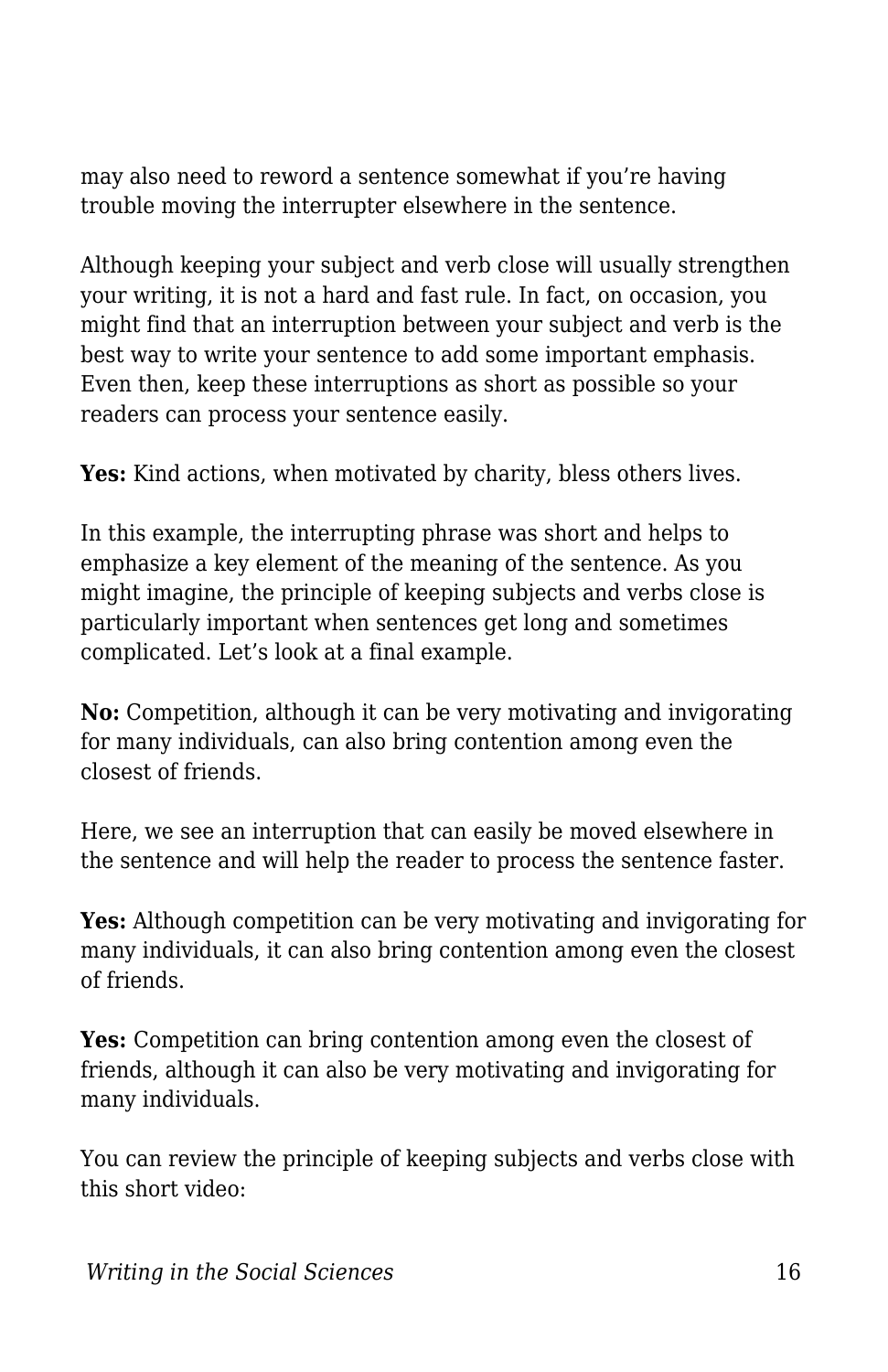

[Watch on YouTube https://edtechbooks.org/-Vrq](https://www.youtube.com/embed/oHA7hu9WeXs?autoplay=1&rel=0&showinfo=0&modestbranding=1) [https://youtu.be/oHA7hu9WeXsCaption](https://youtu.be/oHA7hu9WeXs)

Staying organized, which is not always an easy task considering the demanding nature of the principle, is not my cousin's best attribute.

#### [Show Answer](https://edtechbooks.org/)

#### **Passive Voice**

Passive voice sentences tend to be longer, dryer, and harder to understand. The most typical sentence structure is subject/object/verb:

Dean kicked the ball.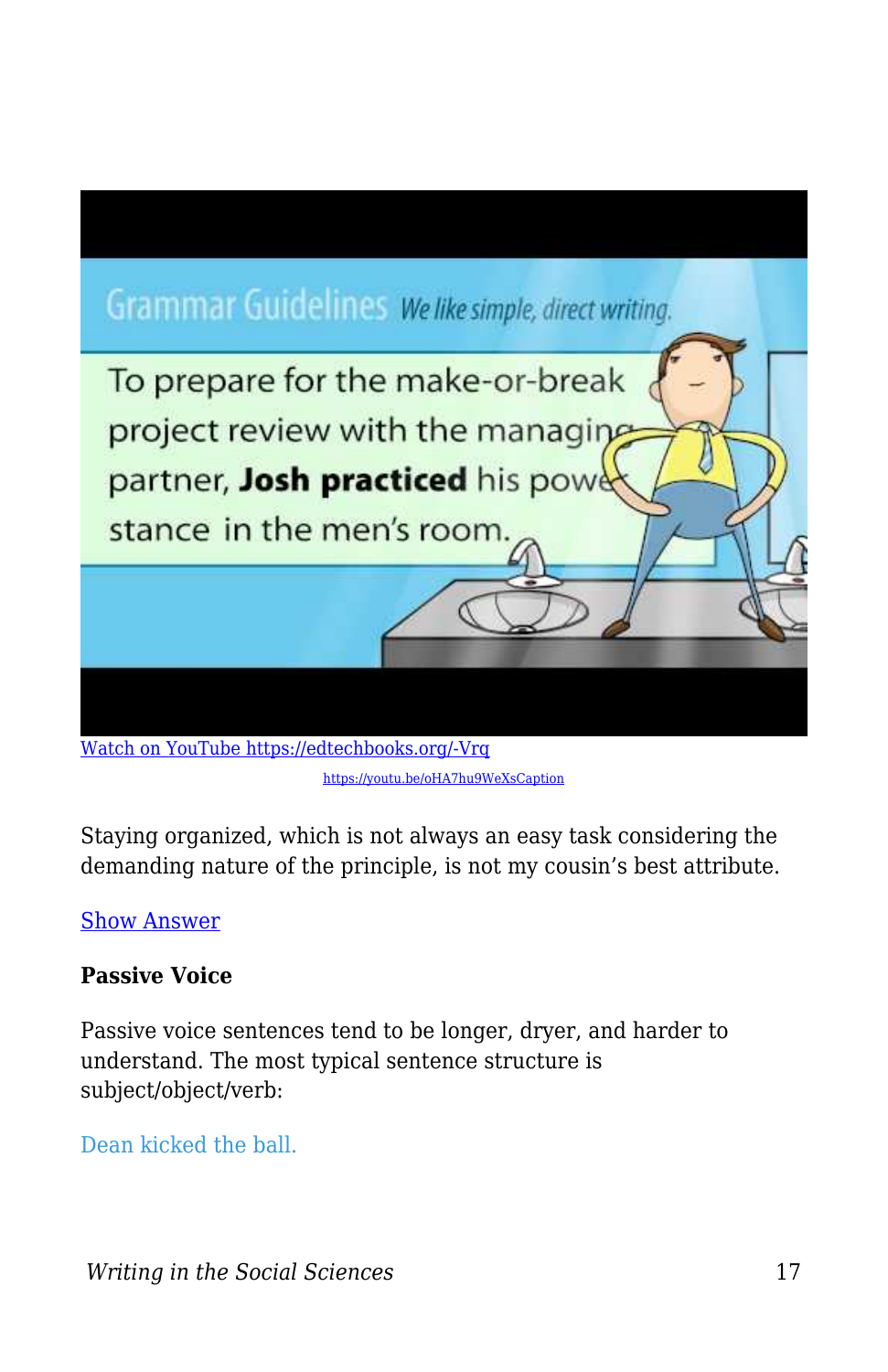This is active voice. Passive voice arranges it object/verb/subject:

The ball was kicked by Dean.

That's a formula for recognizing passive voice:

"To be" verb + past tense verb + "by" subject.

Use active voice as much as possible. To change passive voice into active voice, set the subject where it belongs—in the driver's seat since it's driving the sentence.

Original: Since one of the best libraries in the country is owned by our university, a library science program should be started.

Revision: Since our university owns one of the best libraries in the country, it should start a library science program.

Try improving this sentence:

Many violations of this policy have been committed by these employees.

#### [Show Answer](https://edtechbooks.org/)

Sometimes fixing passive voice is trickier because the subject of the sentence is missing; it's implied instead. To fix these, ask *Who is doing the action of the sentence? Who is using the verb?*

Original: The woman was questioned for two hours before being arrested.

Revision: Police questioned the woman for two hours before arresting her.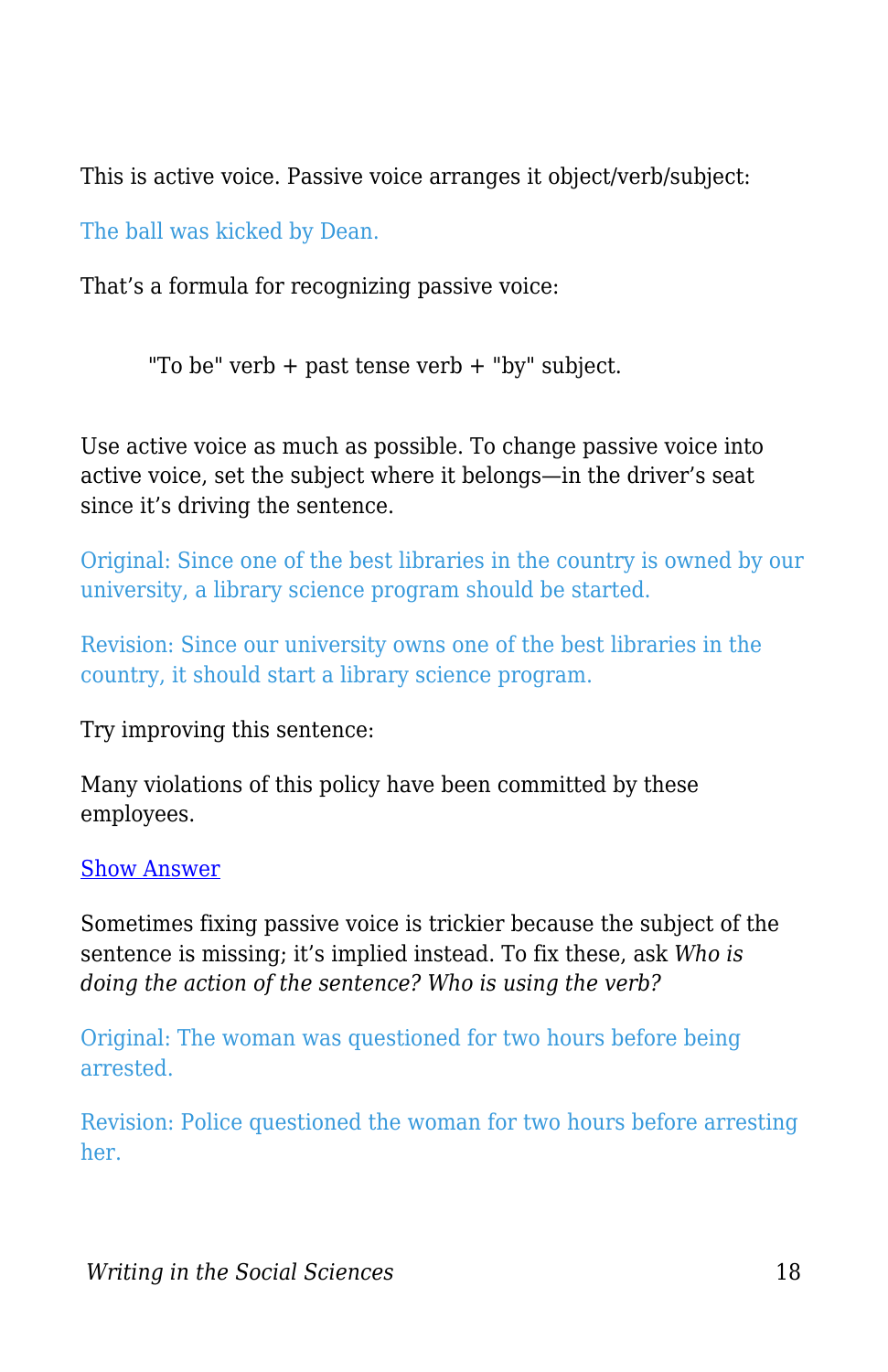The first sentence would be okay if the writer wants to focus on the woman (we'll discuss this more soon). Rephrase the following sentence on your own. It explains campus meal plans but hides the true subject. Can you find it?

The money to be used must be spent by the end of the semester or the remaining amount will be forfeited.

[Show Answer](https://edtechbooks.org/)

To review active vs. passive voice, watch this video:



Sometimes the passive voice is appropriate when the subject is unknown or less important than the object. Let's say I'm a 1960s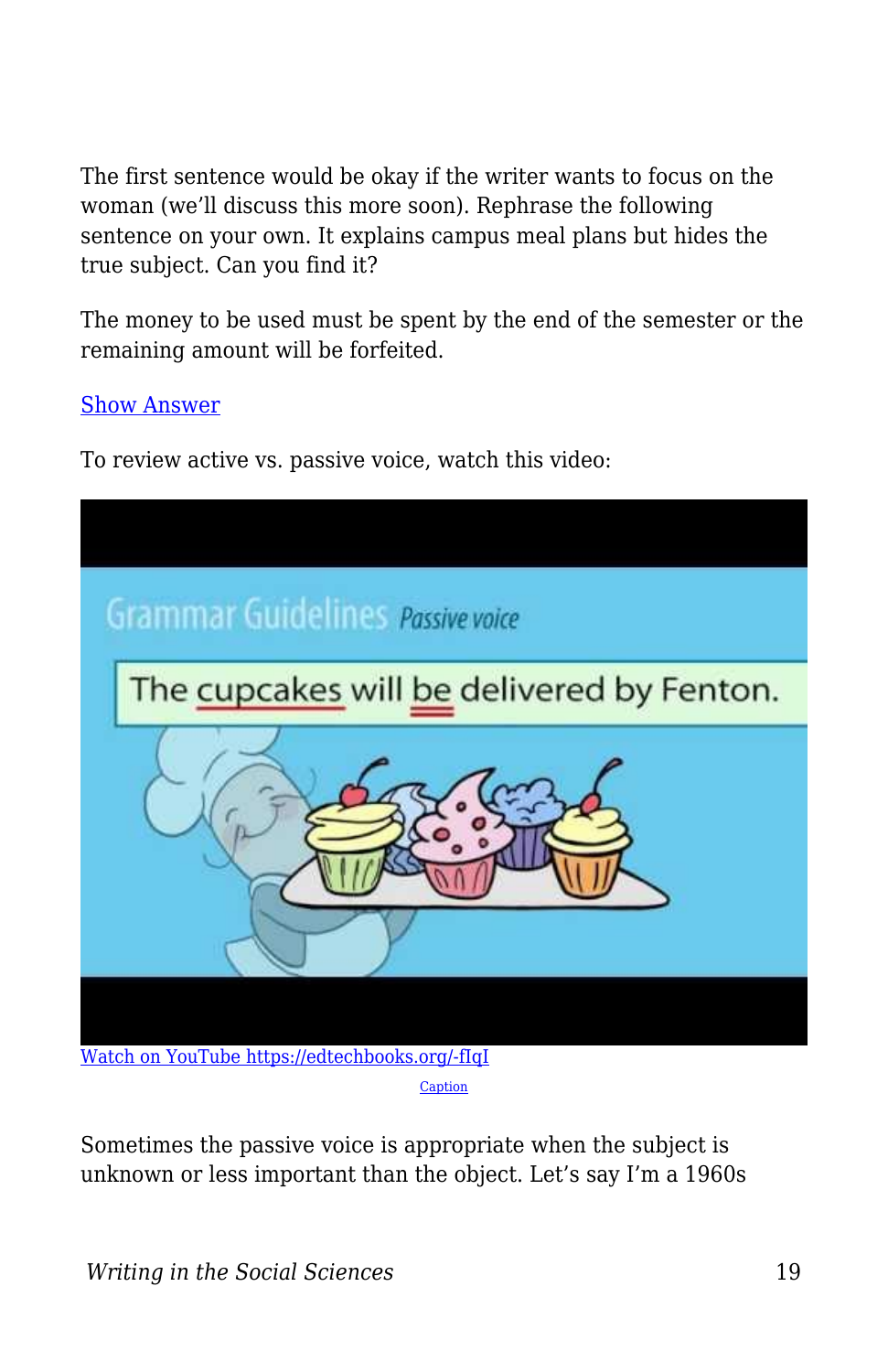journalist reporting on the assassination of President John F. Kennedy. My first headline might say *Three Gunshots Fired at JFK.* It's passive, but perhaps I don't yet have the shooter's name. Even if I did, the president is arguably more important. By the same principle, *JFK Pronounced Dead* would be better than *Dr. Clark Pronounces JFK Dead.*

In years past, studies have used this form of the passive voice to describe methods: *Pairs of five-year-olds were observed*. However, APA Style now [permits and even encourages authors to refer to](https://owl.purdue.edu/owl/research_and_citation/apa_style/apa_formatting_and_style_guide/apa_stylistics_basics.html) [themselves](https://owl.purdue.edu/owl/research_and_citation/apa_style/apa_formatting_and_style_guide/apa_stylistics_basics.html) as *I* or *We*: *We observed pairs of five-year-olds* or *From the data I have concluded . . .*

Here's a great video to explain how to decide if passive voice is appropriate: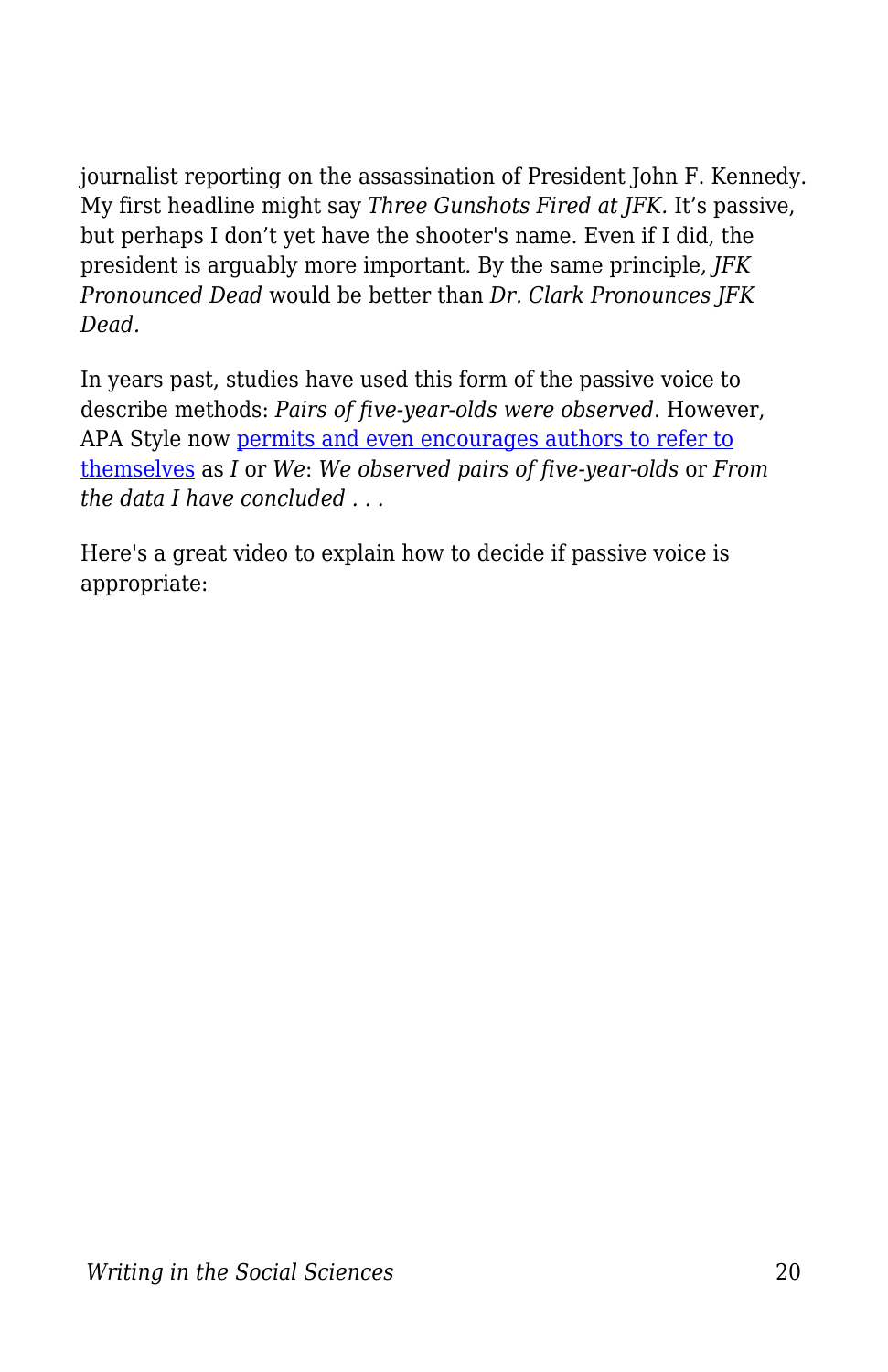

https://youtu.be/WzHHYpq0aYs

So for the most part, stay active! And don't allow yourself to be weighed down by the passive voice. Or rather, don't let the passive voice weigh you down.

#### **False Starts**

A false start is the opposite of making a good first impression. The opening phrase of the sentence says nothing, creating what scholar Richard Lanham calls a slow wind-up. (He made a brilliant style video called *[Revising Prose](https://www.youtube.com/watch?v=YpRnAJuy-Ck)*. Perhaps your teacher would let you view it in class). One kind of false start is the "blah blah is that" opening (also Lanham's term). Here's a sample:

It is clear that only a huge tax increase will make the program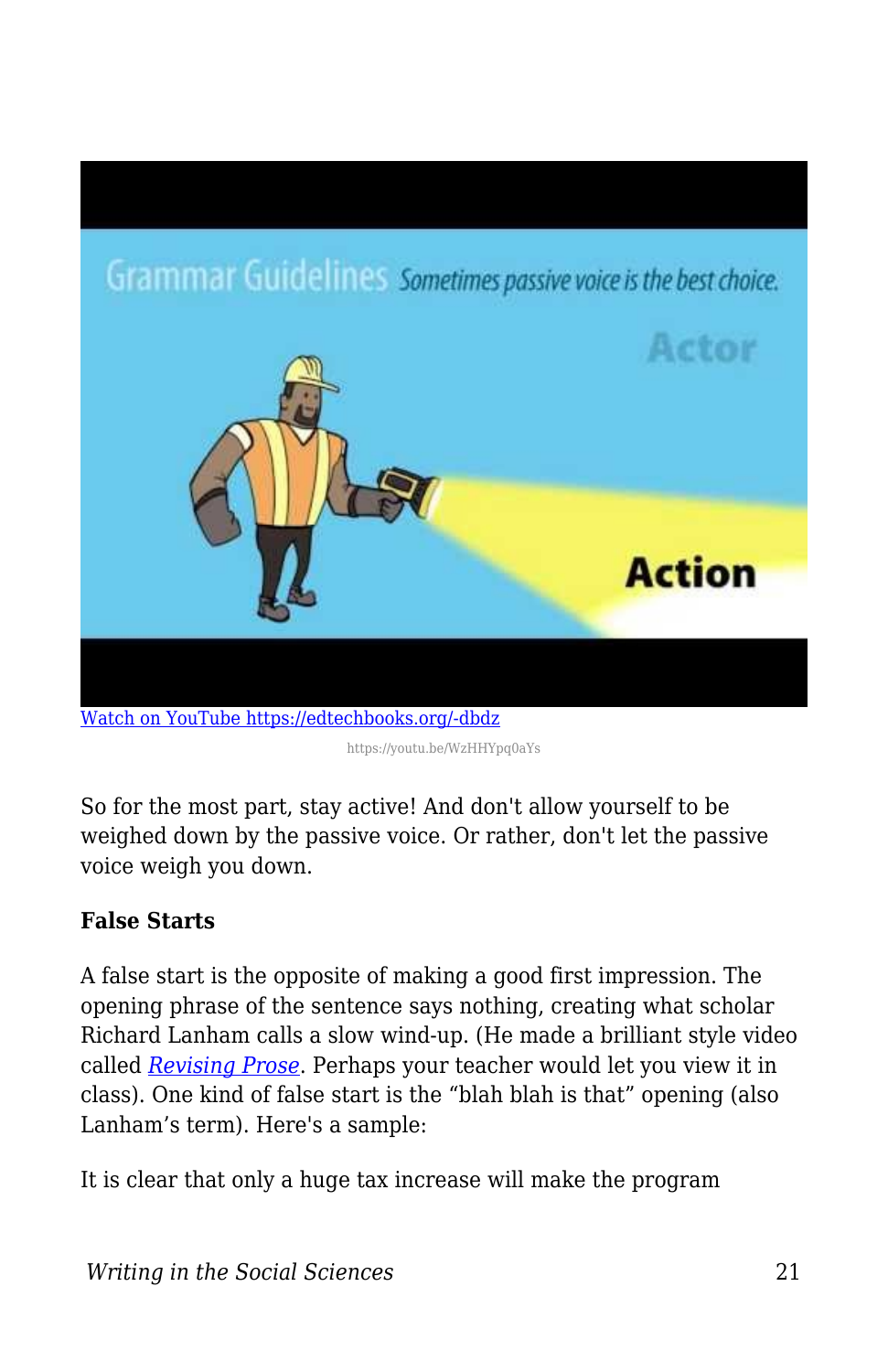#### feasible.

This snarky guy calls this saying you're saying something.



[Watch on YouTube https://edtechbooks.org/-DbvF](https://www.youtube.com/embed/cqRhnwl5y4I?autoplay=1&rel=0&showinfo=0&modestbranding=1) [https://open.byu.edu/-LLFR](https://edtechbooks.org/writing/%20https:/youtu.be/cqRhnwl5y4I)

The technical term for saying you're saying something is metadiscourse. Some types of metadiscourse are helpful like using transition words and phrases to smooth out your writing. However, metadiscourse can easily become a false start when it's redundant or used as a filler. These sentences are easy to revise—just chop off the beginning:

Only a huge tax increase will make the program feasible.

The other type of false start usually begins with the phrases *It is*,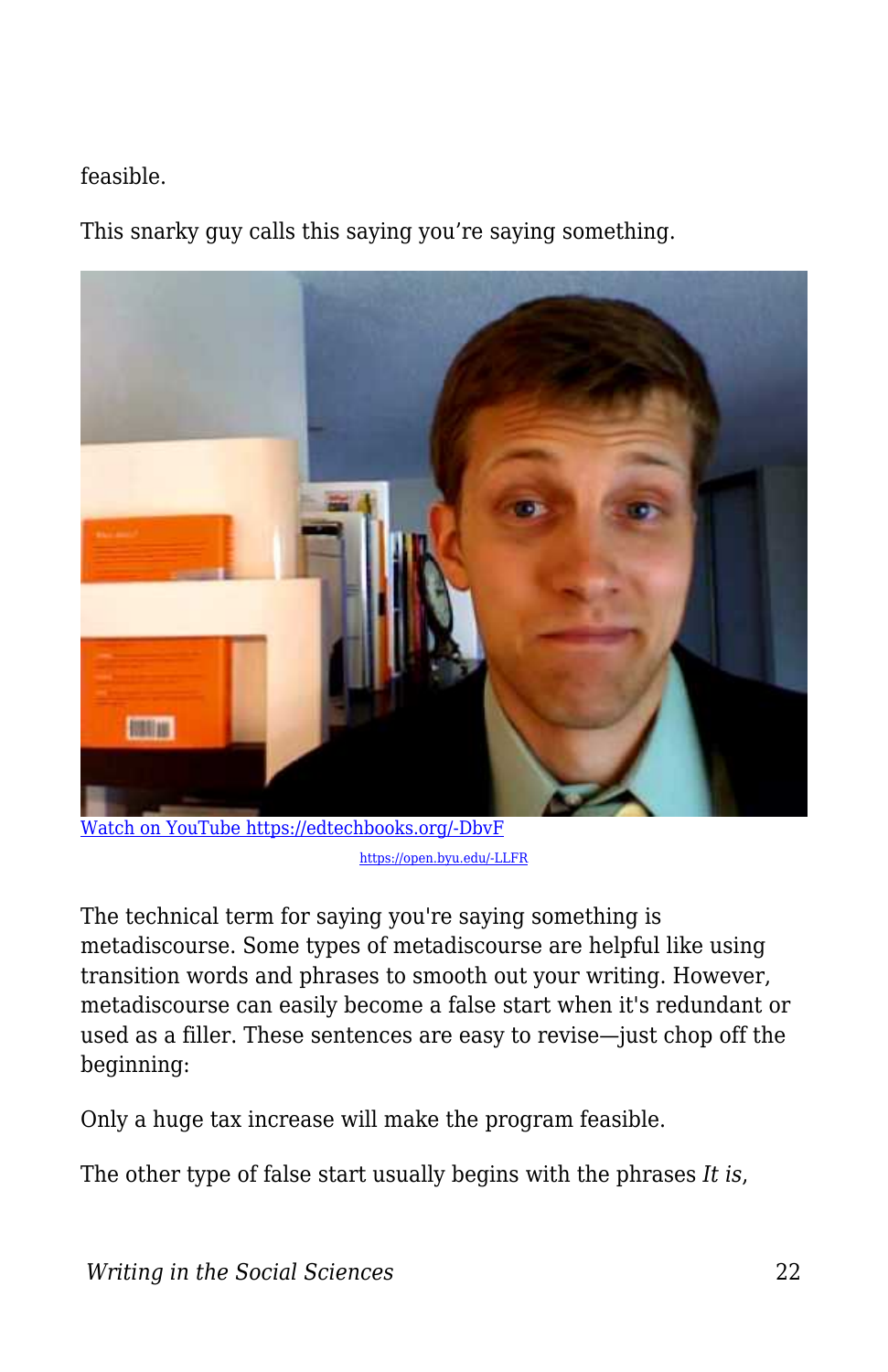*There is*, or *There are*. Can you identify the subject and verb of this sentence?

There was a fight between Curtis and Miles at the basketball game last Saturday.

Many students guess the subject is *Curtis and Miles* and the verb is *fight*. That's not correct, but it should be. The answer is actually *There was*. Wow—that's about the least specific, least vivacious subject-verb combo possible. Some call these openers dummy subjects and verbs since they shunt the true subject and verb later in the sentence. To revise, pull the true subject and verb up:

Curtis and Miles fought at the basketball game last Saturday.

Now reword this sentence:

There are a lot of articles for the committee to read before the budget review.

#### [Show Answer](https://edtechbooks.org/)

As with the passive voice, sometimes the subject of a false start is missing. Who is doing the action in this sentence?

There has been a change in the graduation requirements for Exercise Science majors.

Well, the administration or department probably did the actual changing:

The department has changed the graduation requirements for Exercise Science majors.

If you wanted to emphasize the change itself, perhaps the original sentence is okay. If you wanted to emphasize the consequences for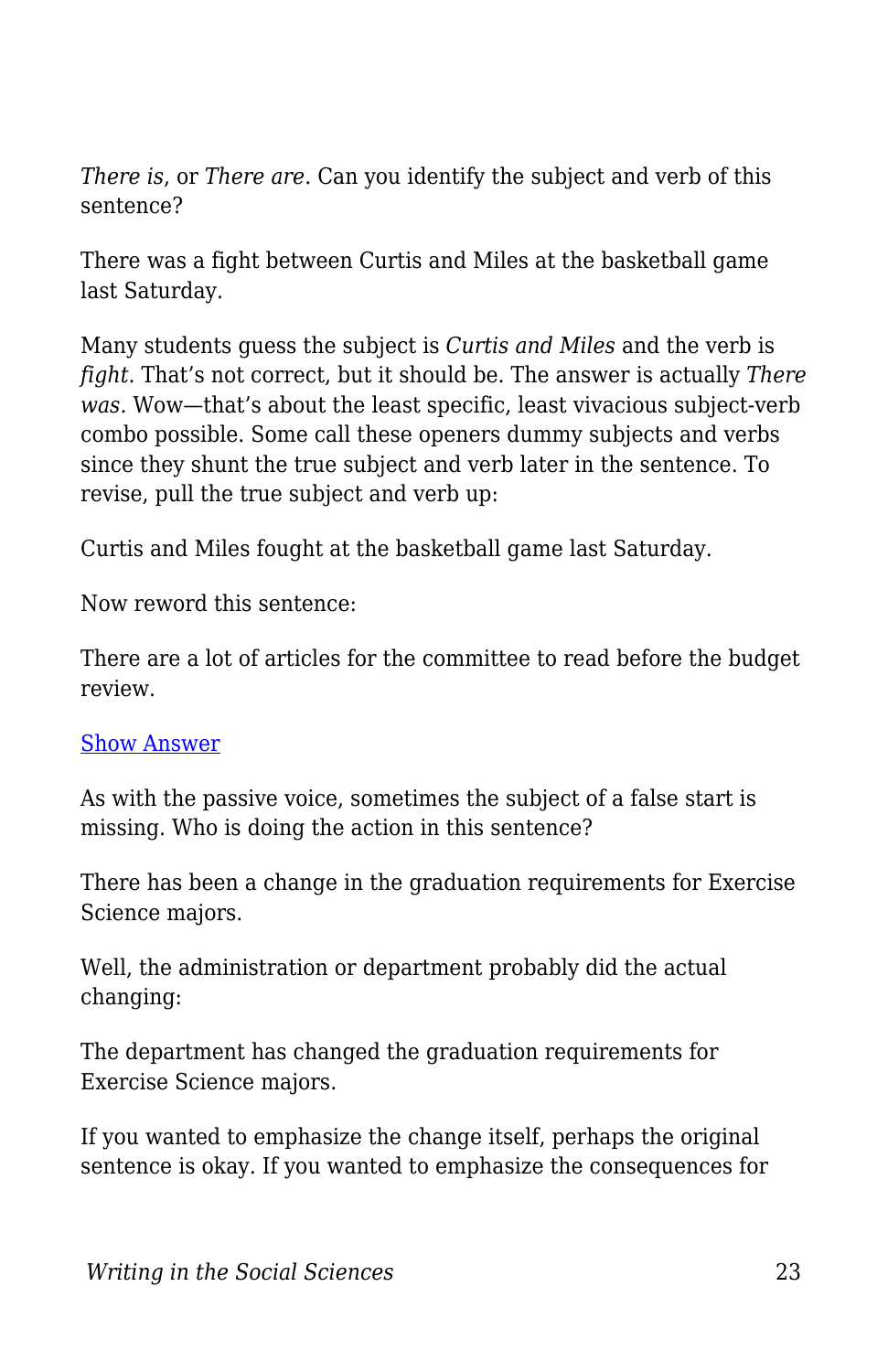students, you could say this:

Exercise Science majors have new graduation requirements.

Infer a subject for this sentence and adjust it accordingly:

There can be considerable controversy about the appropriate amount of homework for middle schoolers.

#### [Show Answer](https://edtechbooks.org/)

I'm guessing we use false starts as a formula to get drafting. Don't know how to start a sentence? *There is* is there for you. False starts are fine in a first draft, but be sure to clean them up for the final. If false starts are a habit for you, use the search function  $(Control + F)$ to locate instances of *There are*, *There was*, *There can, There would*, etc. Try this trick for finding any phrase you overuse. False start constructions can also begin a phrase, so don't let them slip by in the middle of a sentence:

*Even if we finish manufacturing the product this month, there is a lot of testing to complete before we can release it*.

Watch this video to learn how to get rid of "There is"-type false starts: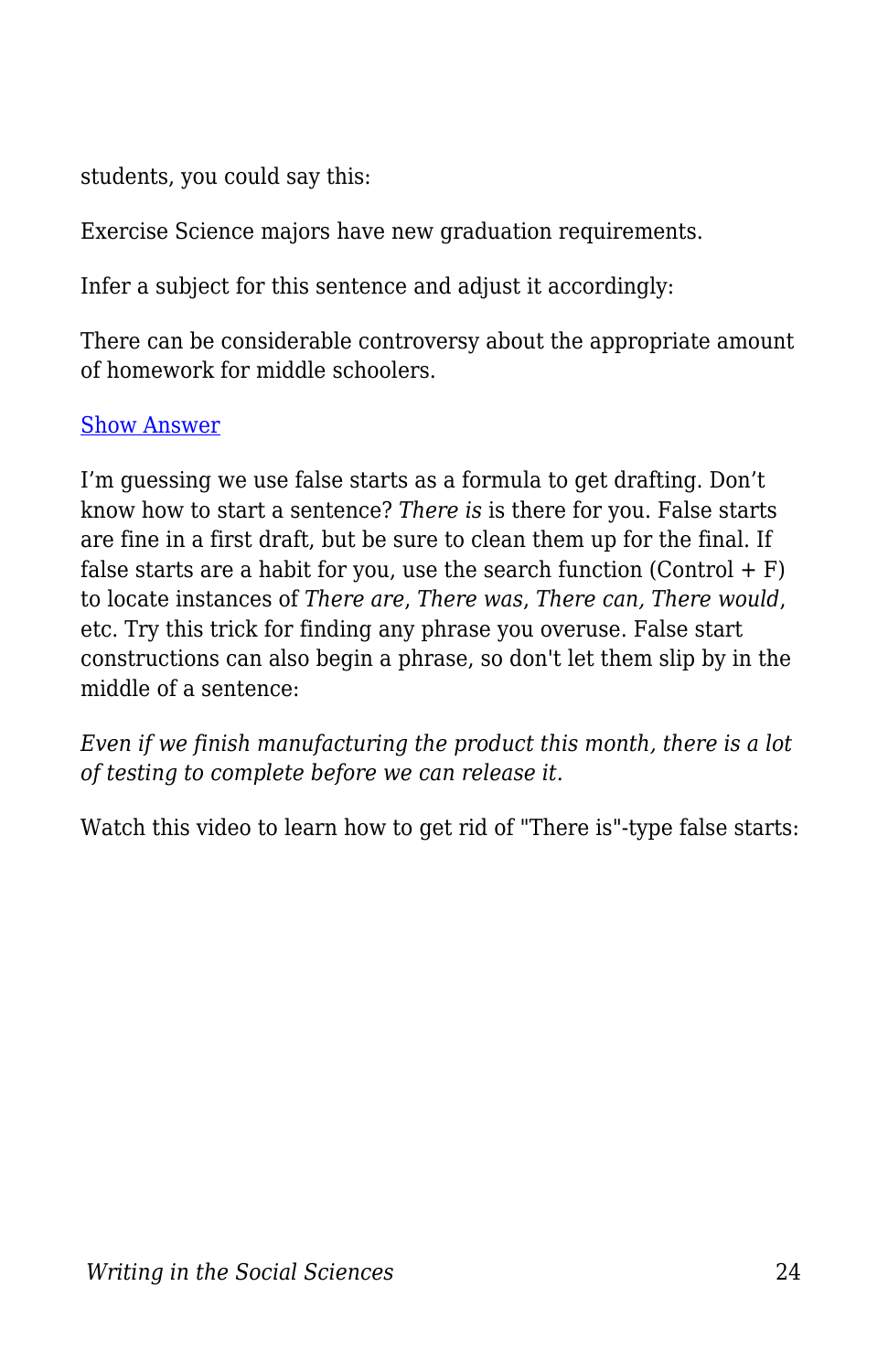# **Grammar Guidelines Whoor what is "there"?**



https://youtu.be/eWBohA7uiBA

You made it—you now have many tools to condense a sentence. I hope you're not overwhelmed because, ironically, concision is the largest section in this chapter. I think that's because it's the most basic principle of style, and as I mentioned earlier, some of the strategies incidentally energize sentences (we could have discussed them in the vivacity section too) as they shorten them. While concise writing does conserve the reader's time, more importantly, it conserves the reader's energy. This is crucial in a long piece (such as a literature review) or a piece aimed at a general audience (such as a blog article). The more energy your sentences have, the less energy the reader depletes in processing them.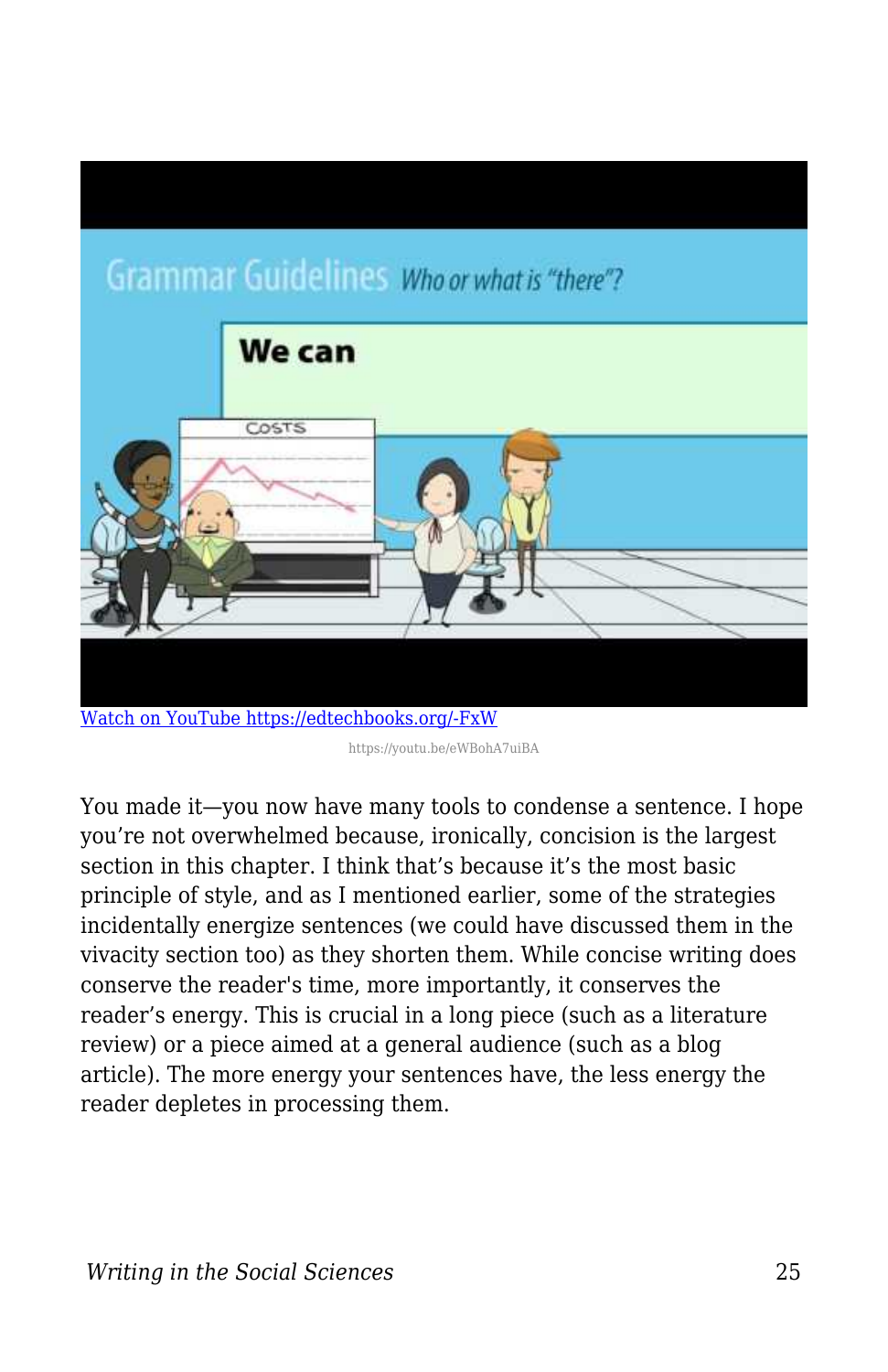# **5.5 Coherence**

The next strategy for creating clarity is coherence. Broadly speaking, *coherent* means logical. In writing, it usually means logically organized. The best order to put your writing in is the one your audience expects. For most genres, that's an introduction that presents the main idea, supporting paragraphs that substantiate it, and a conclusion that reiterates it.

Most college students have mastered this macrostructure (I rarely ask students to move entire sections or paragraphs) but need practice with microstructure: ordering within a paragraph. Often students build their microstructures by ear—does it sound good? That's an accurate principle, but remember it's secondary: first clarity, then vivacity. Order your sentences by function instead. For academic papers, I use the acronym A BEAST to remember the elements my paragraph needs. After all, you want your paper to be a beast—tough to reckon with.

# **A BEAST**

Argument Background Evidence Analysis Summary Transition

#### **Argument**

A is for argument. Your previous teachers may have called this a topic sentence, but I prefer argument because your first sentence should do more than mention a subject—it should state what the paragraph will prove. Even in an informative (rather than persuasive) paper, you must give evidence that verifies the facts you want your readers to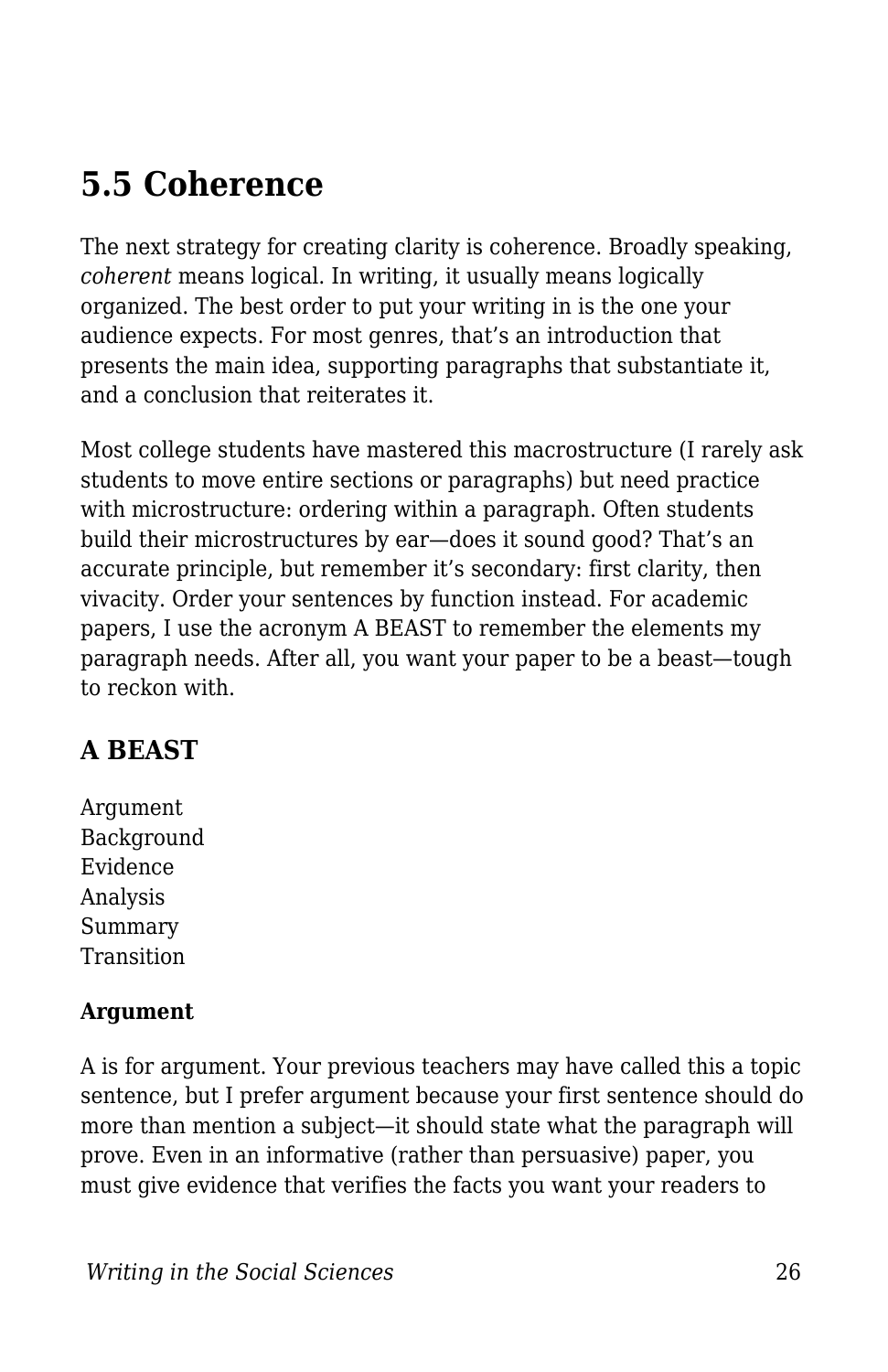know.

The best argument sentences encapsulate the *entire* paragraph: remember—no slow wind-ups. Based on the argument sentence, a reader should know exactly what to expect from the paragraph. Let's take a look at an opening sentence that *doesn't* do that. What do you predict the next sentences will be about?

#### Every person on this planet is unique.

Hmm . . . I think the paragraph might be about DNA since that's what makes us unique. Maybe the paragraph will encourage readers to identify and use their strengths. I hope the paragraph isn't about selfesteem—by second grade I was tired of hearing about that. So what is this paragraph really about? In this case, the answer comes in the last sentence of the paragraph (six sentences later):

#### What if we implemented a literacy program that challenged children while they could still read books that interested them?

Oh, so the writer mentioned uniqueness to lead up to the idea of a more customized reading curriculum. I understand the intention now, but I want to understand from the beginning. In Western culture, we expect point-first writing: we want authors to disclose their objective upfront. So make sure your argument sentence doesn't merely warm up to your point. Nail it. If you notice you're a point-last writer, you can often find a later sentence that captures the whole paragraph better. For this example, I asked the student to make the last sentence the first and phrase it as a statement:

#### I propose we implement a literacy program that challenges children yet allows them to read books that interest them.

And the former first sentence isn't wasted effort—it may be usable elsewhere.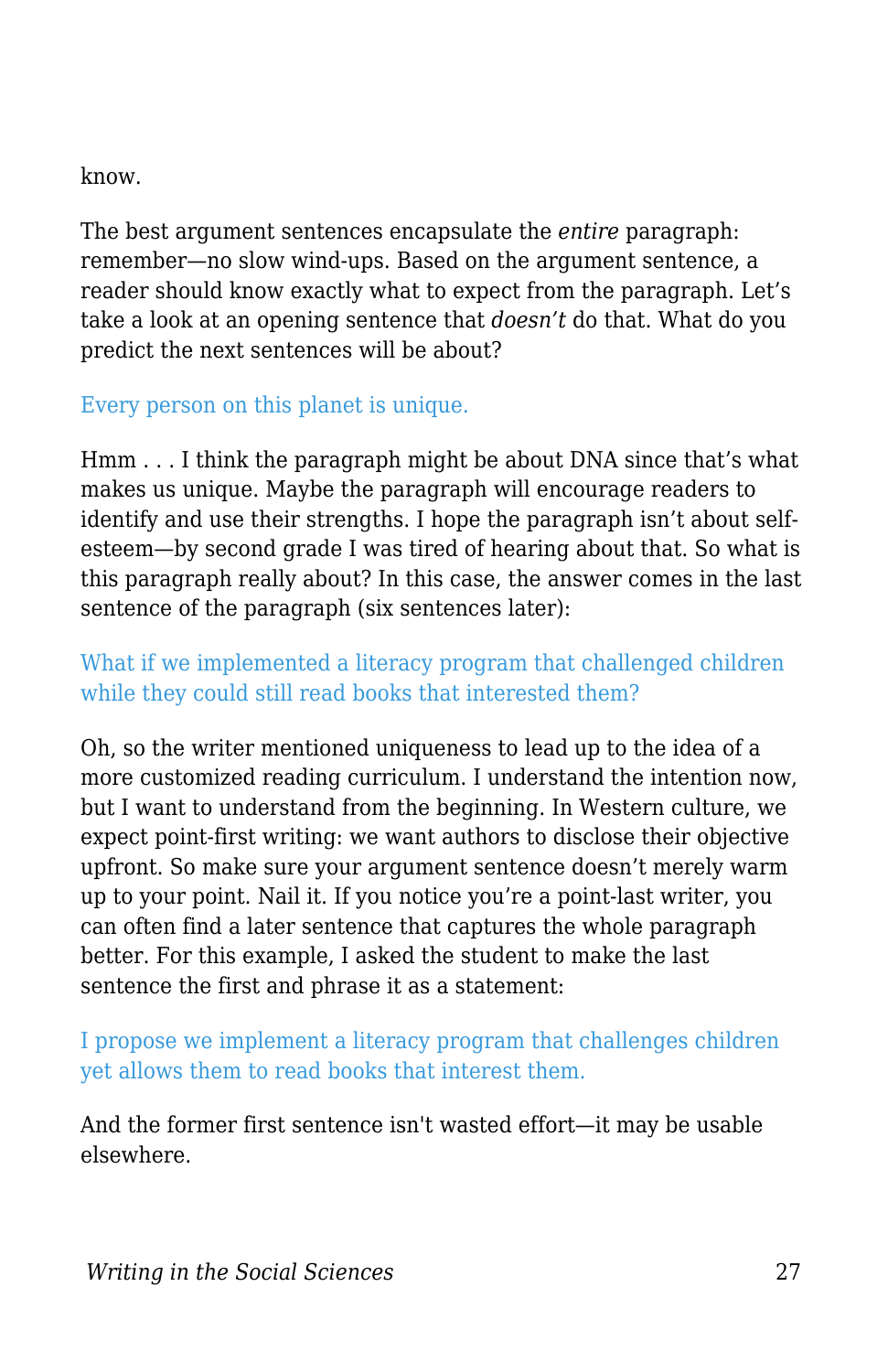Some students are tempted to lead with background information or their best piece of evidence. This buries the argument in sentence three or four. Don't do it—we can wait just a moment for background and we'll process your information better if we understand why you're telling it.

#### **Background**

After argument comes background: this is nonargumentative (or less argumentative) material that prepares the reader for your research. Sometimes the introduction provides sufficient background and you can move straight to E: evidence.

#### **Evidence**

Your reader is now ready to hear all the specific statistics, experiments, case studies, interviews, etc. you've gathered. The key word is specific. As a reader, I want to experience your research journey. I want to become as much of an expert as you are. Describing the methods behind your most important findings will convince me more than summarizing conclusion after conclusion. But we can't let evidence do all the work—we need to add our own analysis.

#### **Analysis**

Analysis is your commentary on the evidence. You further explain how your research bolsters your argument. I find many students tend to favor one or the other—either evidence or analysis. The first group sticks closely to their articles, letting the scholars say everything. The second group prefers to skim over the studies in their own words, but this doesn't permit the reader to experience the evidence firsthand. Balance evidence and analysis as much as you can. You can also alternate between evidence and analysis as many times as you need. That means a paragraph might actually look like this: ABEAEAEAST.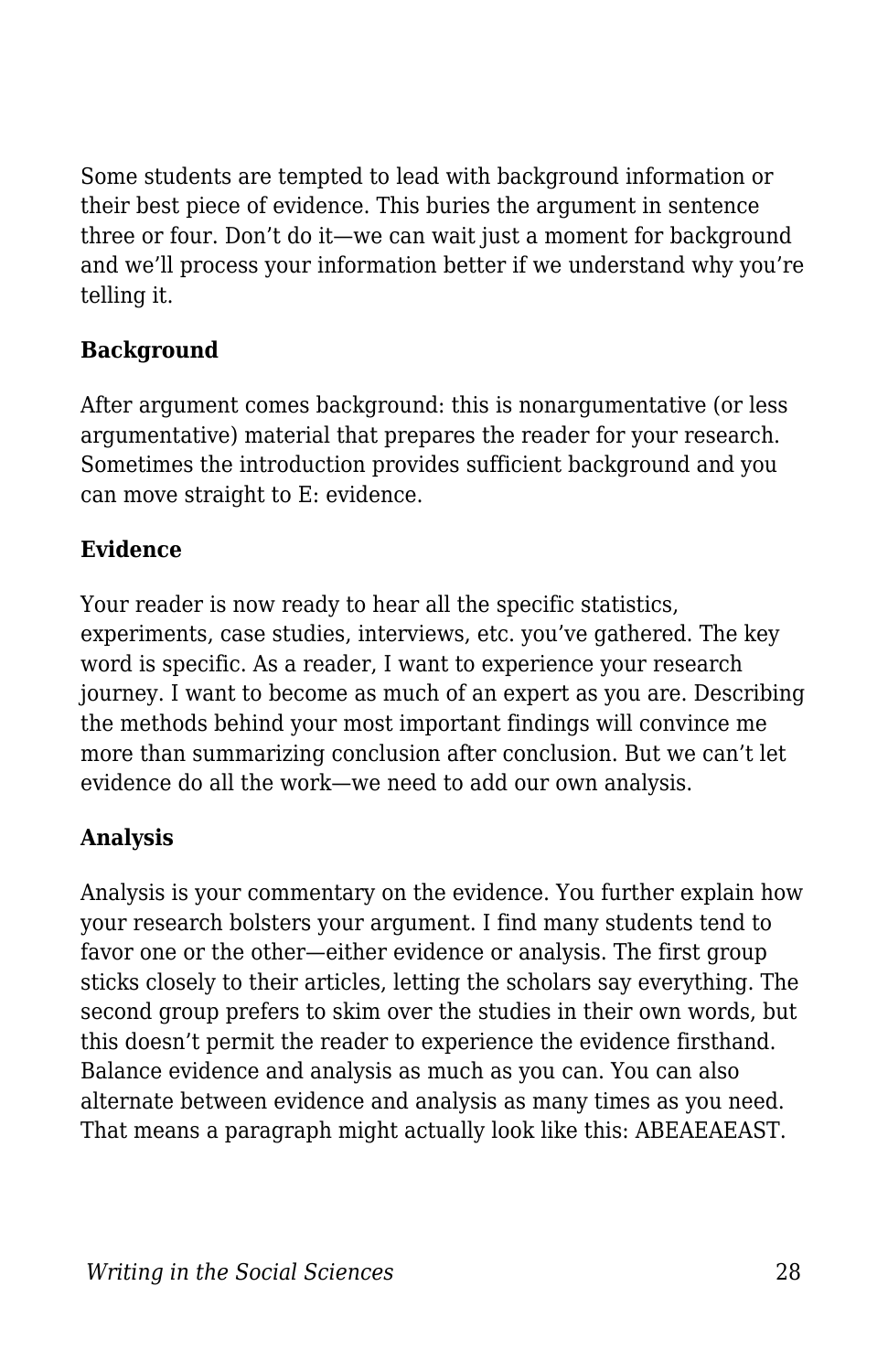#### **Summary**

S is for summary—I wish it were P for Point, but that doesn't spell anything. I say that because it's much more important to echo your argument than rehash every bit of the paragraph. Often, the summary can state your point even more strongly and specifically than the argument sentence because your reader already has all the details.

#### **Transition**

The final element is T for transition. Although a single word is often sufficient (note *final* from the last sentence), I prefer conceptual transitions, meaning you show how the previous paragraph and the next relate. I could write this instead: *Just as a summary sentence gives readers closure, a transition sentence primes them for the next.*

Now you know the entire A BEAST model. My goal isn't to lock you into a formula but to help you remember to order sentences by function first. For this exercise, identify the function of each sentence then reorder it accordingly. The computer has scrambled them randomly, but a first draft might look more like this:

Right now, BYU has two terms during the spring and summer months instead of one semester. I had a spring term course and I noticed that many students were absent, would nod off, or leave class early. It's just too much all at once. Since students have to learn a semester of material in half the time, the classes are longer. The spring term and summer term should be combined into one summer semester. According to one study, the most productive people work for fifty minutes then take a break. A summer semester would optimize learning with manageable class periods of fifty to seventy-five minutes. People also don't retain what they learn as well, as I will discuss later. Classes can last three hours! Students can't focus for that long.

People also don't retain what they learn as well as I will discuss next.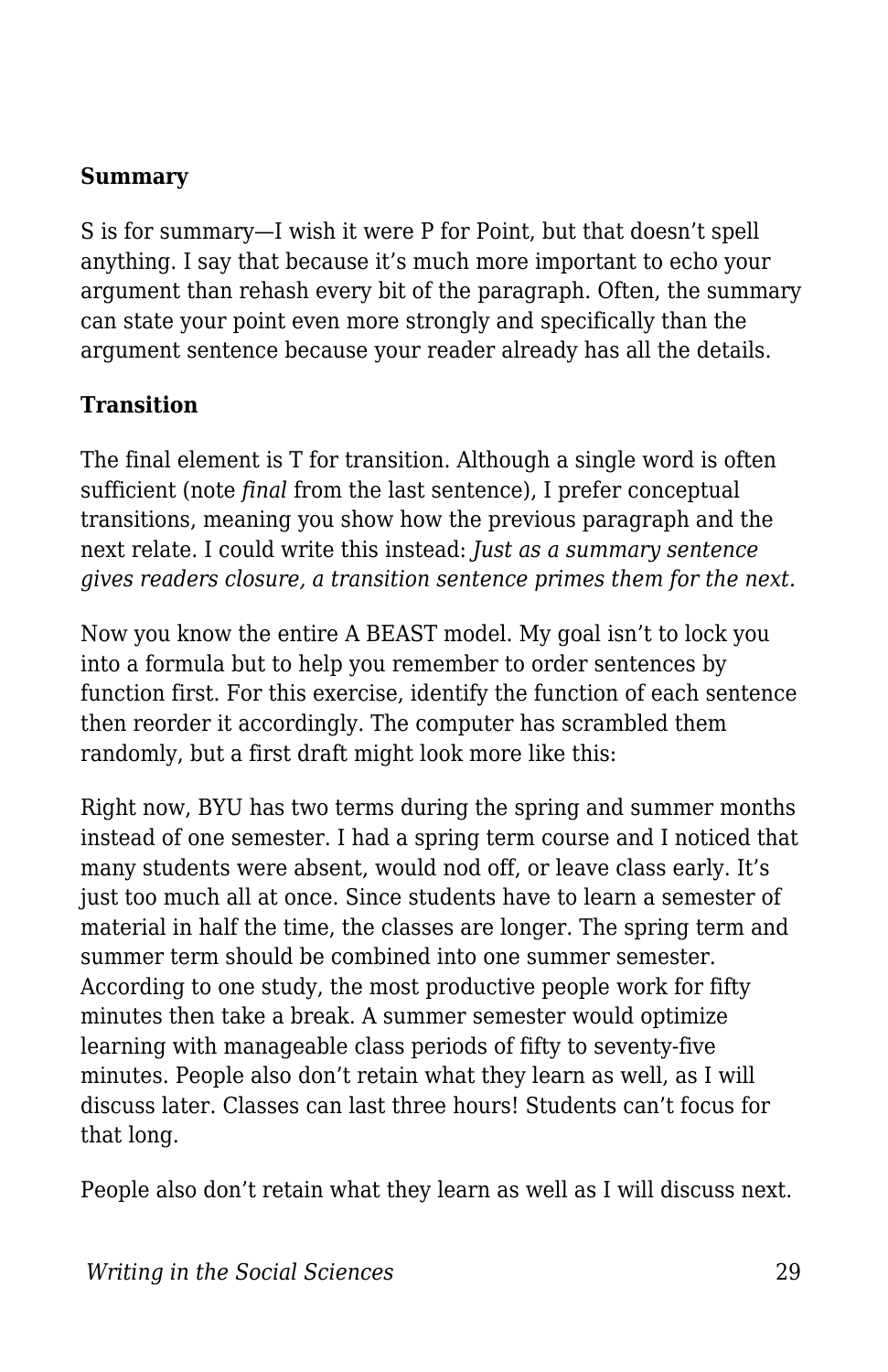### **Guideposts**

Along with smart sequencing, guidepost words, which are transitional words anywhere in the paragraph, can help the reader know where you're going. Perhaps you've gone hiking, wondered if you were still on the right trail, and a signpost reassured you that you were. We can use words like *for example*, *however*, and *consequently* to signal our intentions to the reader (Harrison, 2012). This is where brief metadiscourse is not only appropriate but very helpful. Try reading the following paragraphs. The first offers no guideposts:

Jazz bands began to split into two main categories: black and white. Black bands (bands made up entirely of African-Americans) were known as "big bands." Solos were encouraged among all of the band members, not just the leader of the band. These bands played mostly for the poorer, lower class blacks of the era. These big bands began writing their own music. The music performed by jazz bands had been made up entirely of arrangements of the day's popular music. Music was written specifically for a band (Harrison, 2012, pp. 166-167).

#### This revision gives us several trail marks (set in italics):

Jazz bands began to split into two main categories: black and white. Black bands (bands made up entirely of African-Americans) were known as "big bands" *and were characterized by a number of things. First,* solos were encouraged among all of the band members, not just the leader of the band. *Second,* these bands played mostly for the poorer, lower class blacks of the era. And *third,* these big bands began writing their own music. *Up until this time,* the music performed by jazz bands had been made up entirely of arrangements of the day's popular music. *It wasn't until this time* that music was written specifically for a band (Harrison, 2012, p. 167).

The first paragraph feels a bit fragmented—almost more like a list of facts than a paragraph. In the second, the writer's expressions direct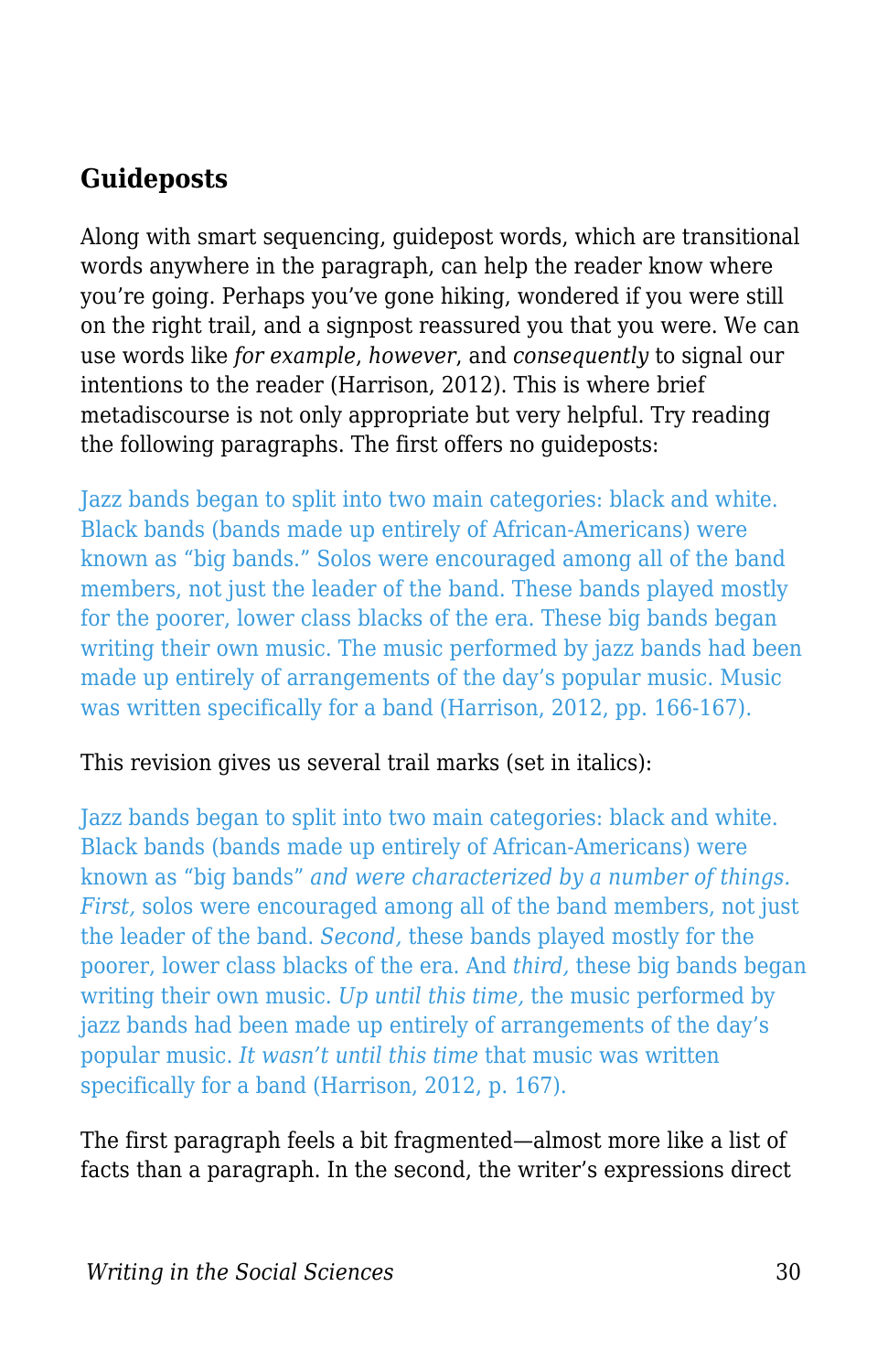our attention. We mentally place the first pieces of information under *characteristics*. The next phrases tell us we're moving into historical development. Like a GPS, signal phrases save readers energy and worry by alerting them to turns in advance.

### **Old to New Information**

Another tactic for creating coherence is starting with information the reader is likely to know then moving to less commonly known information. This gives the reader a foundation to build on. For example, I'm guessing most of you have heard of *The Wizard of Oz* story. I bet many of you have also seen the film. Very few, though, would be familiar with the literacy criticism it's prompted. Thus, my audience will feel most comfortable beginning with old information, like the characters, and then progressing to new information, like the story's possible symbolism. Rewrite the following paragraph based on that principle:

The Wizard of Oz may be a political allegory, which many fans of this beloved book and film do not know. For example, the scarecrow represented farmers, who didn't have a brain because farmers of the era weren't looking after their political interests. Industry was represented by the tinman. The Industrial Revolution was making humanity heartless, so the tinman didn't have one. Finally, the drought in the western United States was embodied by the Wicked Witch, who could only be killed by water (Taylor, 2005).

#### [Show Answer](https://edtechbooks.org/)

As with concision, don't worry about coherence as you're drafting. Your first version need only be a brain dump. Write the way you played as a child. If I handed a group of adults an enormous box of Legos and asked them to make something, they would probably pick through the first layer of pieces, fretting about what to do first. A group of kids would turn that box upside down. They instinctively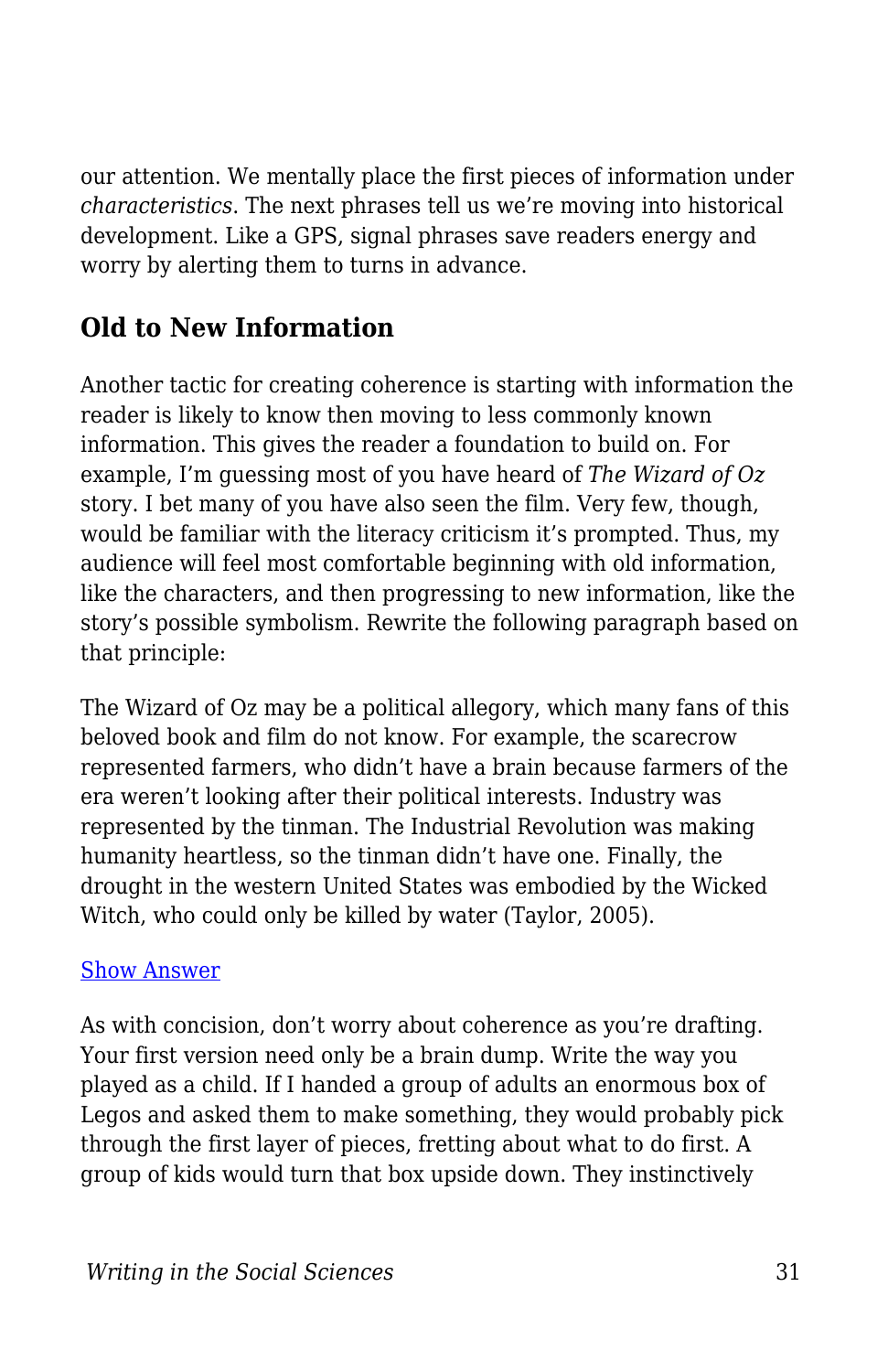know it's easier to sort the parts when they're all on the table.

# **5.6 Cohesion**

Some use *coherence* and *cohesion* interchangeably, but I see coherence as putting ideas in a logical order whereas cohesion is linking (or sticking—as in *adhesive*) ideas smoothly. For example, the following paragraph is completely cohesive yet completely incoherent:

On my fridge I keep a collection of magnets. Magnet rhymes with *Dragnet*. *Dragnet*, a true crime television series, took place in Los Angeles. Los Angeles is the second most populous city in the United States.

You can see how I moved from one idea to the next, but the paragraph says nothing significant (although I highly recommend *Dragnet*).

### **Sentence Linking**

The best paragraphs are both coherent and cohesive. The following sentences are in a good order, but I think I can make the links between sentences more graceful. The writer introduces the problem with a story then advocates for change:

Original: Many ducks roam around my neighborhood. When they have new ducklings, I love to watch them. The mother leads the ducklings, and sometimes she walks over the storm drains. The ducklings fall right through the slats of the drain because their feet aren't big even though their mother's are. Then residents or city personnel must get into the drain, catch the ducklings, and lift them out. We should put mesh nets over the storm drains so they don't fall in.

The paragraph makes sense, but notice how it flows better when I make a phrase near the end of one sentence connect to a phrase early in the next sentence. The pairings are in red and blue: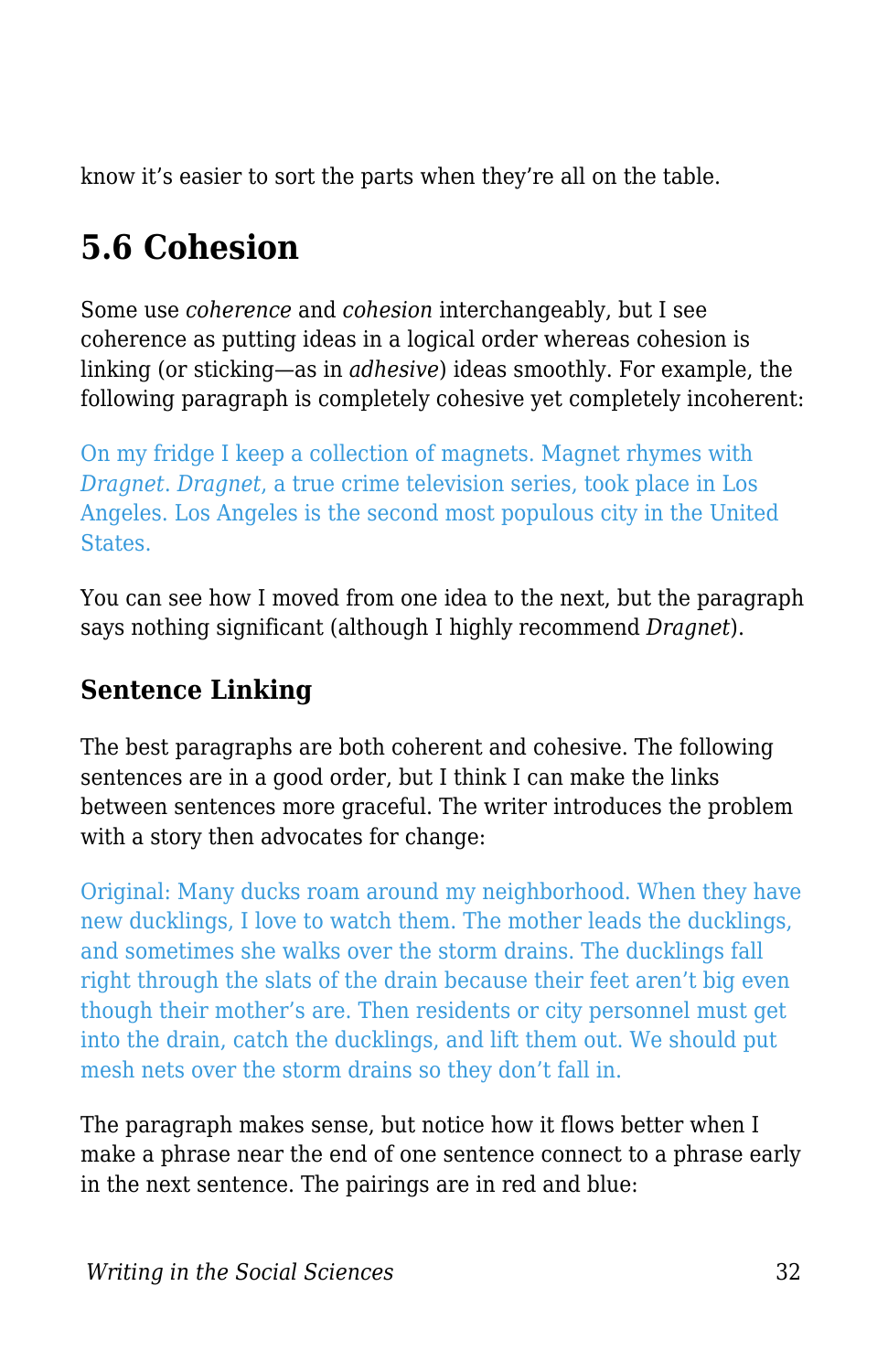Revision: Many ducks roam around my neighborhood. My neighbors and I enjoy watching them, especially when they have new ducklings. They are adorable as they waddle behind their mother so faithfully. But sometimes the mother walks over a storm drain and the ducklings fall right in! Their tiny feet just aren't big enough to span the drain's slats. These drains wouldn't trap the ducklings if the city spread mesh nets over them. If we don't, residents or city personnel must continue to get into the drains, catch the ducklings, and lift them out.

Now make this already-coherent paragraph more cohesive with sentence linking:

Salt Lake City should build a new theatre for two reasons. Broadway producers know the Salt Lake area is a good market because we have many singers and dancers. Recent shows from New York will really attract this crowd. Furthermore, many seats at Capitol Theatre don't have a decent view of the stage. In 1903, the principles of good sight lines weren't as well known, which is when the theatre opened. However, the city hesitates to rebuild Capitol Theatre because it's a historic structure.

#### [Show Answer](https://edtechbooks.org/)

Side note—these sentences came true. Salt Lake City built a new theatre, the Eccles, in 2016. Capitol Theatre renovated its seating in 2019.

### **Subject Aligning**

Another method of creating cohesion is subject aligning. This means keeping the main idea of the paragraph at the beginning of sentences as much as possible. This reworking of the duckling paragraph is also cohesive:

Many ducks roam around my neighborhood. They are fun to watch, especially when they have new ducklings. They are adorable as they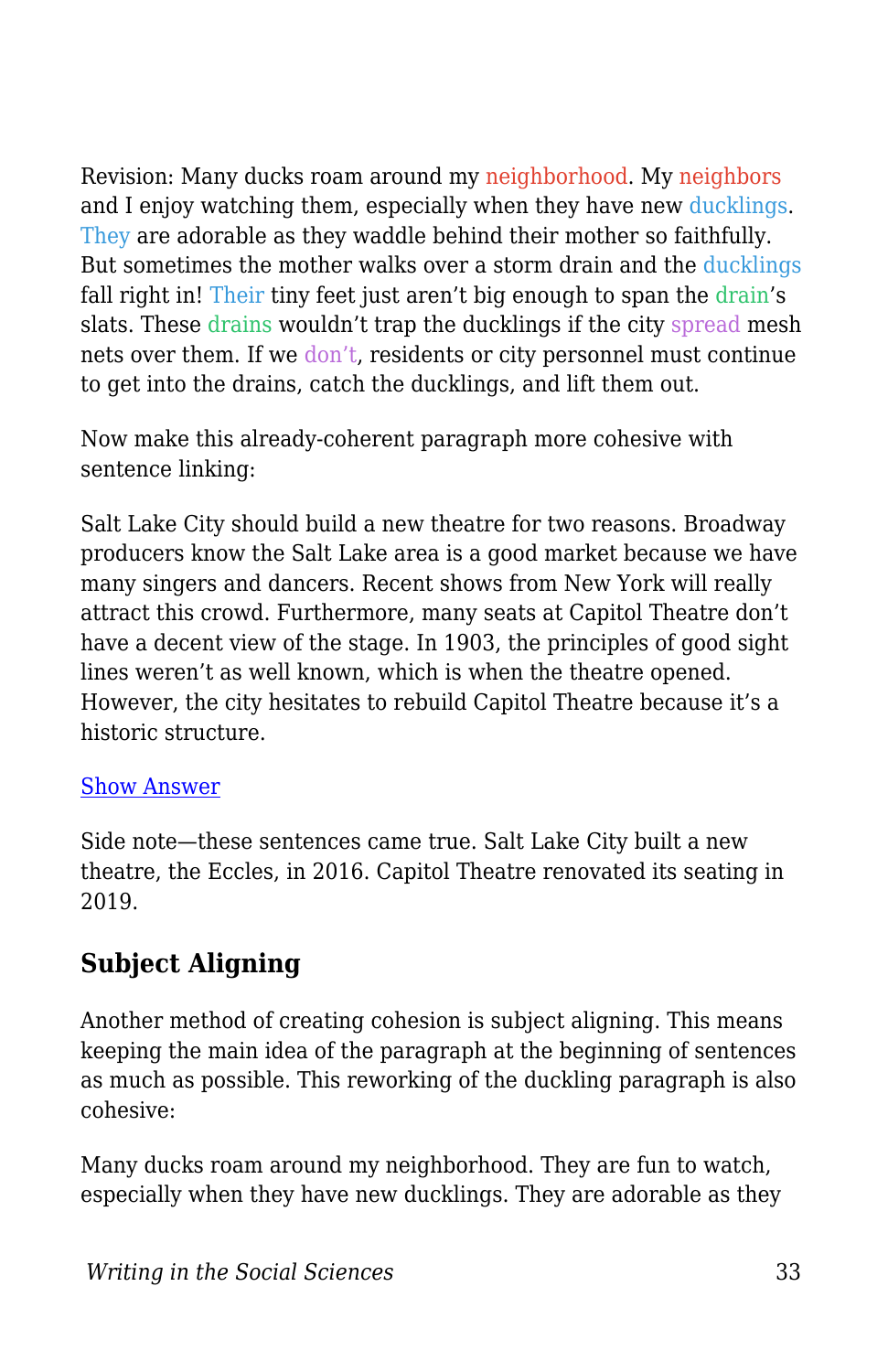waddle behind their mother so faithfully. But sometimes the ducklings follow their mother over a storm drain and fall right in! Their tiny feet just aren't big enough to span the drain's slats. The ducklings then have to be rescued by residents or city personnel who get into the drains, catch them, and lift them out. The poor creatures could be spared if the city spread mesh nets over the drains.

For the sake of example, I aligned the subject of *every* sentence, but that isn't necessary. A little variation is refreshing and won't disrupt the cohesion. I also had to use the passive voice in the last two sentences, which could be okay if I want to focus on the ducklings.

Try subject aligning this paragraph. Use the passive voice as little as possible.

Body image is usually decreased by viewing advertisements. When presented with ideals that are difficult or impossible to achieve and maintain, people become less secure. This spurs the growth of profits as consumers buy product after product to improve appearance. Over the last few decades, research has confirmed the harm ads wield over female body image. Whether this harm is equal on males, however, is a more recent question.

#### [Show Answer](https://edtechbooks.org/)

If cohesion seems nitpicky—you're right. But in another sense it's the crowning achievement of clear writing. If you take time to be cohesive, don't be surprised if people ask you how you write so well. Your audience will be pleasantly surprised when reading your work feels as frictionless as ice skating. Sadly, we're used to reading being as "frictionless" as say—wrestling an alligator. Level every obstacle for your reader. Use cohesion to lull them into a lovely rhythm.

Excellent work—you're now equipped to make your sentences clearer. If you do, they'll also become more interesting. In the next section you'll acquire even more tools to animate your writing.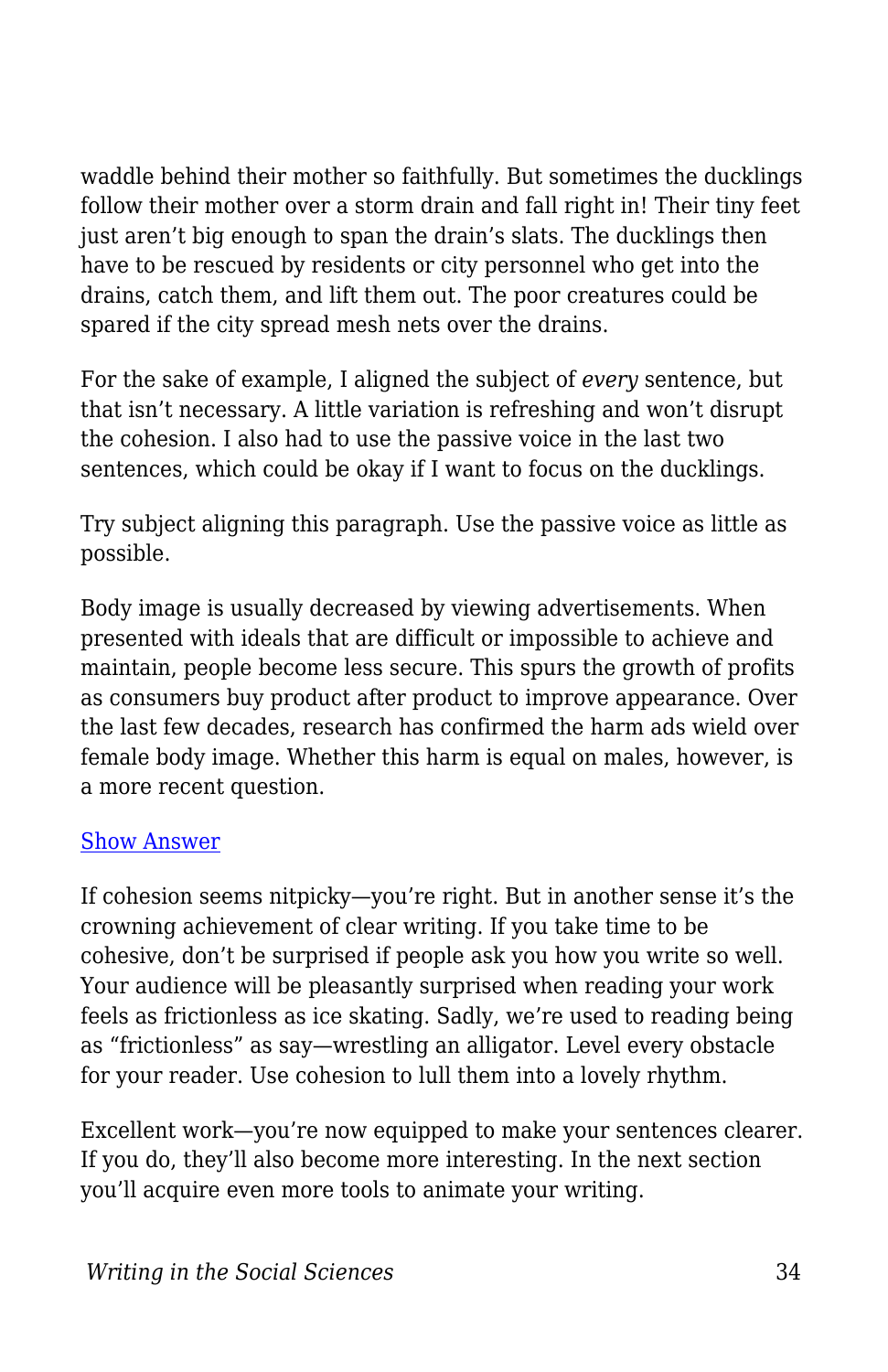# **5.7 Vivacity**

Permit me to have a hipster moment—I liked Harry Potter before it was cool. Nobody I knew was hep to the series until the release of book four. Once at lunch a friend complained she didn't like how the storyline was unfolding. I realized I almost didn't care about the plot. I read because I loved simply being in J. K. Rowling's magical world. Reading felt like *living* there. The characters felt *alive* to me. Even today, all I want to know is, will I go to Hogwarts when I die?

That's the power of lifelike—or vivacious—writing (the Latin root *viv* means *life* as in *revive* or *survive*). Vivacious writing transforms reading from the Dementor-like torture of passing eyes over print to extract information to conversing with a real *live* human being (as pleasant as a bite of Professor Lupin's chocolate). The first requires great patience and gives little satisfaction in return. The second feels a lot like listening to a story.

Although your teachers won't let you write a novel instead of your literature review, you can use the techniques of creative writing in any genre much more than you would expect. We will learn about two: voice and variety.

# **5.8 Voice**

Voice refers to the writer's attitude or personality. Some use *voice* to include choices like vocabulary, sentence length, and sentence structure although I feel those belong to the broader term *style*. However, style certainly influences voice: describing the babbling of a brook as *mellifluous* would establish an elevated, elegant tone. Using a fragment like "No way!" would create a playful, conversational voice.

The appropriate voice for a text depends on its genre and audience.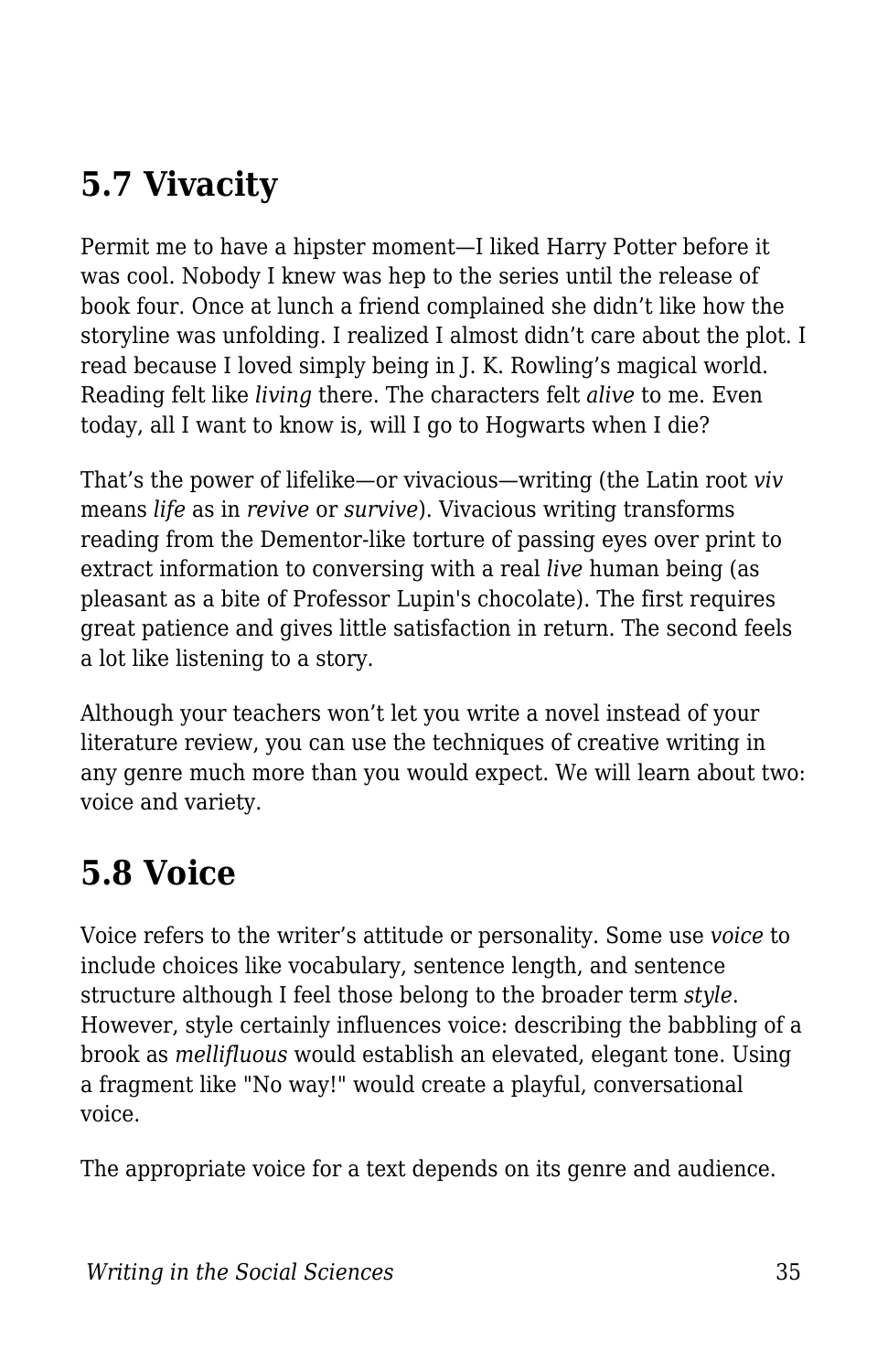For example, we expect a lot of voice in a poem and very little in a health history. This semester you'll write for both academic and general audiences in assignments like the literature review and magazine spread. Both will have a similar goal, such as reducing television viewing for children under two, but the audience will determine the content you include.

In an academic paper, you might address a government agency, citing studies that prove frequent television viewing reduces the parentchild interaction necessary to build language skills. You might ask the government agency to make a brochure about child media guidelines for pediatricians to give to parents. In a magazine article, you might address parents directly with a bulleted list of activities they can enjoy with their children besides watching TV.

Regardless of the genre, two strategies, story framing and sentenceas-action, will help you enhance your voice.

### **Story Framing**

Humans think in stories. You know that when a presenter begins telling a story, your attention perks up. I definitely recommending using stories in your pieces for a general audience. Should we use stories in an academic paper? Possibly—some research includes interviews or case studies. Even if we don't *tell* a story, we can *frame* anything as a story. The audience probably won't know you're doing this, but they will be more engaged.

Let's start by framing this semester as a story. What do we need to tell a story? I give my creative writing students the acronym COOT to remember.

- Character
- Objective
- Obstacle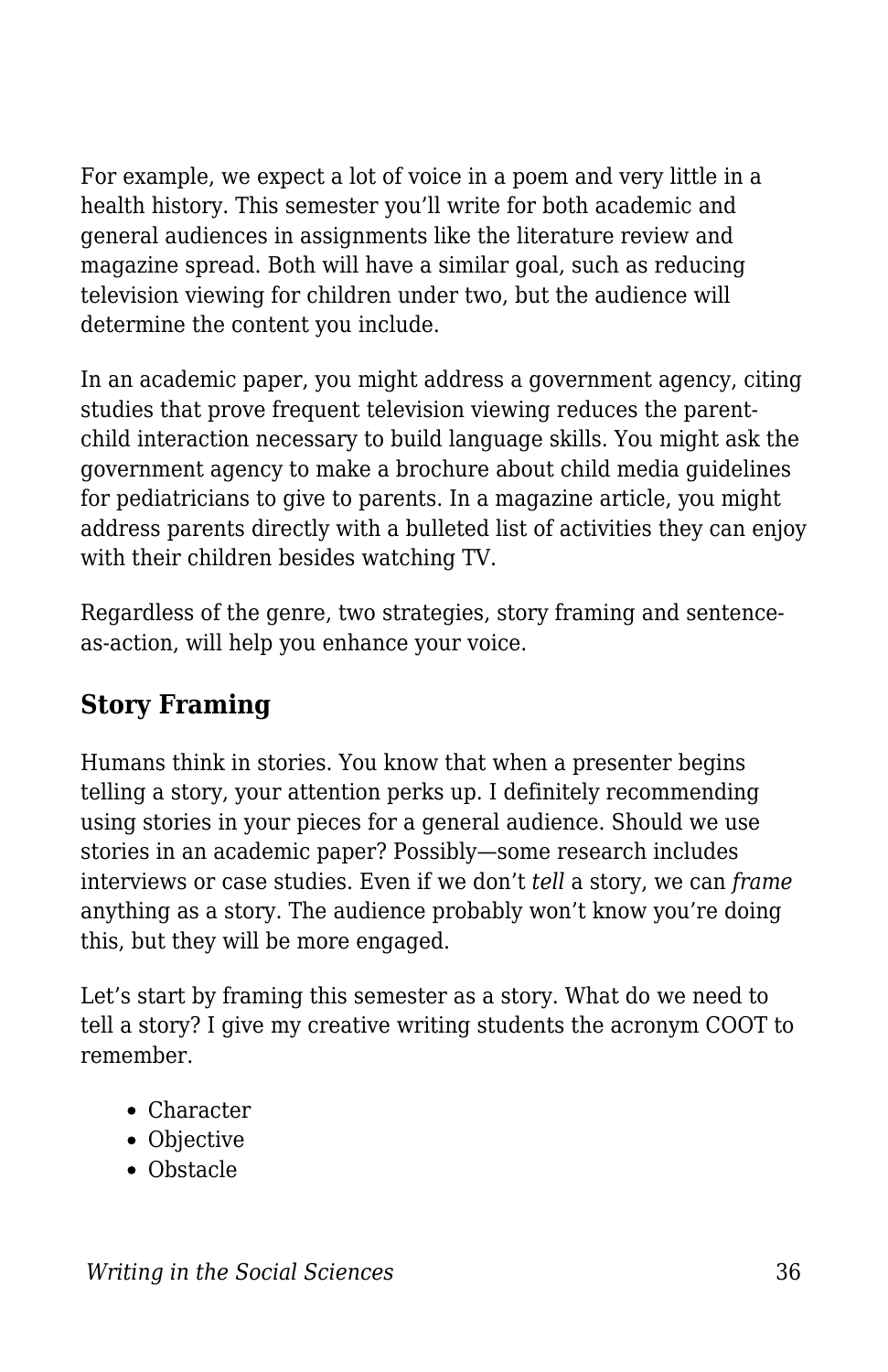• Tactic

#### **This Semester: Your Story**

A story needs a character who has an objective, encounters obstacles, and uses tactics to overcome them. So who is our hero this semester? It's you! Your objective for this class is probably to get a good grade. Your obstacles might be procrastination, wanting to spend more time with friends, or meeting family obligations. Your tactics might include setting a schedule, studying with friends, or video chatting with your little sister instead of driving the hour home. That's not a bad story—most importantly, I hope you now think of yourself as a hero—but I think we can go bigger.

As an example, we'll discuss the work of McCall Booth, the student who wrote the paper about reducing television viewing in children under two. McCall is a Human Development major . Let's go bigger—McCall wants to help people (objective). She wants to overcome the obstacle of speech disorders so children can communicate well. McCall's choosing to study this problem this semester because she wants to face the enemy—what prevents children from developing language? One answer is excessive television. Now McCall knows her nemesis. What tactics will she use to defeat it? McCall realizes parents have the power to direct their child's behavior. She wants to write to them. But how will parents get the message? McCall may need another tactic. In her research, she learns that behavior interventions with medical professionals work best—people believe and follow the advice of their doctor. So McCall's strategy is to get pediatricians to tell parents about media guidelines for children. McCall's everyday school drudgery is now a story.

I hope you'll frame your semester this way more than the first way. You are the hero of this project. You're here to destroy your archenemy: a social problem. Your sidekicks are ready to help—your teacher, your review group, even the scholars whose material you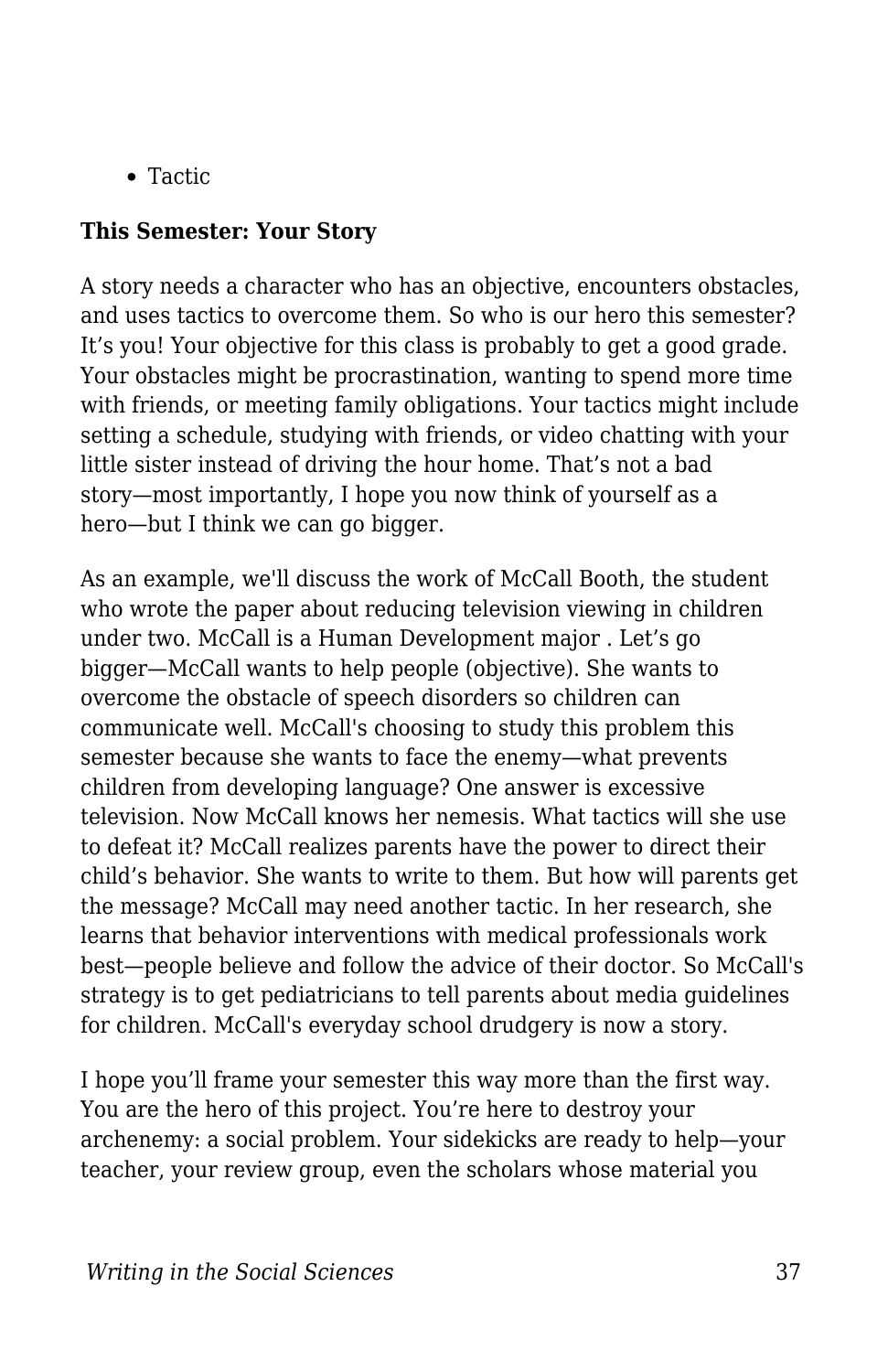cite. Your superpowers are your research, your persuasion, and your writing skills. What you write could help eradicate the problem. What you say could convince those in power to implement your recommendations. (Remember I promised to tell you about a scientist who did just that? She's still coming.)

#### **Research as a Story: Make a Movie for Your Readers**

You can frame the problem you're studying this semester the same way for your audience. When I was studying for a college entrance exam, my teacher told me, "Whenever you read, make a movie in your mind." Watch how McCall makes a movie for her reader in the introduction of an article she geared to *Parents* magazine:

Alex sighs in frustration as he enters the living room. Toys scattered on the floor, books yanked from shelves, and his kids pay no mind to the chaos they've created. He needs to help cook dinner, but first he needs a way to distract the children from their havoc-wreaking. The instant Alex turns on the television the kids gravitate toward the bright screen, and he can work in peace. But he can't stop the little voice in his head that asks when was the last time he played with his children rather than letting a screen babysit them.

Who is our hero now? Alex, or more broadly, parents. What is the objective? To help cook dinner—more generally, to accomplish tasks at home. What is the obstacle? The children are asking for attention too. What is the tactic? Television—it will absorb the children's attention instead. McCall then hints this tactic may have serious consequences. In the rest of the article she will explain these consequences and suggest better tactics.

Framing the social problem as a story accomplishes two things: first, the audience is more interested. Of course, McCall could have started the article this way: "Too much television delays language development." That sounds like a sentence straight from her research paper, and we expect more pizzazz when we read a magazine. We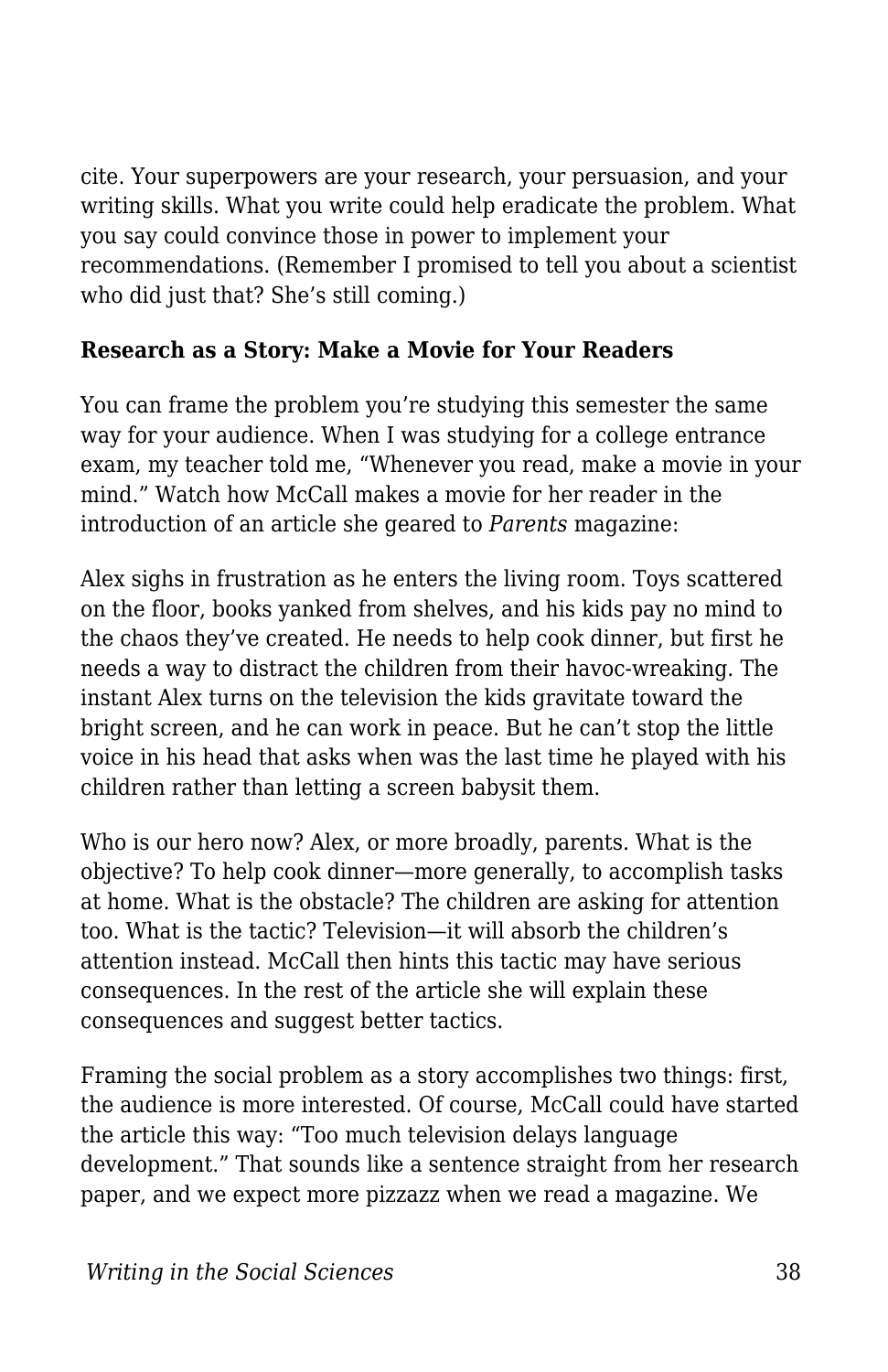pick up a magazine for a break, not a lecture. Second, she relates to her audience. In a magazine, her research paper sentence could sound like an accusation. Subtext: *Why are you such a bad parent? You're making your kid dumb. Never watch TV again!* Instead*,* her story sympathizes with parents by showing she understands the stressful choices they face.

How could McCall frame the story for an academic paper? Her audience will be other experts who care about the problem, with scholars and speech pathologists as the primary audience. Educators and social workers could be a secondary audience. Inevitably, peers in the class and the teacher will "overhear" her paper. Others who can help fix the problem, like medical professionals and government employees, might be a tertiary audience. You should use your voice in an academic paper, but it will be subdued. The trick is to be spirited enough to interest your reader and not so spirited you lose your credibility (Harrison, 2012). Perhaps it's like wearing your best suit to a job interview but throwing in a stylish necktie or necklace.

To sound professional, students often use abstract nouns as the subjects of their sentences. In McCall's case those might be *language development*, *interaction*, *speech delay*, and *screen media consumption*. Unfortunately, when it comes to making a movie in the mind, inanimate concepts aren't very lively actors. If you can make the subject of your sentence a person, do it. You won't sound less professional, and the audience will pay attention and understand you better. McCall can use subjects like *parents*, *children*, *speech pathologists*, and *pediatricians* throughout her paper. Here is a sample introduction for an academic paper:

Speech pathologists and other professionals who work with children know the American Academy of Pediatrics recommends that children under two do not use screen media. In treating clients, many of us have probably seen a parent hand an underage child a smart phone or tablet while they wait for the older child's appointment to finish.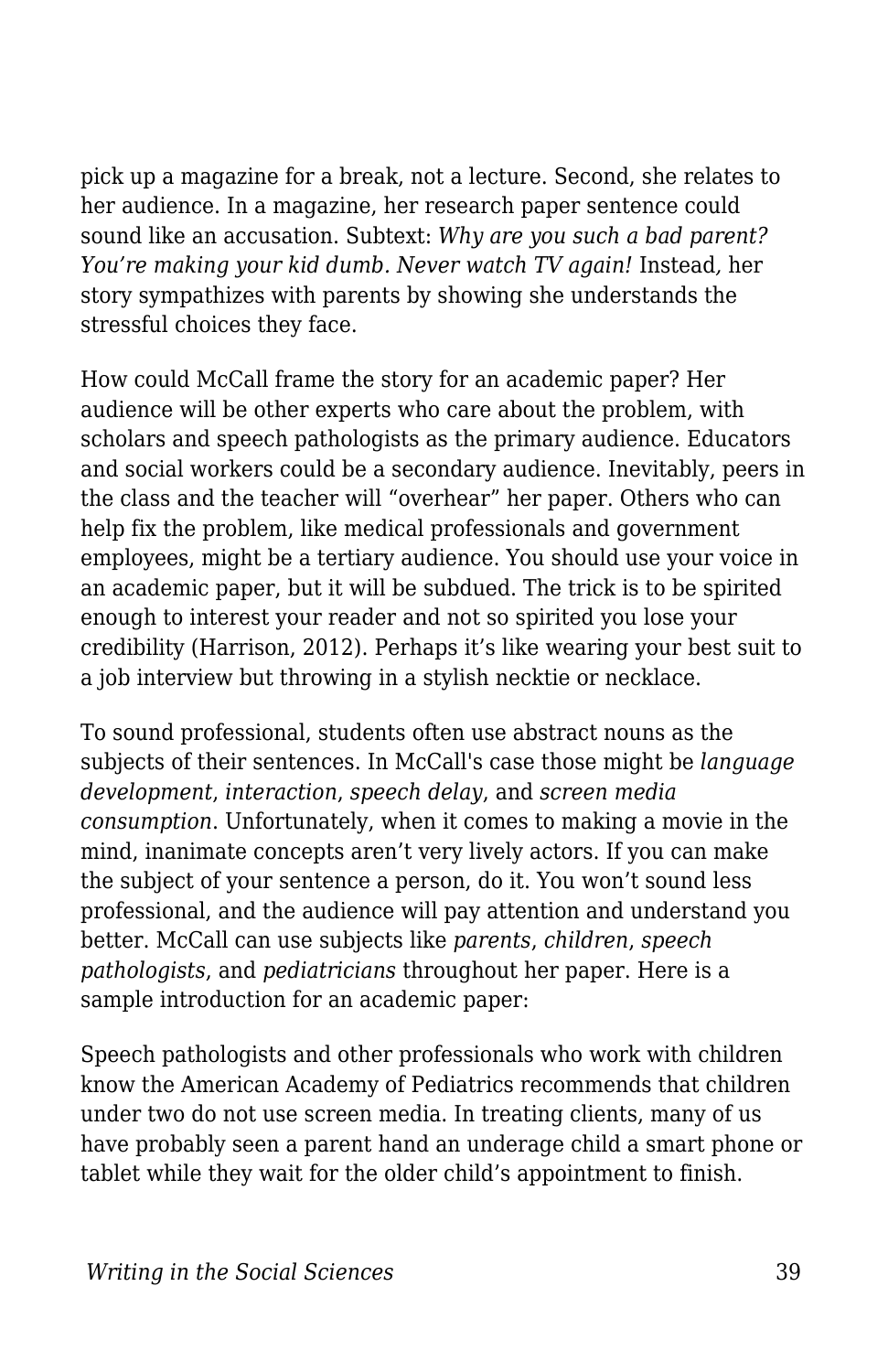Should we say something? Yes. We know premature and excessive media consumption can contribute to many problems, including language delay. Since parents need to hear this message early and regularly, I advise speech pathologists to partner with pediatricians, who meet with a family about nine times during a child's pre-toddler years.

This paragraph features action, not concepts, by using story framing: We have characters (speech pathologists) who have an objective (sharing media guidelines to avoid language delay). To overcome the obstacle (usually treating children already two years old) they develop a tactic (teaming with pediatricians).

#### **Show Your Hero Succeeding**

Especially in texts for a general audience, be sure to finish the story. You've painted a "before" picture that illustrates the problem. Now paint an "after" picture that shows the benefits of implementing the solution. Show your hero (the audience) succeeding. This could be McCall's conclusion of her magazine spread:

When Alex enters the living room tonight, things are much the same: toys scattered on the floor, books yanked from shelves, and his kids pay no mind to the chaos they've created. He needs to help cook dinner, but now television isn't his first strategy for engaging the children. Instead, he scoops up an armful of play food among the toys and leads his children to the kitchen. He puts a pot on the floor for his three-year-old, hands her some play food, and asks her to cook something. He sends his five-year-old son to get salt from the pantry. He knows chatting about cooking (real or pretend) with his children contributes much more to their development than watching television, and he feels good about spending time with them.

Here's a prewriting exercise to experiment with story framing on your own: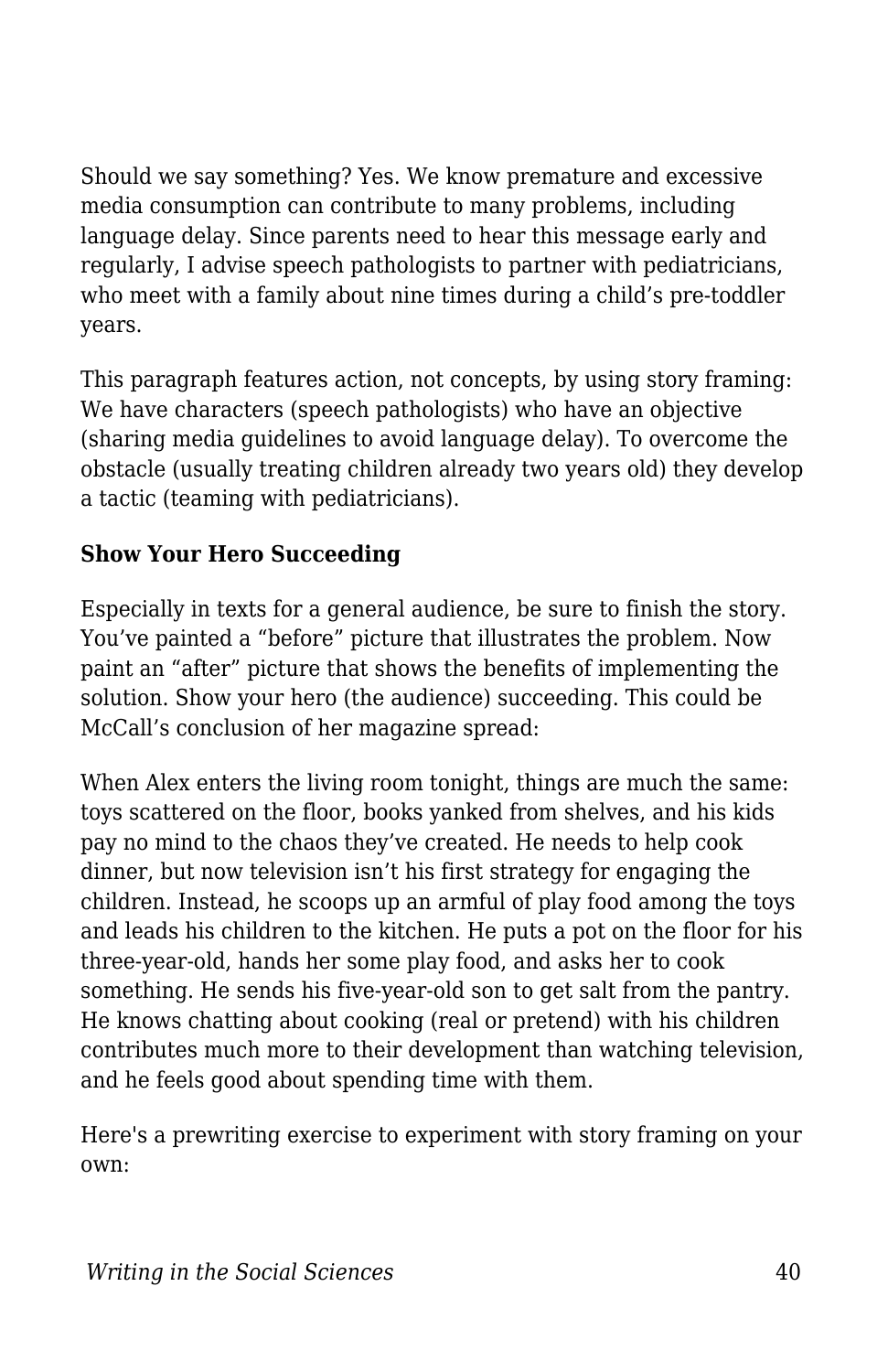Think about the next assignment you will write for this class. How can you use story framing to make the piece more interesting? Either jot down some plans here or try writing the introduction itself.

Story framing is Mary Poppins's spoonful of sugar that helps the medicine go down. After all, many of us can breeze through fifty pages of a novel in the time it takes to decode five pages of a research article. Well here's the irony: a spoonful of sugar was only in the film, not the book. See—those filmmakers know what they're doing. Make a movie for your reader.

### **Sentence as Action**

Sometimes I've asked myself, *Can I shortcut all this revision by writing a solid sentence in the first place?* I think the answer is yes and no. No, we rarely write a sentence the best way the first way. And yes, a few tricks can help us know if we're on the right track during drafting. First, we need to shift the way we think about a sentence. When you were younger, you probably learned that a sentence is a complete thought. As a college student, you likely read many sentences that are overloaded units of information. I define a sentence as a unit of action: A subject verbed an object. Something happened—that's a story. And remember, we can frame anything as a story.

From the sentence-as-action paradigm, I've created a formula for a good sentence. I hesitate to say *formula*—writing is a fascinating blend of art and science and thus never formulaic—but I hope it can be a handy yardstick on the go. For contrast, let's look at the bad formula first. I've included pictures so you can see what a bad sentence feels like.

#### **Bad Sentence Formula**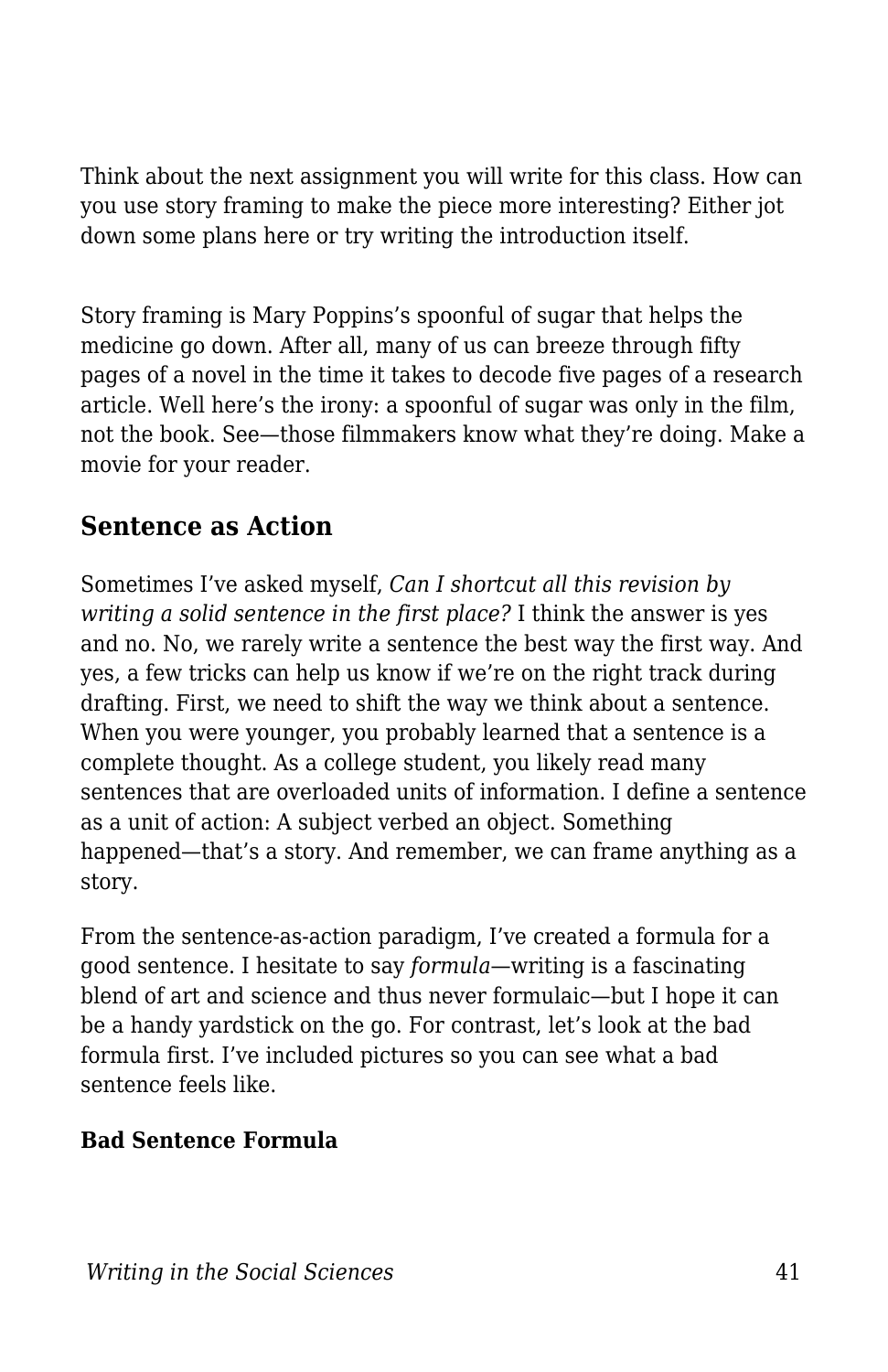**Photo by [WandererCreative](https://pixabay.com/vectors/blank-profile-picture-mystery-man-973460/)**



Weak verb or Passive verb or Unnecessary "to be" verb +

**Vague subject +**

Photo by **[Spoba](https://pixabay.com/photos/snail-slowly-bauchfuesser-slimy-3314321/)** 



Everything else you need to say but didn't because you wasted your subject and verb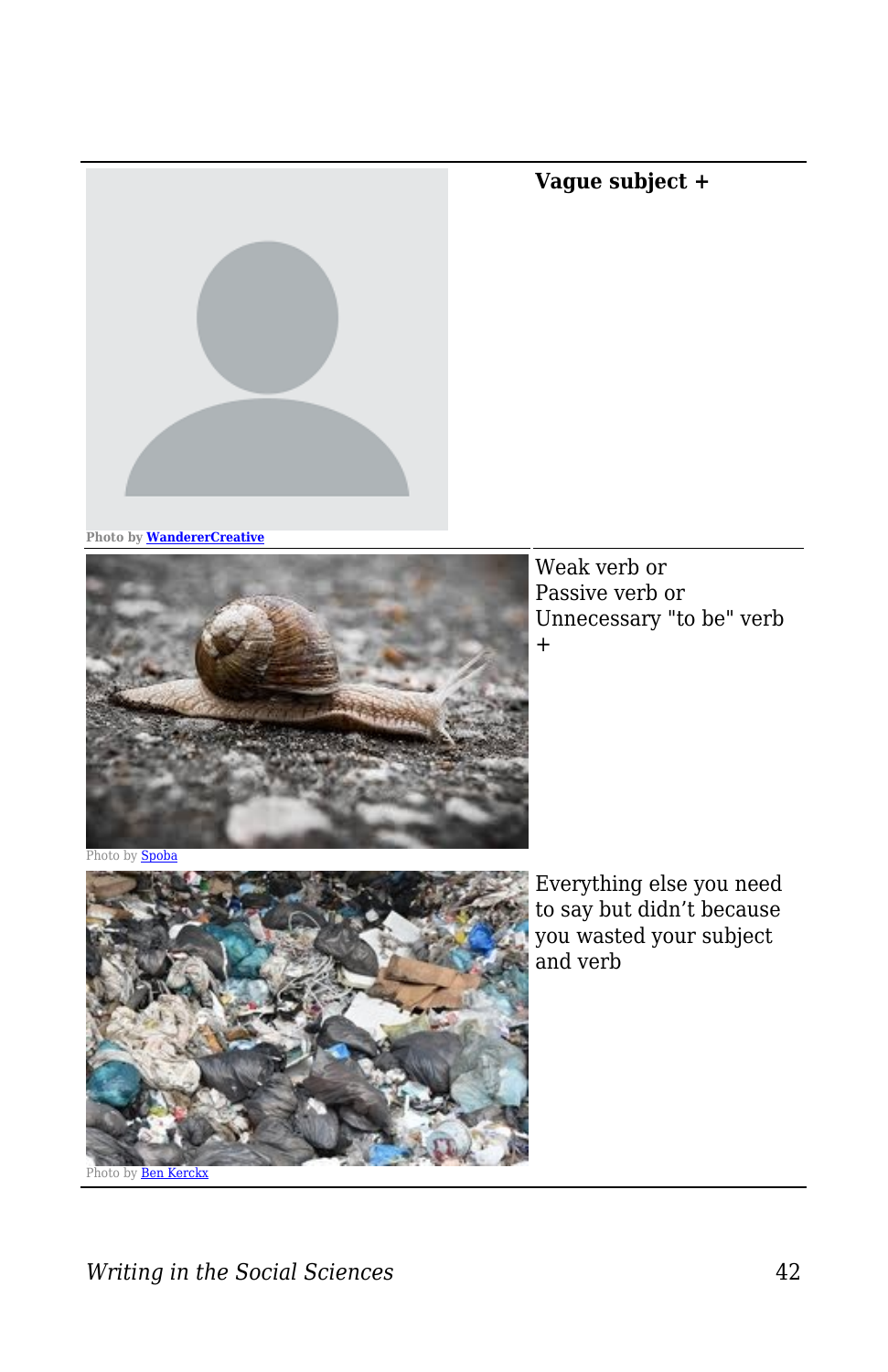Here's a bad formula sentence to muck through. Can you tell what it means? Hint: It's the plot of a well-known movie. I've formatted it as a "question" below, just so you can click the answer when you're ready.

A difference of opinion was undertaken by two opposing parties in which the surprising fact of one party's paternity was revealed by the other party.

#### [Show Answer](https://edtechbooks.org/)

Naturally, the opposite is the good sentence formula:

#### **Good Sentence Formula**

Concrete subject (human if possible)  $+$  forceful verb  $+$  the result (what happened when the subject verbed the object?).

Take this bad formula sentence about McCall's topic and give it a concrete subject and a forceful verb.

A meeting should take place in which media guidelines are gone over at pediatric offices so harmful exposure does not occur.

#### [Show Answer](https://edtechbooks.org/)

A thesaurus is your best friend when it comes to pinpointing the powerful verb you need. I used one myself to write that last sentence—instead of *pinpointing* I had *finding*. This is a perfect case to illustrate what a thesaurus can do: often our working memory can't promptly retrieve all the vocabulary we know. Searching for the right synonym can trigger that "on the tip of the tongue" feeling. A thesaurus can bring the ideal word to mind much more quickly. Many word processors have a built-in thesaurus—try right-clicking the word.

A final tip—only use words you already know from the thesaurus.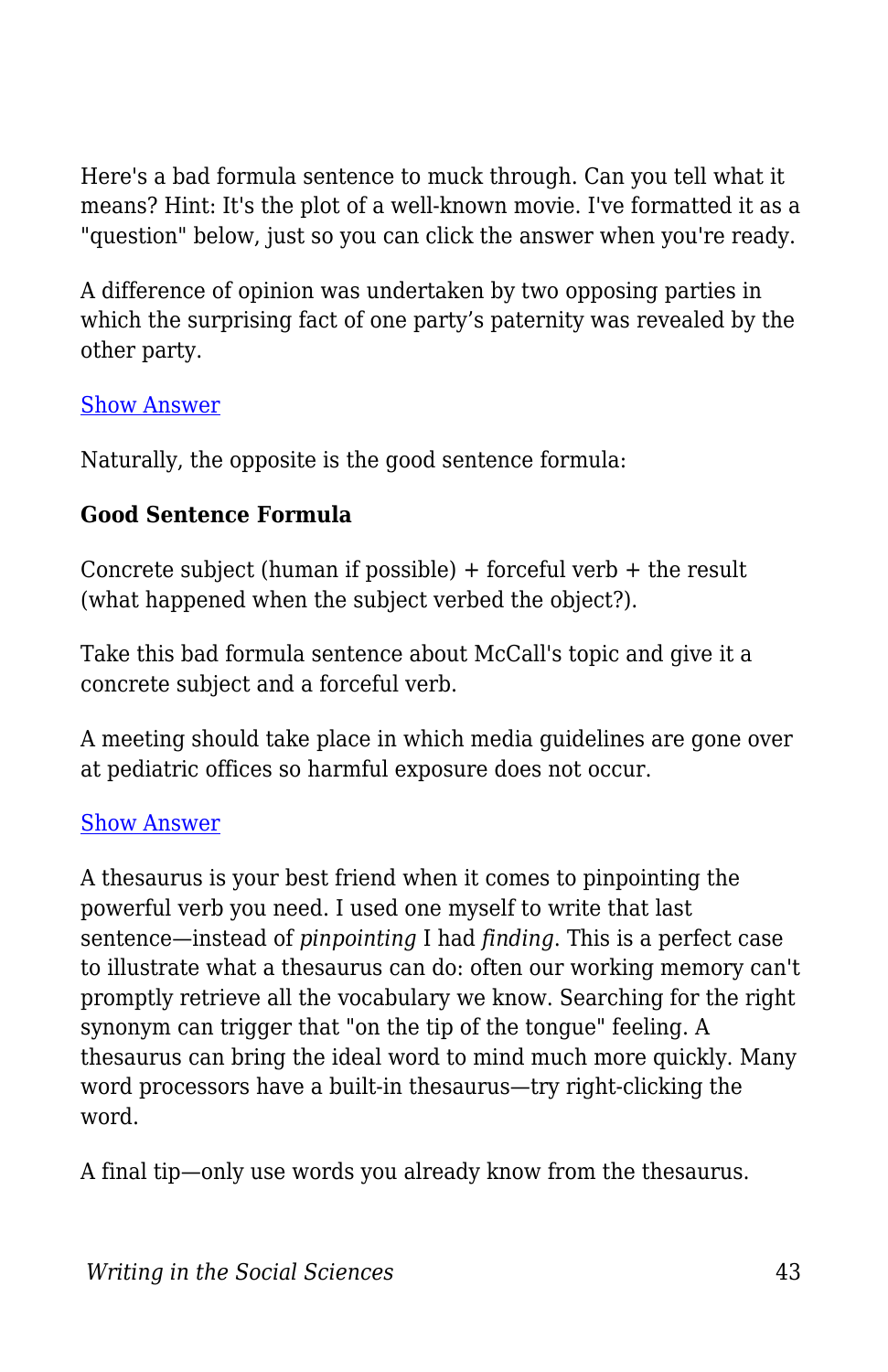Choosing a scholarly-sounding word you have only a vague notion of can be tempting, but it may not fit your context or have connotations you didn't anticipate. Now that you have the framework for a compelling sentence, let's look at some troubleshooting.

#### **Smoothing Sentences with Parallelism**

In oral presentations, we worry about stumbling over our words. In writing we can't literally stutter, but sentences sometimes sound awkward. The culprit is often problems with parallelism (for more on parallelism, see [chapter 4](https://edtechbooks.org/writing/grammar_mechanics), section 5A under STRUCTURE). The following sentence is not parallel:

Kara's hobbies include reading, sewing, and dance.

Maybe your ear gagged on that last bit. Why not say *dancing* so it matches the others? Parallelism means keeping equal parts of a sentence in the same form: for example, all verbs or all nouns—not a mix.

Fix the parallelism mistake in this sentence:

Our college helps students land careers in computer programming, software development, service technicians, and IT managers.

#### [Show Answer](https://edtechbooks.org/)

Parallelism also means making sure the first part of the sentence tallies with the last. Look at this sentence:

The English teacher said Alicia needed to improve her grammar and coming to class late.

The verb *improve* has two nouns phrases attached to it: *grammar* and *coming to class late*. Let's separate the parts of the sentence to check if each works on its own: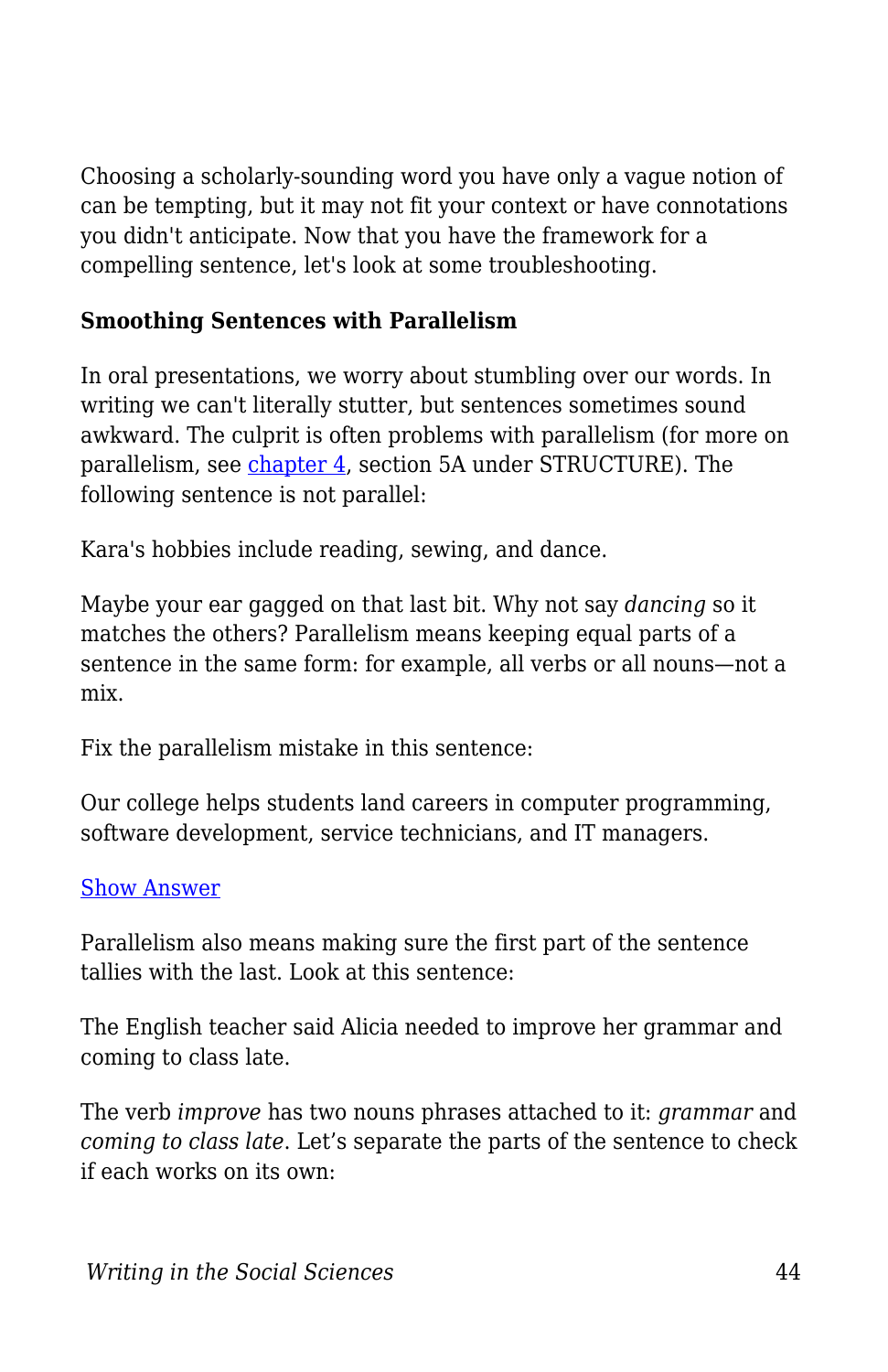The English teacher said Alicia needed to improve her grammar.

Okay, that sounds normal. What about the second part?

The English teacher said Alicia needed to improve her coming to class late.

That sounds funny. We can fix it by using a different noun phrase that gels better with *improve*:

The English teacher said Alicia needed to improve her grammar and punctuality.

Or we could add a verb that fits with *class*:

The English teacher said Alicia needed to improve her grammar and come to class on time.

Make the following sentence parallel:

Crooning saxophones and trumpets that blare can be heard at Jake's Jazz Joint, which also sells sheet music and tuning.

#### [Show Answer](https://edtechbooks.org/)

The best way to find clumsy sentences is to read your paper out loud. That probably sounds like nerdy overachieving. Do it anyway. If it sounds good reading aloud, it will sound good to the reader.

A vibrant voice pops the topic right off the page. Help your readers visualize your research journey by framing it as a story and packing your sentences with action.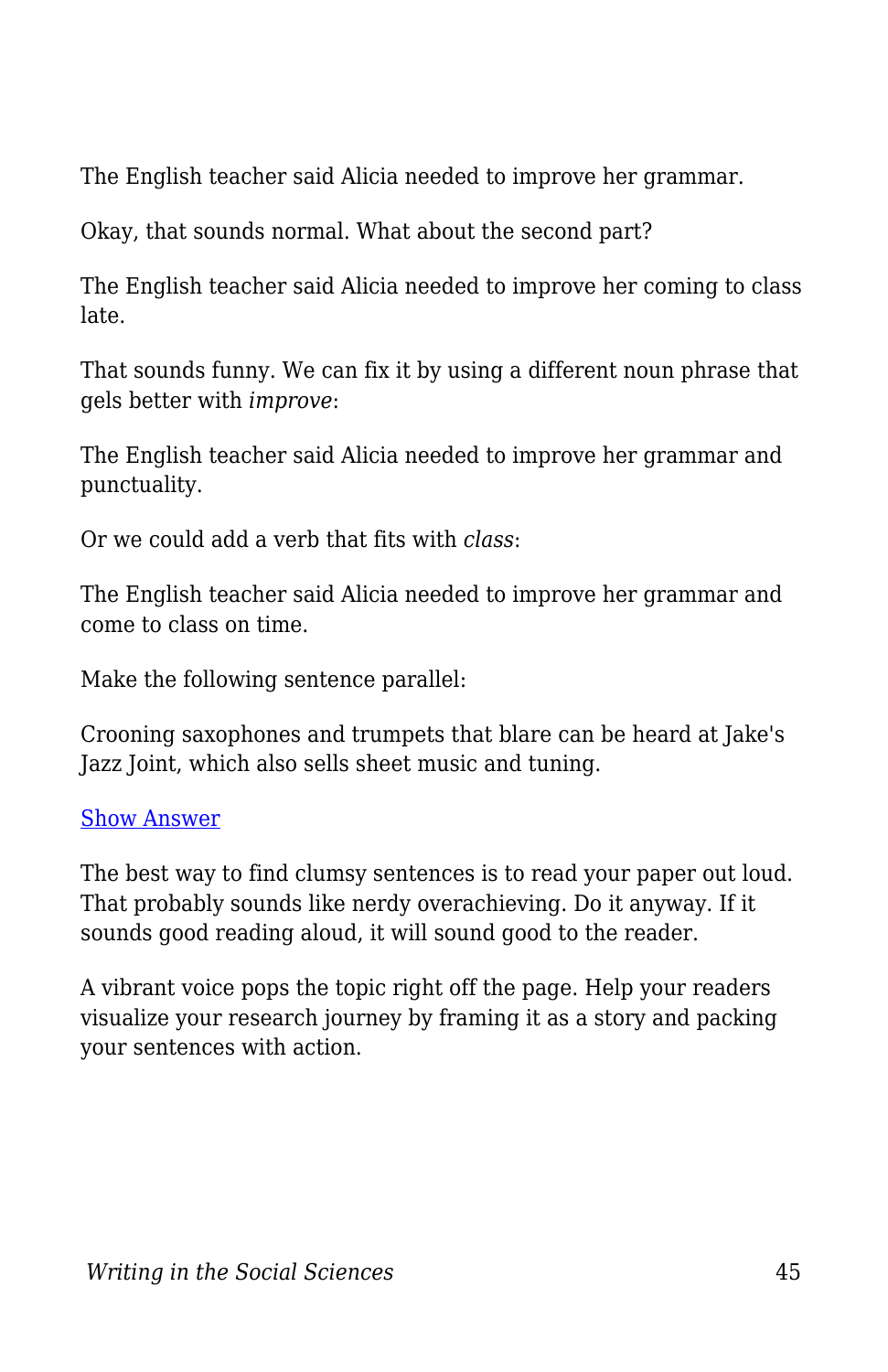# **5.9 Variety**

Just as we can spice up our writing with voice, we can use the spice of life—variety. This section will specifically discuss sentence length and sentence structure.

# **Varying Sentence Length**

Have you ever driven from Provo to St. George? This trip has the perfect conditions for highway hypnosis. With not much to see (unless you're a sagebrush expert), a constant speed limit, and very few traffic maneuvers to vary the pace, drivers can suddenly realize they've been zoned out for ten or twenty minutes—they've been driving without conscious effort.

I hope my readers are pretty conscious when I'm with them, so I vary the pace by varying sentence length. For the most part, our sentences are too long and too similar (Lanham, 1981). How can you determine a good length? Sometimes content influences the pace: I may use some staccato sentences for my hard-hitting statistics, then stroll leisurely through a touching story. Here are other factors to consider:

Short sentences (1–10 words) keep the reader's attention and are easy to understand. However, they may sound choppy or immature if overused. Long sentences (20–30 words) have plenty of room to show connections between ideas, but they risk boring or confusing the reader. Medium sentences (10–20 words) combine the benefits of both: they're short enough to be readable but long enough to develop ideas. And we've already discussed the drawback of too many medium sentences—highway hypnosis.

Every sentence in the following paragraph is of medium length (13–16 words). Revise for more variety. Be as creative as you wish (keep the meaning but change anything else):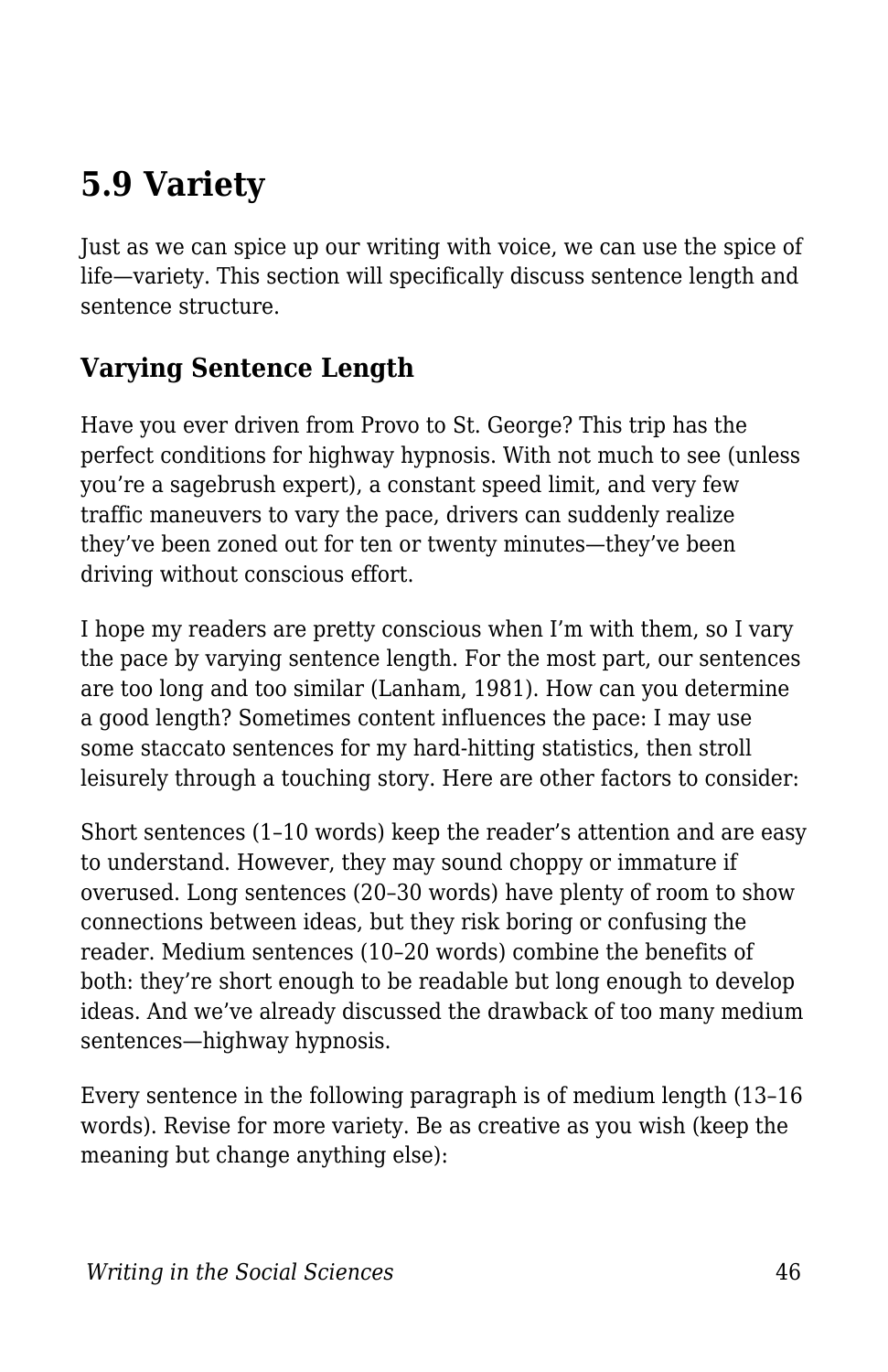Good writers and good boxers are alike because they try to vary their moves. A boxer who always gave two quick jabs then one uppercut would be laughed at. The opponent would probably win the fight because the rhythm is too predictable. Writers try to create sentences of different lengths so they keep the attention of their audience.

#### [Show Answer](https://edtechbooks.org/)

One way to control length is to coordinate (combine) sentences well. First we must learn to combine them logically, then we can learn to switch up our habitual sentence patterns. (In case we have any editing minors in the house, some examples will technically subordinate rather than coordinate, but for simplicity's sake I'm putting both under the category *sentence combining.*)

# **Combining Sentences Logically**

Often, writers don't combine sentences with much variety. *And* becomes the default coordinating word. Writers merge many short sentences with *and* for no reason except to get that medium length the ear likes. Remember—not every sentence needs to be round; use many lengths so the paper feels on average round.

Here are two strategies for coordinating sentences better. First, coordinate only when you need to. Don't combine sentences unless they have a direct relationship. Second, use a coordinator more specific than *and* if possible. The following sentence uses illogical coordination:

Every Christmas I open a new pair of pajamas, and my grandpa's birthday is the next day.

The relationship between the parts is tenuous (Which are we going to talk about—pajamas or Grandpa?) so the writing sounds juvenile—more like impromptu speech. These ideas belong in separate sentences, possibly separate paragraphs. When you write, if you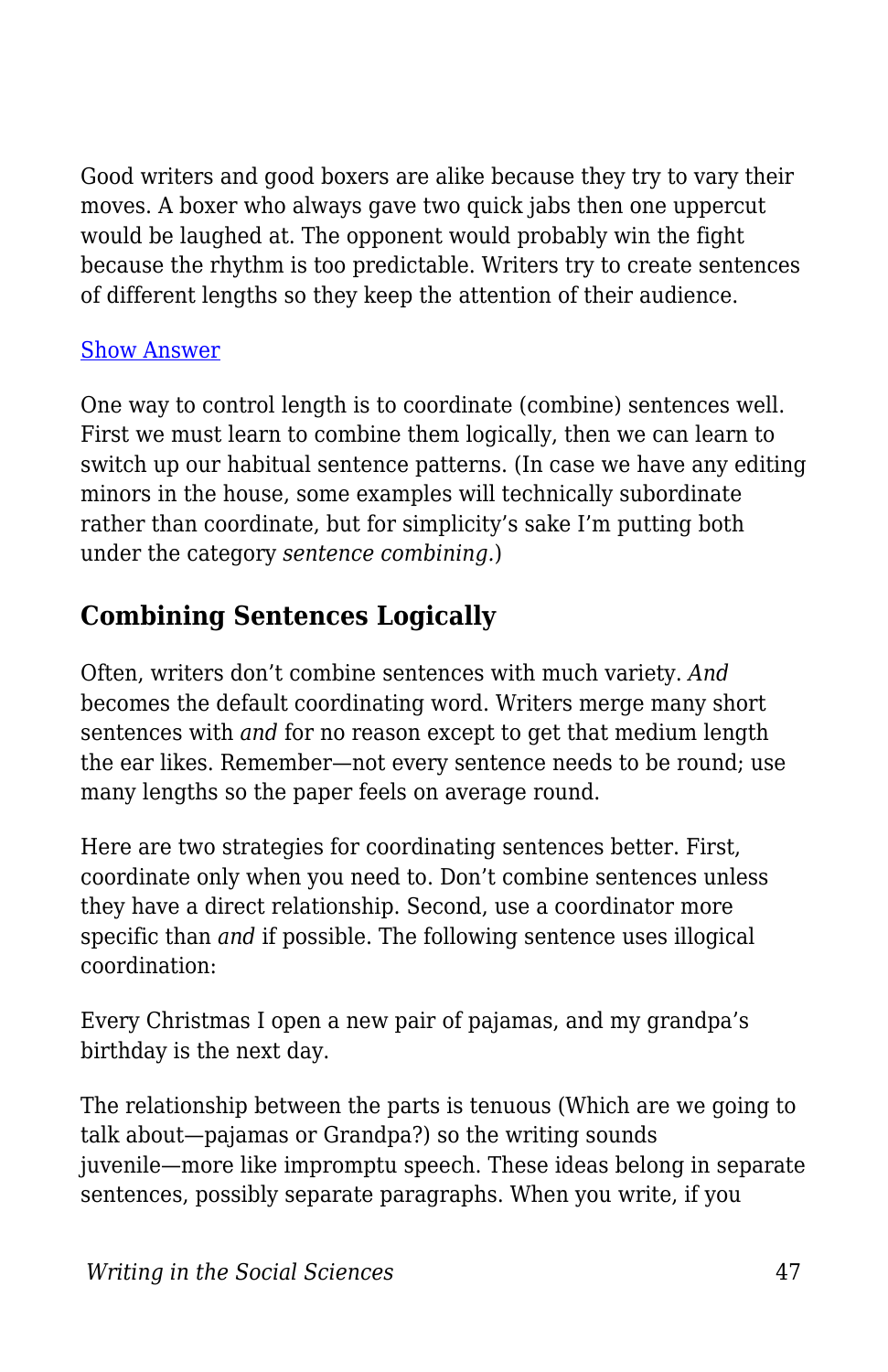determine the ideas do belong in the same sentence, then make sure you're using a suitable coordinator.

A good coordinator accurately defines the relationship between the two parts. The relationship may be contrast (*but*, *although*), cause and effect (*because*, *consequently*), or order (*after*, *third*). Notice how these sentences sound more logical with proper coordination:

Original: Cassie stayed up late to study the night before the test, and Colin gave his brain plenty of sleep.

Revision: Cassie stayed up late to study the night before the test, but Colin gave his brain plenty of sleep.

Original: She brought a toy to school, and her parents had to talk to the teacher.

Revision: Because she brought a toy to school, her parents had to talk to the teacher.

Original: To make macaroni and cheese, boil and drain the noodles and add butter, sauce, and milk.

Revision: To make macaroni and cheese, first boil the noodles. When they are tender, drain the water. Finally, add butter, sauce, and milk.

Improve this paragraph with more appropriate coordination. Be sure to separate sentence parts that don't have a direct relationship.

My family has many Christmas Eve traditions. We watch a movie and we usually disagree about it. My brother Reid likes comedies like Elf, and my brother Ryker prefers classics like It's a Wonderful Life. We also make treats. Caramel popcorn is our favorite, and we play card games. We eat the popcorn and the cards get sticky.

#### [Show Answer](https://edtechbooks.org/)

Now that you know how to fix faulty coordination, let's try combining sentences in more interesting ways.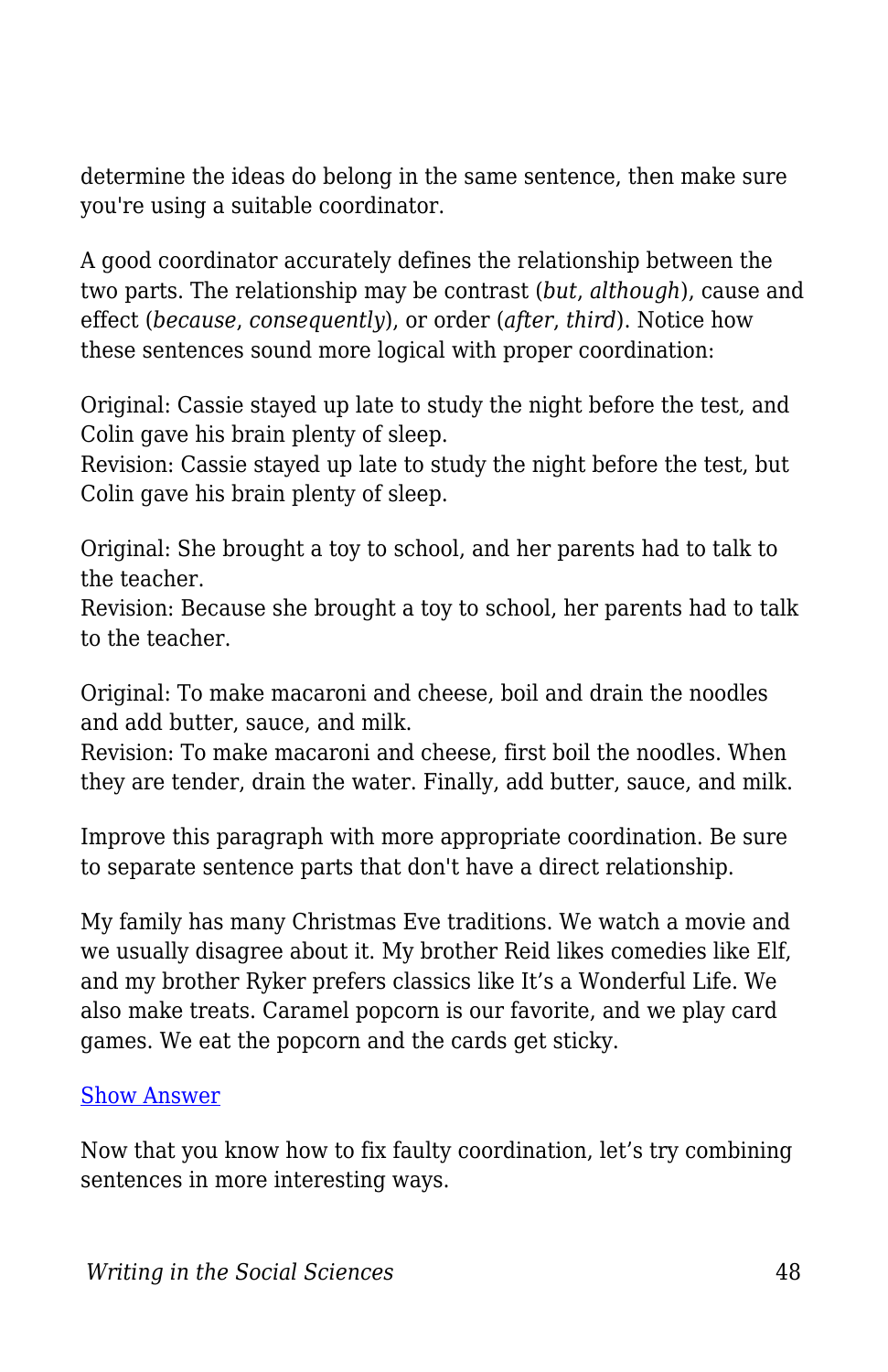### **Combining Sentences Creatively**

We tend to default to the most common English sentence structure: subject, verb, object. And that's okay—we want plenty of those because the reader expects them and understands them easily. Writers also have their unique sentence pattern habits. For example, I love introductory phrases—and I can't resist finishing with a dashy punch (or parenthetical phrase). You should embrace your quirks too, but how do we expand our stylistic repertoire?

Research has proven that practicing combining sentences and imitating the way master writers do so reliably improves your writing style (Graham & Perin, 2007). BYU professors Brian Jackson and Jon Ostenson created [Style Academy](http://styleacademy.byu.edu/), which is packed with sentence combining and sentence imitating exercises. Let's sample one of each. Below are two videos and two exercises. In the videos, Professor Jackson will do one example with you then give you one to do on your own. Be sure to pause the video when indicated so you can write your paragraph, which will be the answer to the accompanying question.



[Watch on YouTube https://edtechbooks.org/-ZVov](https://www.youtube.com/embed/C46WGj85ix8?autoplay=1&rel=0&showinfo=0&modestbranding=1)

<https://youtu.be/C46WGj85ix8>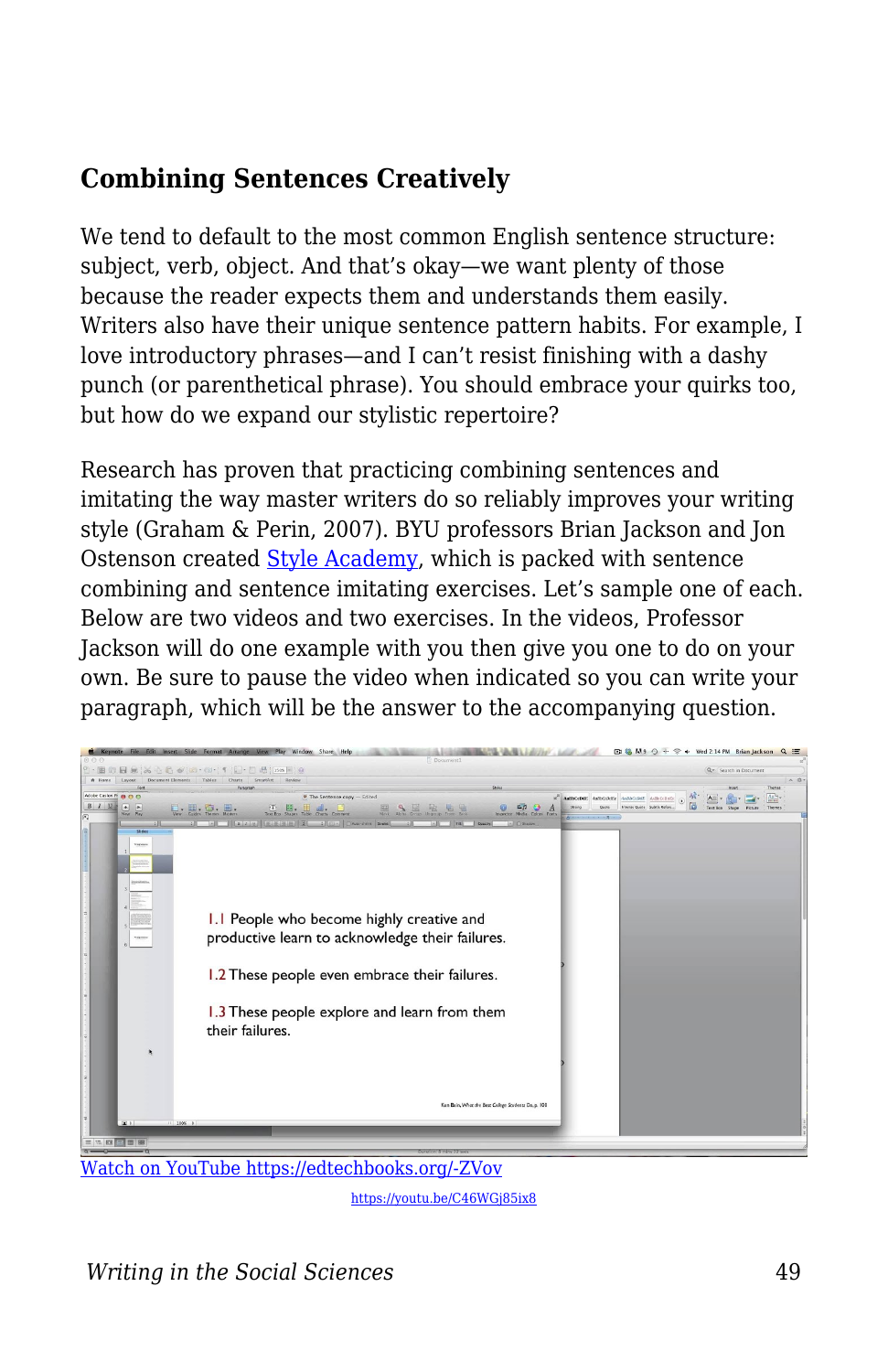1.1 This happened in the late 1990s. 1.2 I could no longer see my feet. 1.3 I made an appointment with a Paris eye doctor. 1.4 The doctor ran some tests. 1.5 The doctor sent me off to buy some glasses.

2.1 I'd like to blame my choice of frames on the fact that I couldn't see them clearly.

3.1 I'd like to say they were forced upon me. 3.2 Neither excuse is true.

4.1 I made the selection of my own free will. 4.2 I chose them because I thought they made me look smart. 4.3 I chose them because I thought they made me look international.

5.1 The frames were made of dark plastic. 5.2 The frames had rectangular lenses. 5.3 The lenses were not much larger than my eyes.

6.1 There was something vaguely familiar about them. 6.2 I could not put my finger on what was vaguely familiar about them.

7.1 I spent a great deal of time in front of the mirror. 7.2 This was after I picked them up. 7.3 I pretended to share intelligent comments regarding the state of Europe.

#### [Show Answer](https://edtechbooks.org/)

If you need content for your sentence, consider writing about your research.

Option 1: Sometimes, according to Edwin Teale, a gall gnat larva, which does not resemble the adult in the least, and which has certainly not mated, nevertheless produces within its body eggs, live eggs, which then hatch within its soft tissue.

Option 2: There is nothing better that students can take home over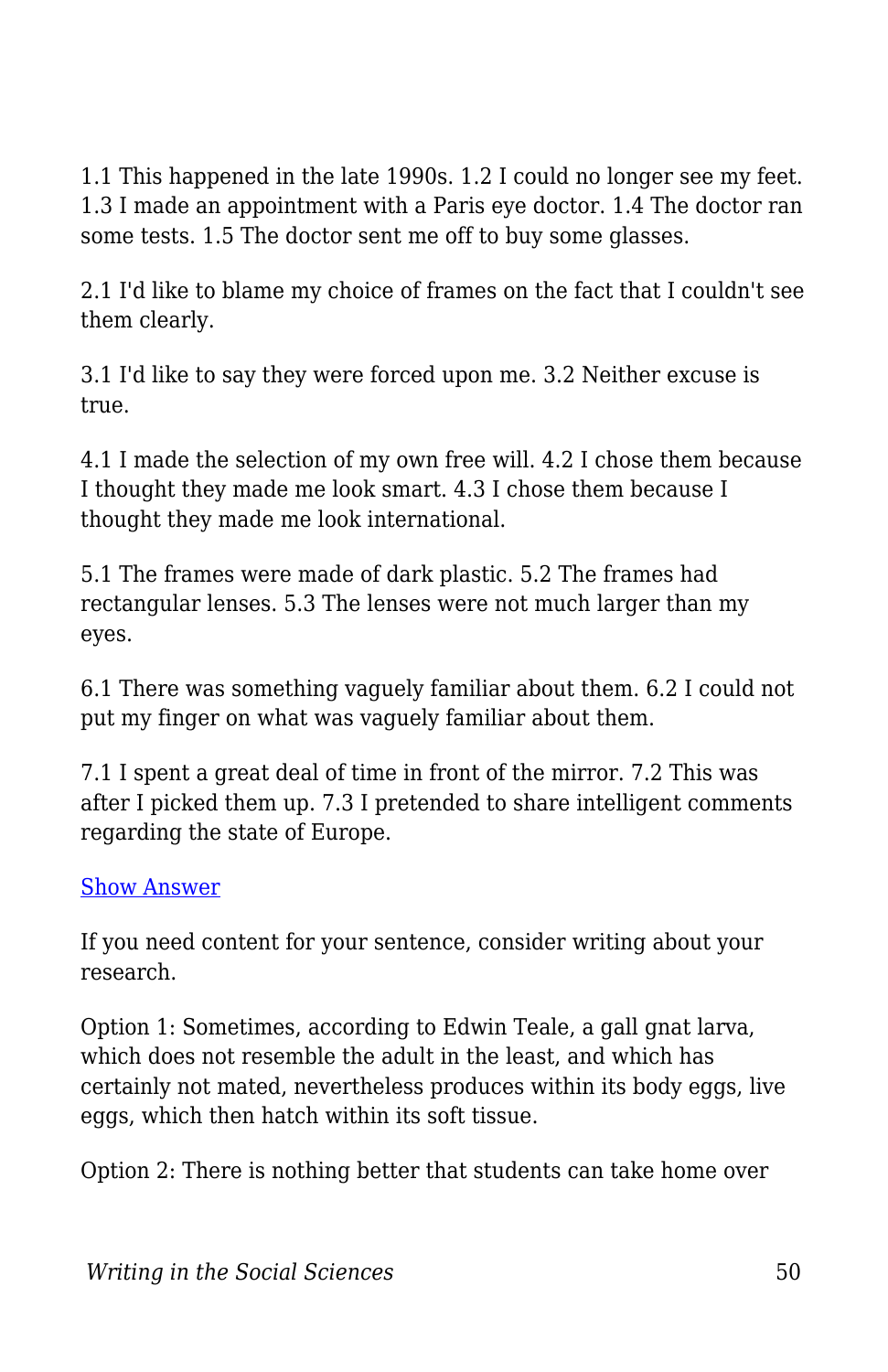summer vacation than a sense that what they have learned the previous year has meant they were able, with the help of lots of other people, including that alienated girl with the green hair and that kid who counts on his fingers, and lots and lots of people beyond the walls of the school, to make something important happen, to meet a challenge.

#### [Show Answer](https://edtechbooks.org/)

Have you ever noticed how rearranging the furniture can make a room feel completely new? The same goes for sentences, but sometimes we don't rearrange them because revision, like furniture, can be heavy. With practice though, the task becomes lighter—maybe more like rearranging flowers.

# **5.10 Grammar & Mechanics**

As a side note before we conclude, things like spelling, grammar, and punctuation (I'll lump them under the terms grammar and mechanics) are also components of style (see [Chapter 4 Grammar and](https://edtechbooks.org/writing/grammar_mechanics) [Mechanics](https://edtechbooks.org/writing/grammar_mechanics)). Grammar and mechanics are the lowest level concern, but that doesn't mean you should neglect them. I know they can be annoying—some rules of English make sense; many don't. But anytime we make an error, the reader's attention may be drawn away from the message and dwell on the mistake.

As a comparison, imagine you attend a Hollywood party where celebrities are wearing couture like Armani tuxedos and Dior gowns. You're very impressed with your conversation partner's ensemble—and then you notice a zipper that's not quite, well, zipped. It's hard to ignore. Even though the outfit comes from one of the most prestigious designers on the planet, something's just a little off, a little embarrassing. Don't let that happen to your paper.

Here are two tips for proofreading. First, read the paper aloud. The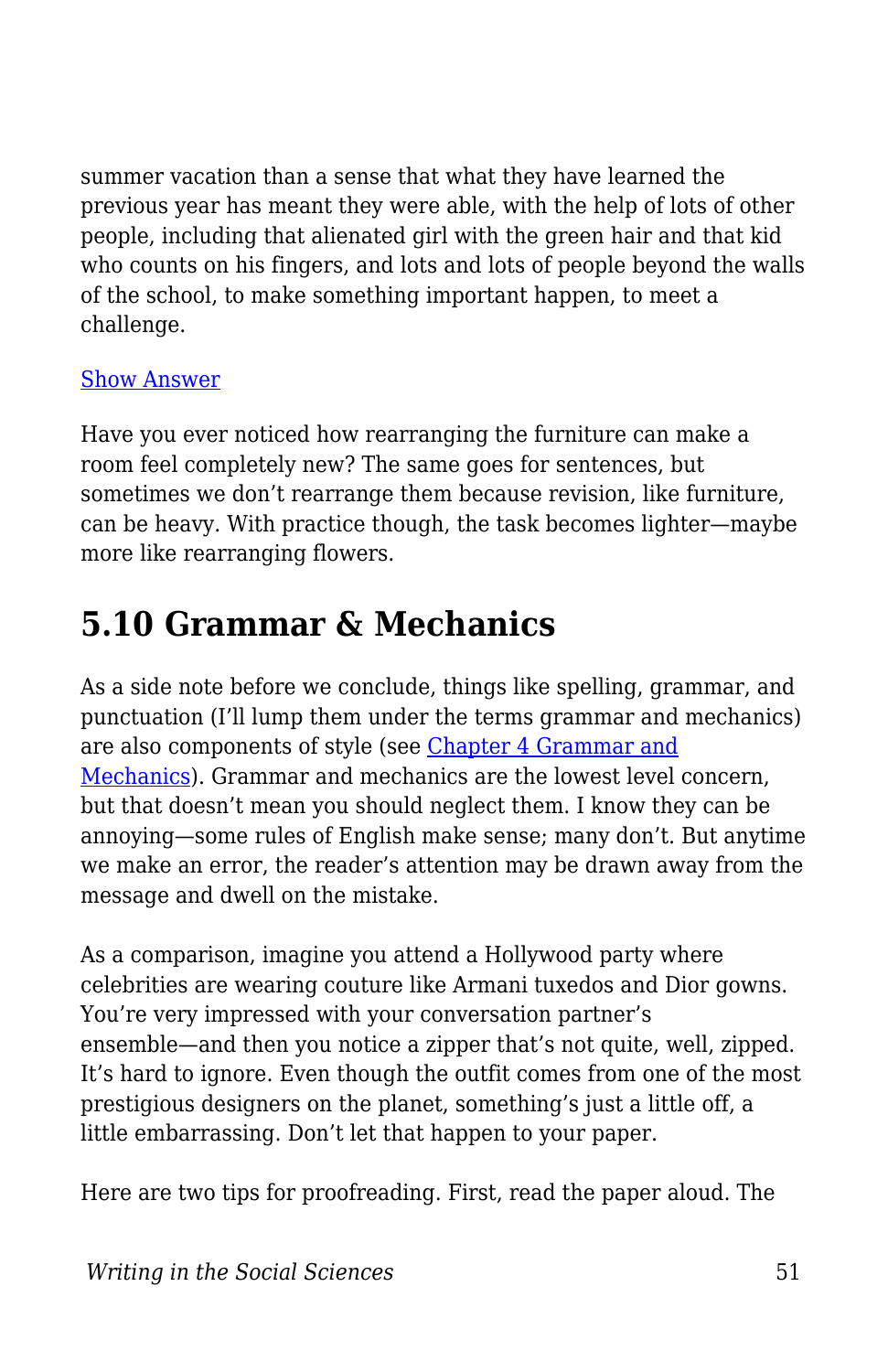brain often autocorrects typos when reading silently. You'll also be more accurate if you use a hard copy. Second, read the paper backwards—not directly backwards, but read the last sentence first, then the next-to-last sentence, etc. Reading forward, the mind concentrates on the text's overall meaning and may overlook technicalities like mechanics. As a teacher I really appreciate (and reward!) papers that contain few to no errors, especially in citation. Usually this means the student has managed time well to refine the paper so thoroughly.

# **5.11 Help Them Hear You**

Let's get back to where we started: not boring. Does a 350-page book about pesticides sound not boring to you? Me neither, but that book, *Silent Spring*, has sold more than six million copies in the United States alone since 1962 (Palacio, 2012).

The video below tells the story of the author, or if you prefer the short version, I'll list out her story frame too:



[Watch on YouTube https://edtechbooks.org/-Vhav](https://www.youtube.com/embed/Ipbc-6IvMQI?autoplay=1&rel=0&showinfo=0&modestbranding=1)

<https://youtu.be/Ipbc-6IvMQI>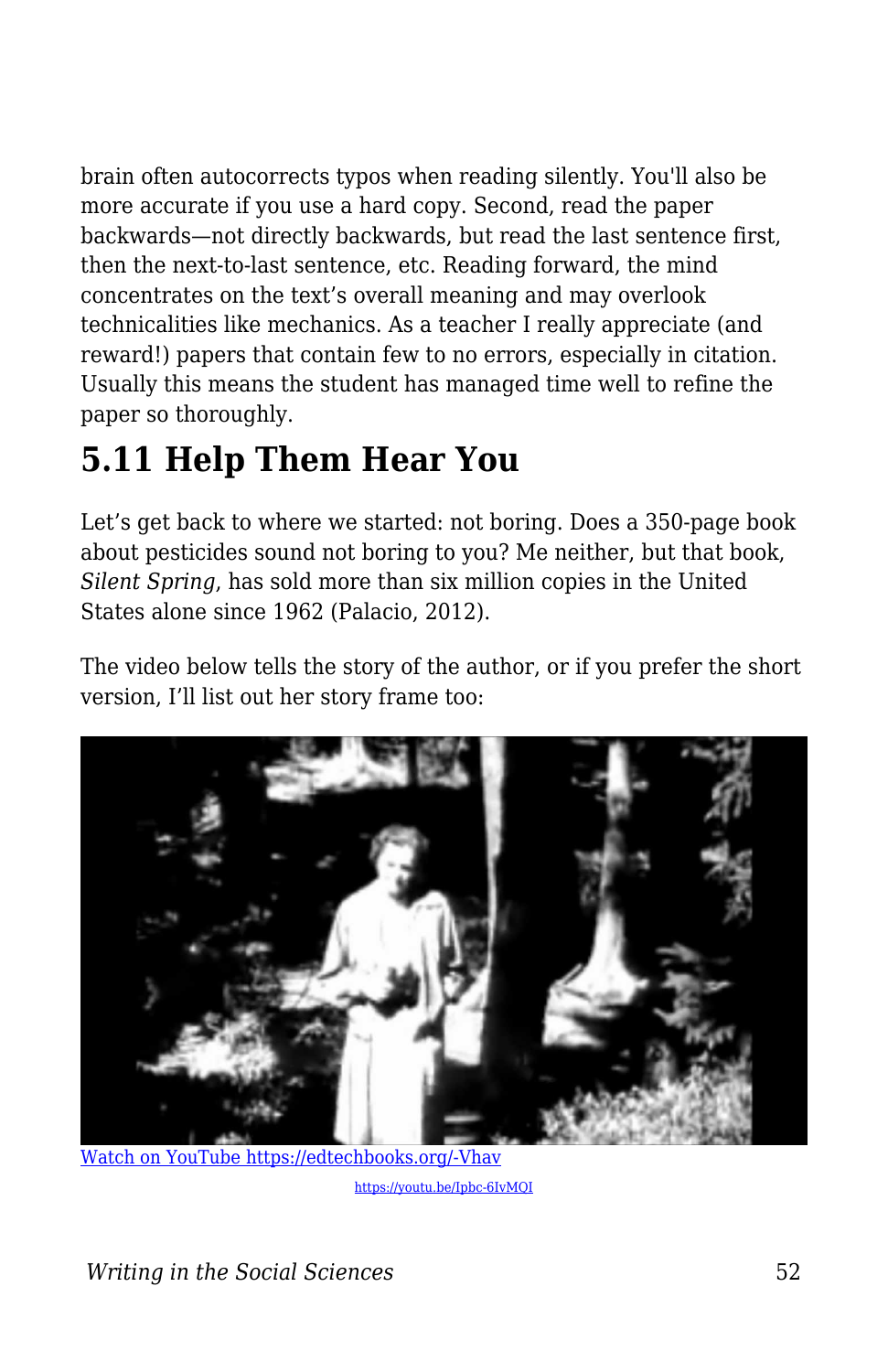Character: Rachel Carson, marine biologist. Objective: Establish the responsible use of pesticides. Obstacle: The public doesn't know how dangerous pesticides can be. Many only know the pesticide DDT saved millions of lives during Word War II by eradicating malaria-carrying mosquitoes. Apparently, pesticides are the greatest liquid since  $H<sub>2</sub>O$  (hardly an exaggeration—see 4:56). Tactic: Inform the public by writing a book.

Of course, many books don't succeed. What made *Silent Spring* different? First, Rachel Carson had the goods. Her book's reference list was fifty pages long (and you thought your bibliography was a pain). One pesticide manufacturer feared Carson's research so much it threatened to sue the *New Yorker* (which published *Silent Spring* serially) for libel unless the final installment of the book was cancelled. The magazine's legal counsel replied, "Everything in those articles has been checked and is true. Go ahead and sue" (Sherman, 2001, p. 53). Do you have that kind of confidence in the quality and quantity of your research? I know it's a high standard for a college paper, but it's a standard that can mobilize the public to solve a problem.

Carson's second success secret was style, of course. She could have started her book with this sentence: *Pesticides are chemicals that kill or repel unwanted organisms*. But she didn't. In fact, I bet you can guess how she did start it. Read the next paragraph to check your answer:

There was once a town in the heart of America where all life seemed to live in harmony with its surroundings. The town lay in the midst of a checkerboard of prosperous farms, with fields of grain and hillsides of orchards where, in spring, white clouds of bloom drifted above the green fields. In autumn, oak and maple and birch set up a blaze of color that flamed and flickered across a backdrop of pines. Then foxes barked in the hills and deer silently crossed the fields, half hidden in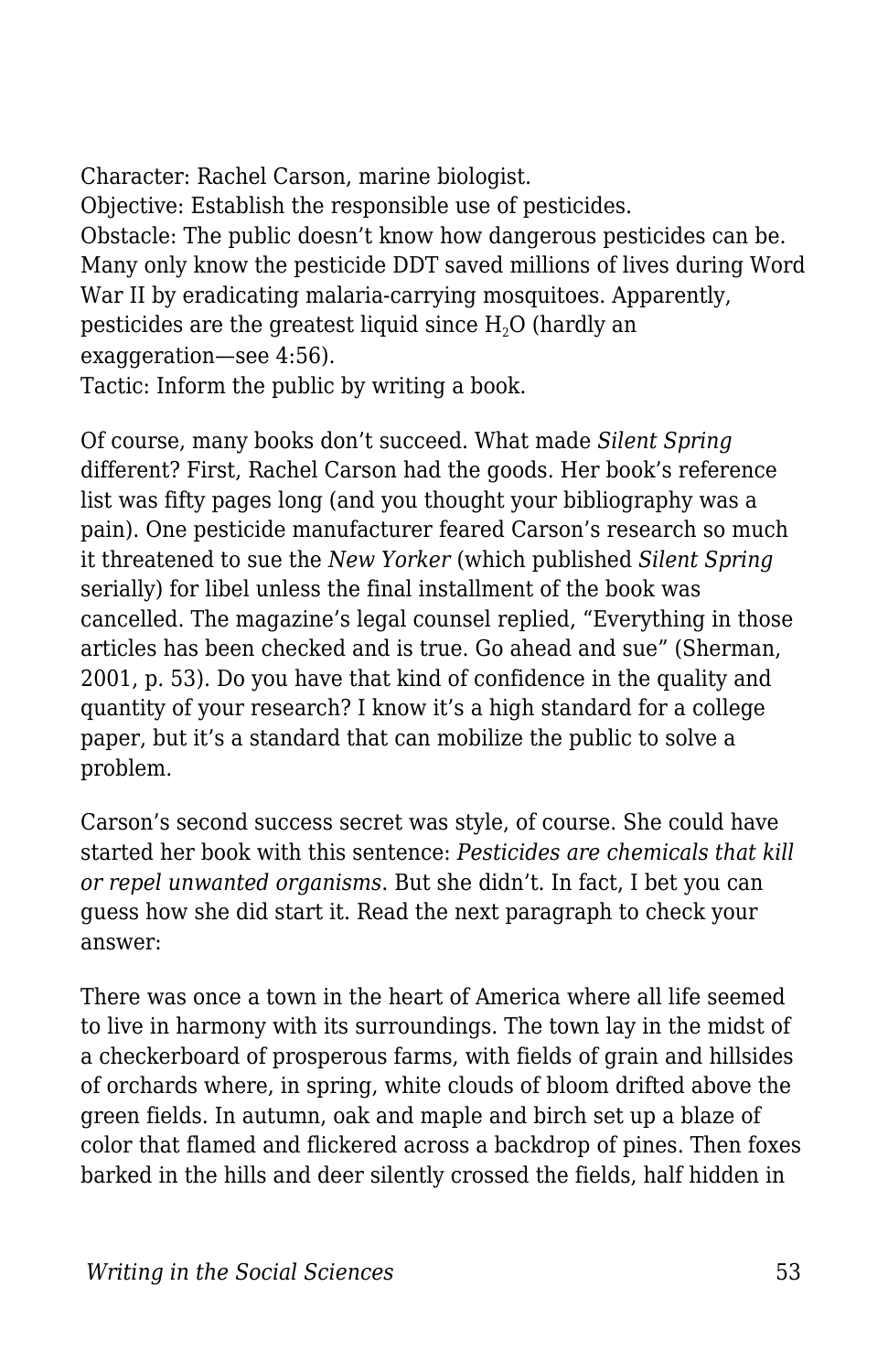the mists of the fall mornings (1).

Yes, she started with a story—woven with gorgeous language, as I'm sure you noticed. The first chapter is even called "A Fable for Tomorrow." Carson goes on to describe how the town changes: suddenly livestock die off, crops won't grow, and even humans fall ill. She explains that while this town is fictional, each individual disaster has actually occurred in a community.

While subsequent chapters slide from this literary style to a more general style peppered with academia, the wording stays sharp. Plus, the stories—true ones—stick around (you can read one at the *[New](https://www.newyorker.com/books/double-take/eighty-five-from-the-archive-rachel-carson) [Yorker](https://www.newyorker.com/books/double-take/eighty-five-from-the-archive-rachel-carson)*). Carson knew case studies not only hook the reader, they evidence an argument: come for the story; stay for the social change.

*Silent Spring'*s style enchanted me so much, by the time I finished the book, Carson had me easily remembering that endrin is more toxic than dieldrin, that the recommended application of DDT is one pound per acre, and that 100 parts per million of DDD in body tissue is enough to kill birds and fish. And I was a teenage English major.

In response to *Silent Spring*, John F. Kennedy assigned the Presidential Science Advisory Committee to conduct its own studies on pesticides (Michaels, 2003). Twelve of the pesticides Carson deemed most harmful were either more carefully regulated or completely outlawed ("The Powerboat and the Planet," 1999). Many people credit her as the catalyst of the modern environmental movement.

Like Rachel Carson, you as a social scientist have knowledge that would alleviate many of the world's ills. Make us hear you. Well, I guess we can't *make* people listen, but a strong style can make it easier—even fun. Even pesticides.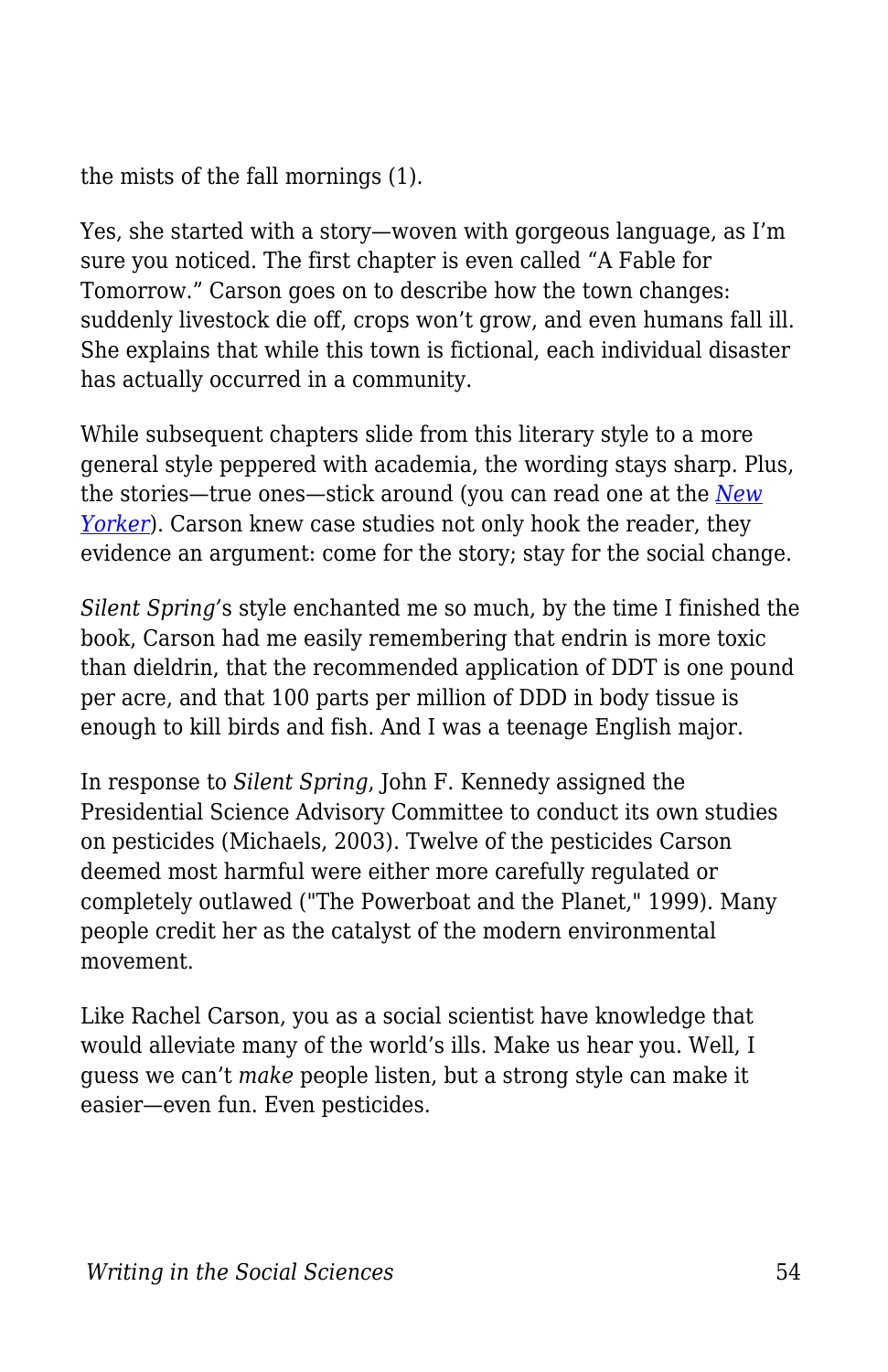# **References**

Carson, R. (2002). *Silent Spring*. Boston, MA: Houghton Mifflin.

Fiske, R. H. (2006). *The dictionary of concise writing* (2nd ed.). Portland, OR: Marion Street Press.

Graham, S., & Perin, D. (2007). Writing next: Effective strategies to improve writing of adolescents in middle and high schools—A report to Carnegie Corporation of New York. Washington, DC: Alliance for Excellent Education.

Harrison, D. (2012). Style and delivery: Letting the light shine through. In B. C. McInelly & B. Jackson (Eds.), *Writing and rhetoric* (pp. 163–185). Plymouth, MI: Hayden-McNeil.

Lanham, R. A. (2006). *Revising prose* (5th ed.). New York, NY: Pearson.

Lanham, R. A. (Producer), & Stodel, J. M. (Director). (1981). *Revising prose* [Motion picture]. United States: UCLA Instructional Media.

Michaels, D. (2003). Environmental health science and the legacy of popular literature. *Environmental Health Perspectives, 111*(1), A14–A15.

Palacio, Z. (2012, September 4). *Silent Spring* turns fifty. Retrieved from [https://open.byu.edu/-BBt](https://www.voanews.com/usa/silent-spring-turns-fifty)

The powerboat and the planet. (1999, January/February). *New Internationalist, 309,*16–17.

Sherman, S. (2001, November/December). Environmental truths. *Columbia Journalism Review, 40*(4), 52–53.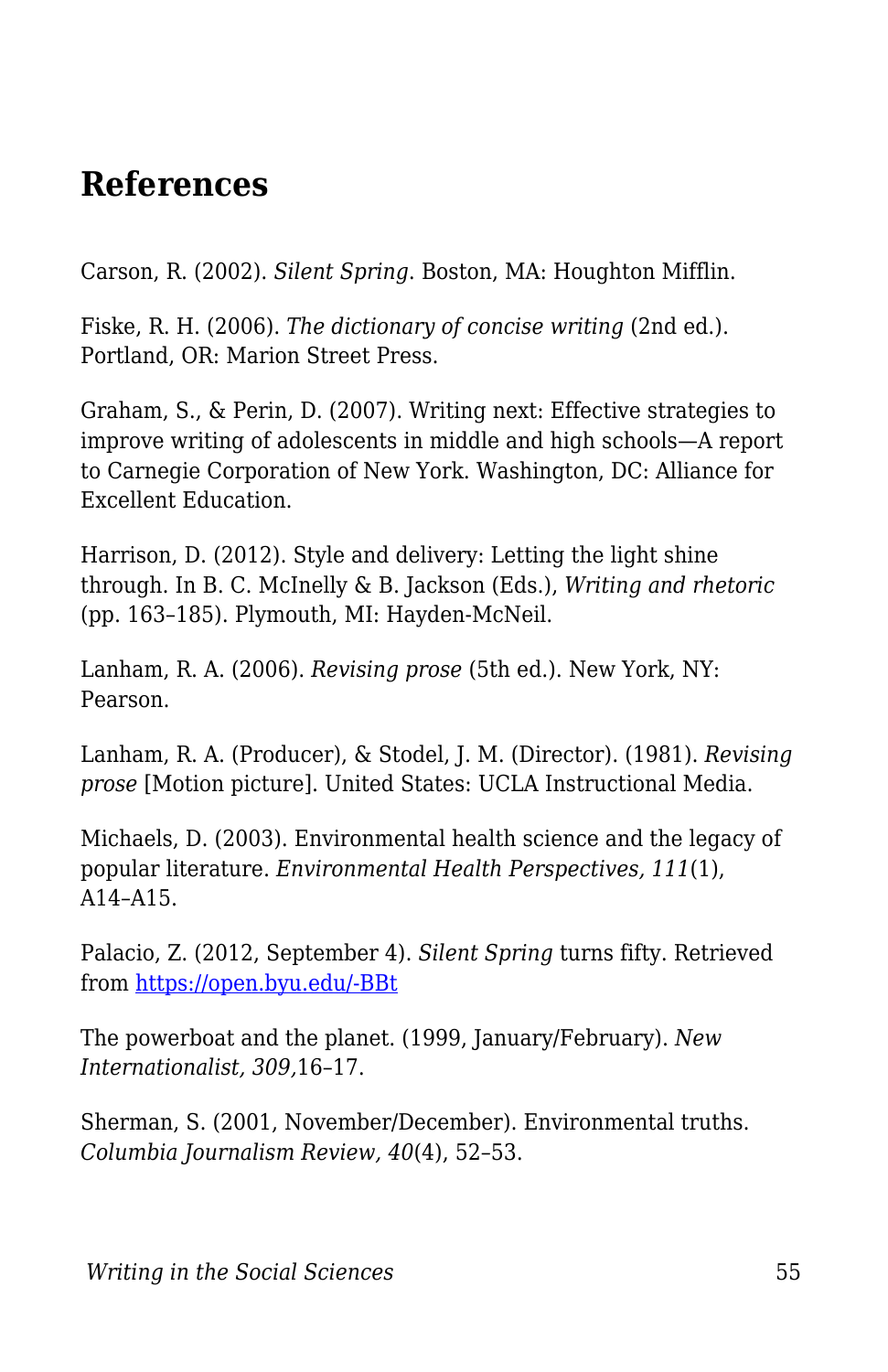Strunk, W., Jr. (2004). *The elements of style* (4th ed.). New York, NY: Longman.

Taylor, Q. P. (2005). Money and politics in the Land of Oz. *The Independent Review, 9*(3), 413–426.

Williams, J. M. (2010). *Style: Lessons in clarity and grace* (10th ed.). New York, NY: Longman.